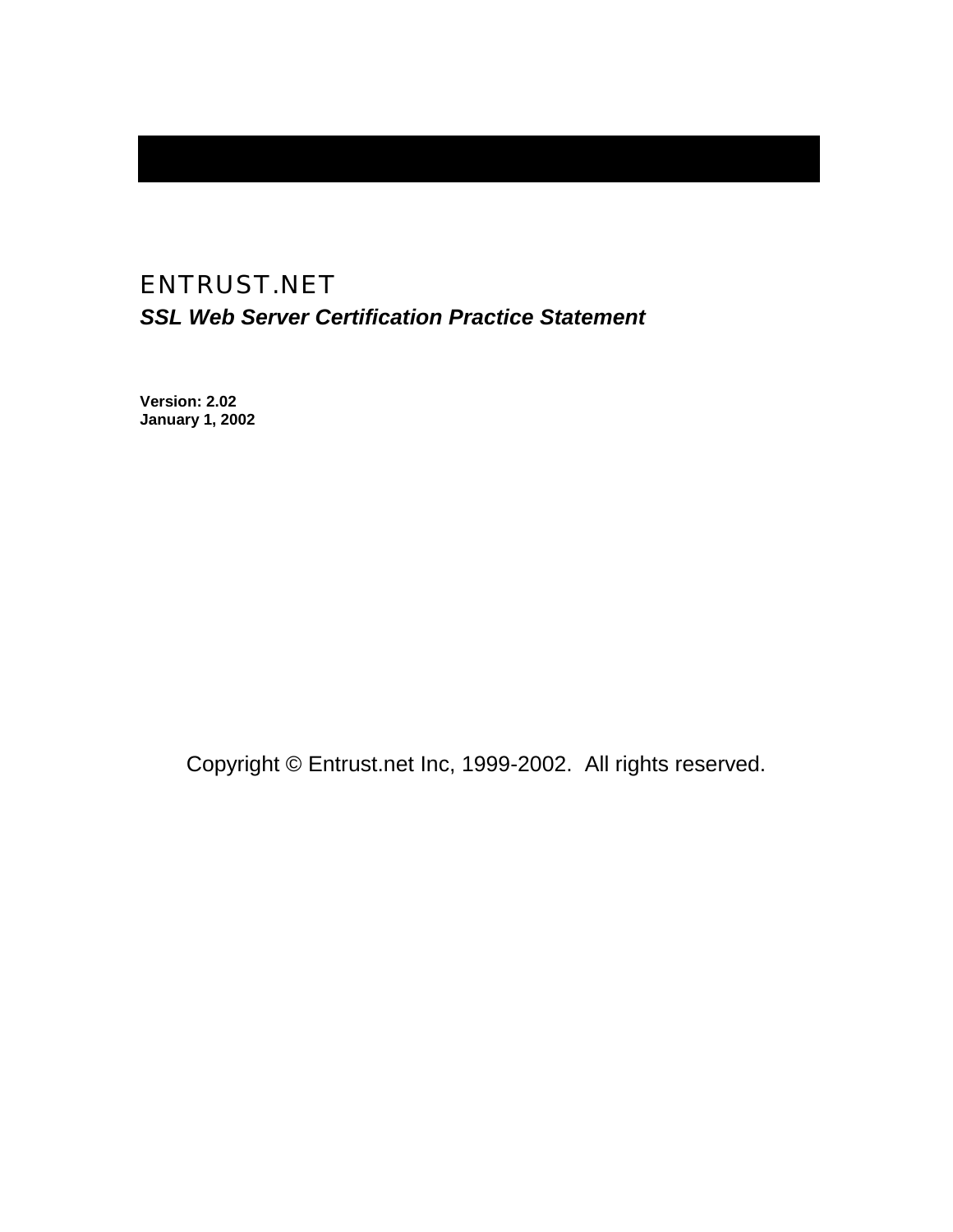# **Revision History**

| <b>Issue</b> | Date            | Changes in this Revision                                                                                                                                                                                                          |
|--------------|-----------------|-----------------------------------------------------------------------------------------------------------------------------------------------------------------------------------------------------------------------------------|
| 1.0          | May 26, 1999    | Initial version.                                                                                                                                                                                                                  |
| 2.0          | July 1, 2000    | Addition of provisions dealing with subordinate<br>entities (such as third party registration<br>authorities) in the Entrust.net SSL Web Server<br>public key infrastructure. Revision of numerous<br>other terms and conditions. |
| 2.01         | May 30, 2001    | Minor revisions having no substantive impact.                                                                                                                                                                                     |
| 2.02         | January 1, 2002 | Minor revisions related to replacement Cross<br>Certificate.                                                                                                                                                                      |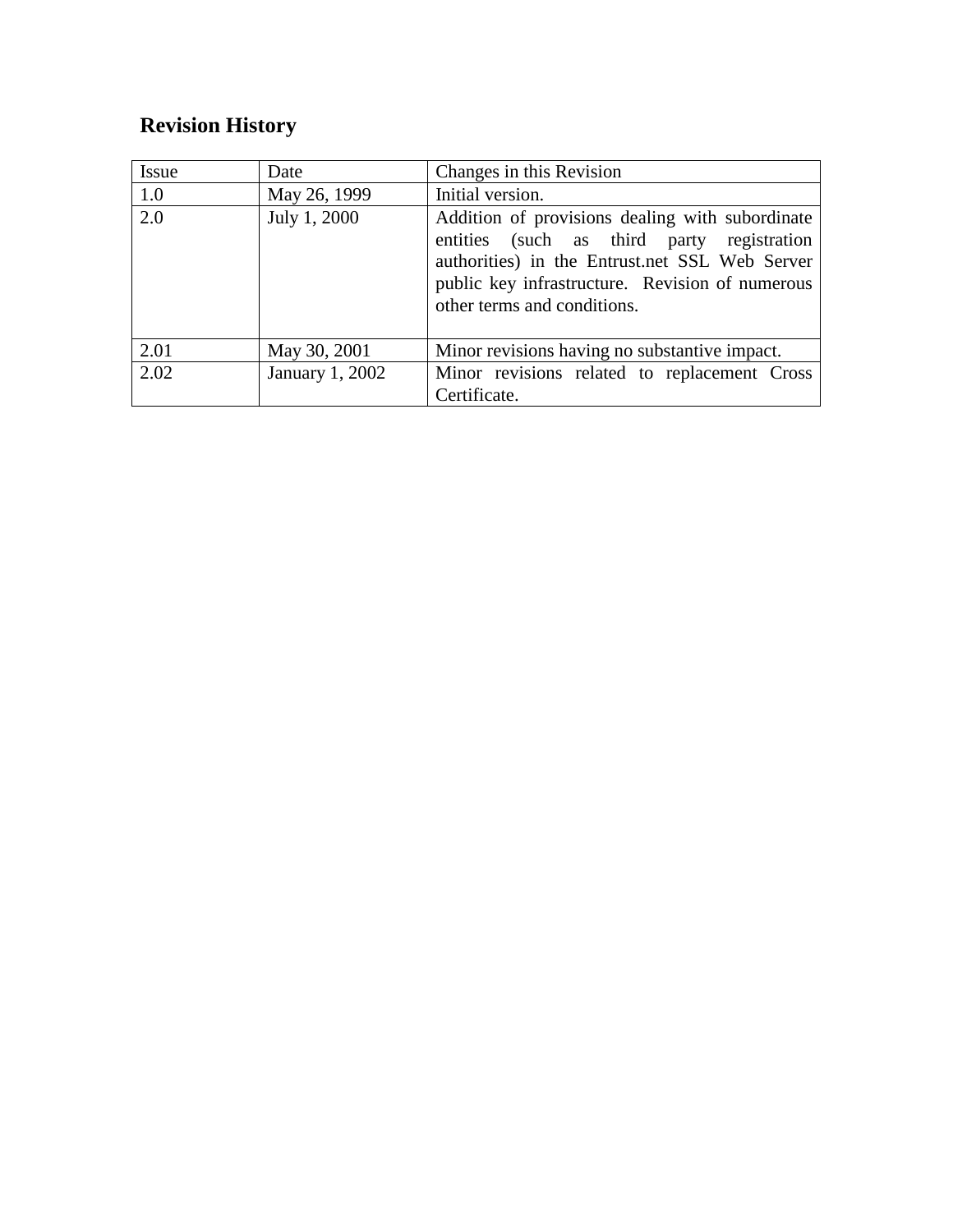# **TABLE OF CONTENTS**

| $\mathbf{I}$ . |         |  |  |
|----------------|---------|--|--|
|                | 1.1     |  |  |
|                | 1.2     |  |  |
|                | 1.3     |  |  |
|                | 1.3.1   |  |  |
|                | 1.4     |  |  |
|                | 1.4.1   |  |  |
|                | 1.4.2   |  |  |
| 2.             |         |  |  |
|                | 2.1     |  |  |
|                | 2.1.1   |  |  |
|                | 2.1.2   |  |  |
|                | 2.1.3   |  |  |
|                | 2.1.4   |  |  |
|                | 2.1.5   |  |  |
|                | 2.2     |  |  |
|                | 2.2.1   |  |  |
|                | 2.2.1.1 |  |  |
|                | 2.2.1.2 |  |  |
|                | 2.2.1.3 |  |  |
|                | 2.2.1.4 |  |  |
|                | 2.2.1.5 |  |  |
|                | 2.2.2   |  |  |
|                | 2.3     |  |  |
|                | 2.3.1   |  |  |
|                | 2.3.2   |  |  |
|                | 2.3.3   |  |  |
|                | 2.4     |  |  |
|                | 2.4.1   |  |  |
|                | 2.4.2   |  |  |
|                | 2.4.3   |  |  |
|                | 2.5     |  |  |
|                | 2.5.1   |  |  |
|                | 2.5.2   |  |  |
|                | 2.5.3   |  |  |
|                | 2.5.4   |  |  |
|                | 2.5.5   |  |  |
|                | 2.6     |  |  |
|                | 2.6.1   |  |  |
|                | 2.6.2   |  |  |
|                | 2.6.3   |  |  |
|                | 2.6.4   |  |  |
|                | 2.7     |  |  |
|                | 2.7.1   |  |  |
|                | 2.7.2   |  |  |
|                |         |  |  |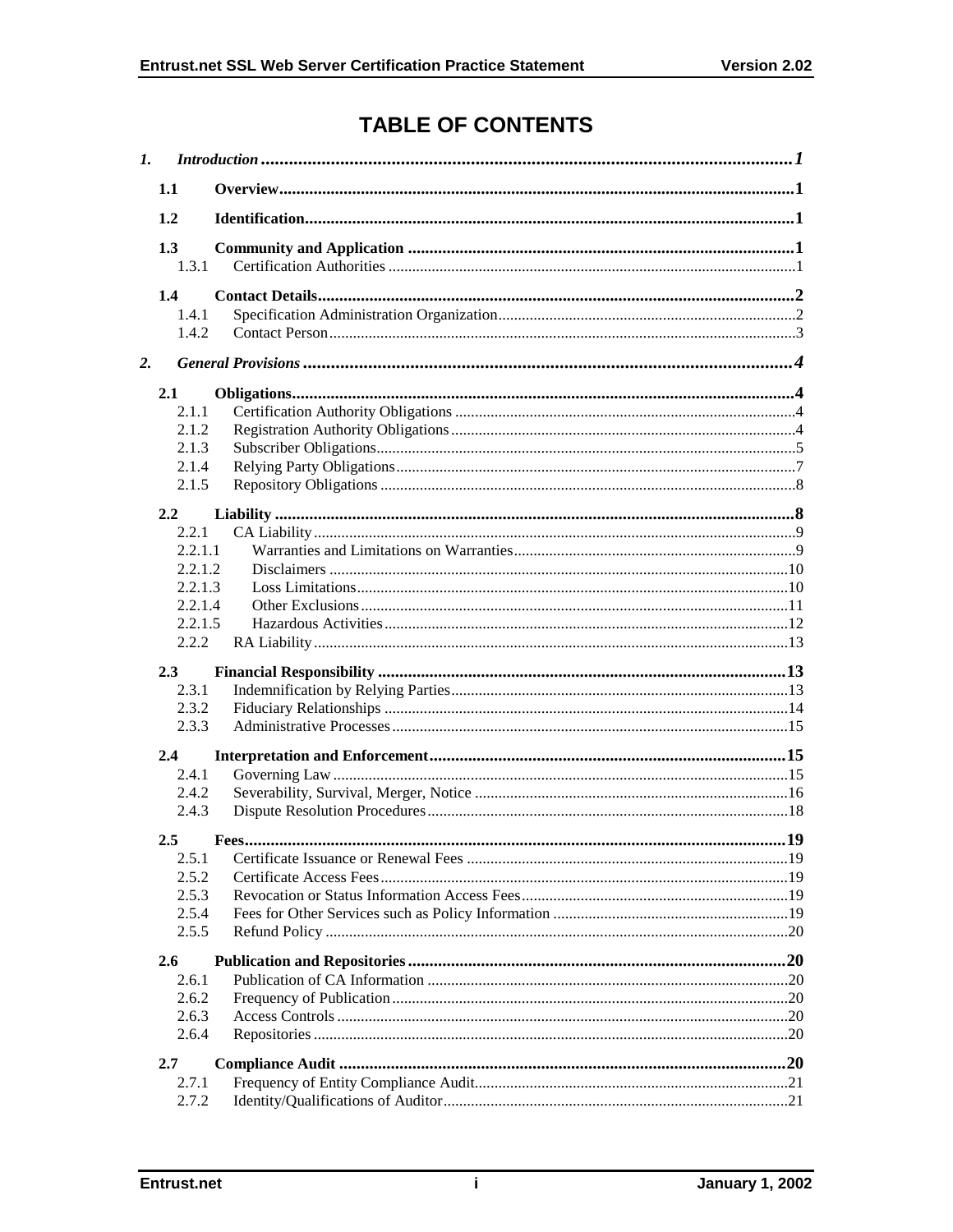|                      | 2.7.3            |                                                                      |  |
|----------------------|------------------|----------------------------------------------------------------------|--|
|                      | 2.7.4            |                                                                      |  |
|                      | 2.7.5            |                                                                      |  |
|                      | 2.7.6            |                                                                      |  |
|                      | 2.8              |                                                                      |  |
|                      | 2.8.1            |                                                                      |  |
|                      | 2.8.2            |                                                                      |  |
|                      | 2.8.3            |                                                                      |  |
|                      | 2.8.4            |                                                                      |  |
|                      | 2.8.5            |                                                                      |  |
|                      | 2.8.6            |                                                                      |  |
|                      | 2.8.7            |                                                                      |  |
|                      | 2.9              |                                                                      |  |
| $\boldsymbol{\beta}$ |                  |                                                                      |  |
|                      | 3.1              |                                                                      |  |
|                      | 3.1.1            |                                                                      |  |
|                      | 3.1.2            |                                                                      |  |
|                      | 3.1.3            |                                                                      |  |
|                      | 3.1.4            |                                                                      |  |
|                      | 3.1.5            |                                                                      |  |
|                      | 3.1.6            |                                                                      |  |
|                      | 3.1.7            |                                                                      |  |
|                      | 3.1.8            |                                                                      |  |
|                      | 3.1.9            |                                                                      |  |
|                      |                  |                                                                      |  |
|                      | 3.2              |                                                                      |  |
|                      | 3.3              |                                                                      |  |
|                      | 3.4              |                                                                      |  |
| 4                    |                  |                                                                      |  |
|                      | 4.1              |                                                                      |  |
|                      | 4.2              |                                                                      |  |
|                      | 4.3              |                                                                      |  |
|                      | 4.4              |                                                                      |  |
|                      | 4.4.1            |                                                                      |  |
|                      | 4.4.2            |                                                                      |  |
|                      | 4.4.3            |                                                                      |  |
|                      | 4.4.4            |                                                                      |  |
|                      | 4.4.5            |                                                                      |  |
|                      | 4.4.6            |                                                                      |  |
|                      | 4.4.7            |                                                                      |  |
|                      | 4.4.8            |                                                                      |  |
|                      | 4.4.9            |                                                                      |  |
|                      | 4.4.10           |                                                                      |  |
|                      | 4.4.11<br>4.4.12 |                                                                      |  |
|                      | 4.4.13           |                                                                      |  |
|                      | 4.4.14           | Checking Requirements For Other Forms of Revocation Advertisements31 |  |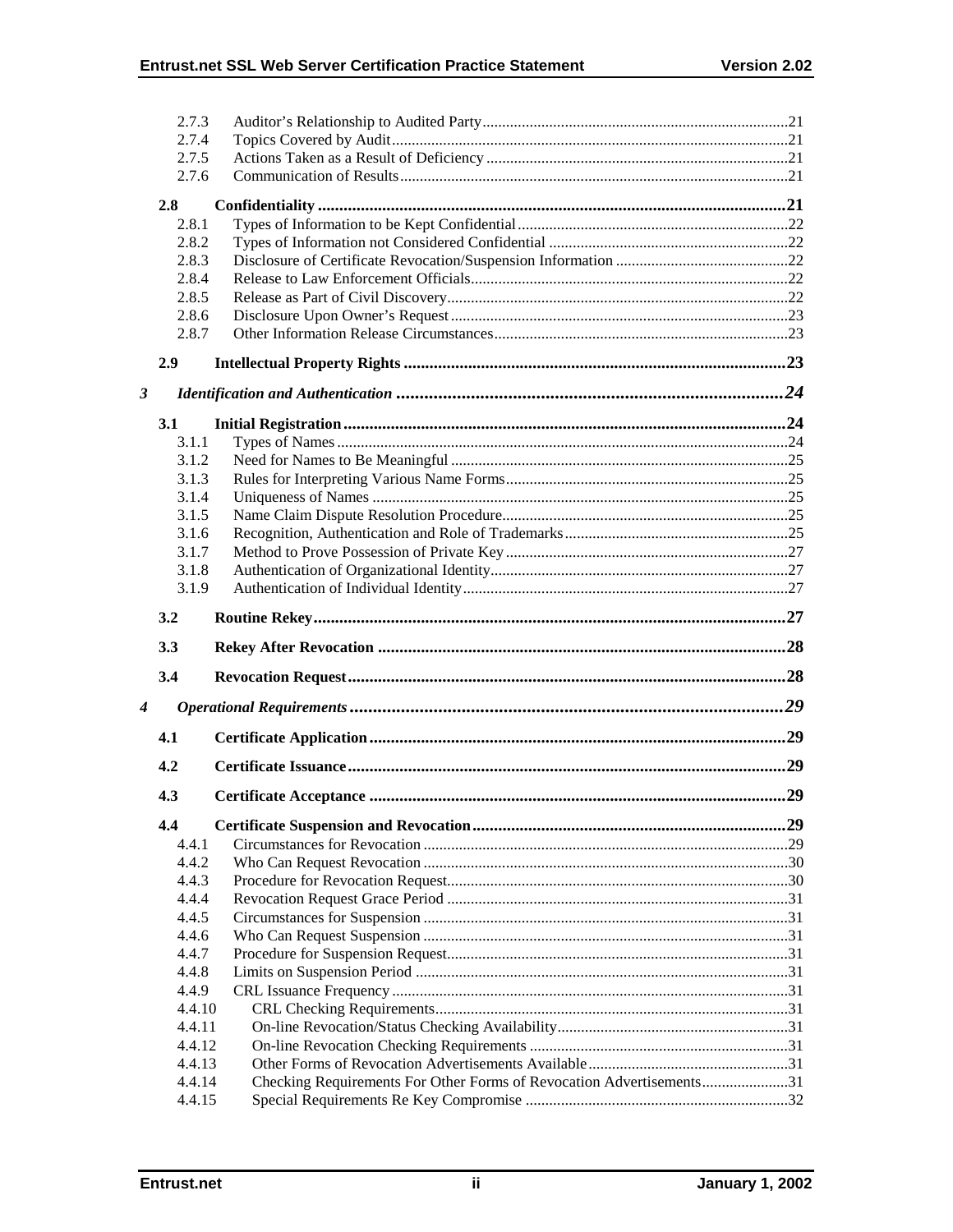|   | 4.5          |  |
|---|--------------|--|
|   | 4.6          |  |
|   | 4.7          |  |
|   | 4.8          |  |
|   | 4.9          |  |
| 5 |              |  |
|   | 5.1          |  |
|   | 5.2          |  |
|   | 5.3          |  |
|   |              |  |
| 6 |              |  |
|   | 6.1<br>6.1.1 |  |
|   | 6.1.2        |  |
|   | 6.1.3        |  |
|   | 6.1.4        |  |
|   | 6.1.5        |  |
|   | 6.1.6        |  |
|   | 6.1.7        |  |
|   | 6.1.8        |  |
|   | 6.1.9        |  |
|   |              |  |
|   | 6.2          |  |
|   | 6.3          |  |
|   | 6.4          |  |
|   | 6.5          |  |
|   | 6.6          |  |
|   | 6.7          |  |
|   | 6.8          |  |
| 7 |              |  |
|   | 7.1          |  |
|   | 7.2          |  |
| 8 |              |  |
|   | 8.1          |  |
|   | 8.2          |  |
|   | 8.3          |  |
|   | 8.4          |  |
| 9 |              |  |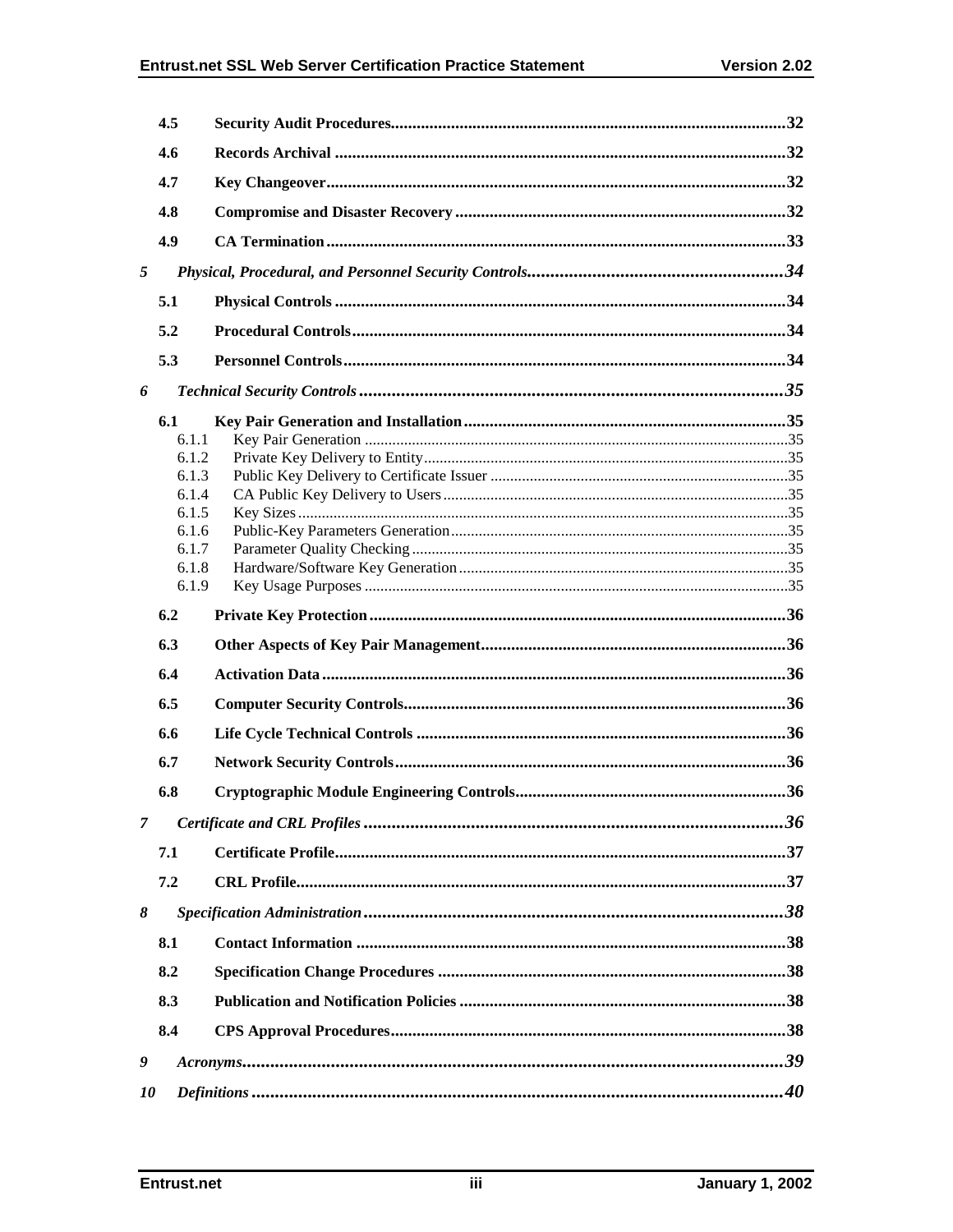#### <span id="page-5-0"></span>**1. Introduction**

The Entrust.net SSL Web Server Certification Authorities issue Entrust.net SSL Web Server Certificates to support more secure communications between World Wide Web servers and browsers using the Secure Sockets Layer protocol. Entrust.net uses Entrust's award winning Entrust/PKI™ family of software products to provide standards-compliant digital certificates that enable more secure on-line communications.

## **1.1 Overview**

This Entrust.net SSL Web Server Certification Practice Statement describes the practices and procedures of (i) the Entrust.net SSL Web Server Certification Authorities, and (ii) Registration Authorities operating under the Entrust.net SSL Web Server Certification Authorities. This Entrust.net SSL Web Server Certification Practice Statement also describes the terms and conditions under which Entrust.net makes Certification Authority and Registration Authority services available in respect to Entrust.net SSL Web Server Certificates. This Entrust.net SSL Web Server Certification Practice Statement is applicable to all persons, entities, and organizations, including, without limitation, all Applicants, Subscribers, Relying Parties, Resellers, Co-marketers and any other persons, entities, or organizations that have a relationship with (i) Entrust.net in respect to Entrust.net SSL Web Server Certificates and/or any services provided by Entrust.net in respect to Entrust.net SSL Web Server Certificates, or (ii) any Registration Authorities operating under an Entrust.net SSL Web Server Certification Authorities, or any Resellers or Co-marketers providing any services in respect to Entrust.net SSL Web Server Certificates. This Entrust.net SSL Web Server Certification Practice Statement is incorporated by reference into all Entrust.net SSL Web Server Certificates issued by an Entrust.net SSL Web Server Certification Authorities. This Entrust.net SSL Web Server Certification Practice Statement provides Applicants, Subscribers, Relying Parties, Resellers, Comarketers and other persons, entities, and organizations with a statement of the practices and policies of the Entrust.net SSL Web Server Certification Authorities and also of the Registration Authorities operating under the Entrust.net SSL Web Server Certification Authorities. This Entrust.net SSL Web Server Certification Practice Statement also provides a statement of the rights and obligations of Entrust.net, any third parties that are operating Registration Authorities under the Entrust.net SSL Web Server Certification Authorities, Applicants, Subscribers, Relying Parties, Resellers, Co-marketers and any other persons, entities, or organizations that may use or rely on Entrust.net SSL Web Server Certificates or have a relationship with an Entrust.net SSL Web Server Certification Authority or a Registration Authority operating under an Entrust.net SSL Web Server Certification Authority in respect to Entrust.net SSL Web Server Certificates and/or any services in respect to Entrust.net SSL Web Server Certificates.

# **1.2 Identification**

This document is called the Entrust.net SSL Web Server Certification Practice Statement.

# **1.3 Community and Application**

Use of Entrust.net SSL Web Server Certificates is restricted to World Wide Web servers using the Secure Sockets Layer protocol. Any other use of Entrust.net SSL Web Server Certificates is prohibited.

# **1.3.1 Certification Authorities**

In the Entrust.net SSL web server public-key infrastructure, Certification Authorities may accept CSRs and Public Keys from Applicants whose identity has been verified as provided herein by an Entrust.net-operated Registration Authority or by an independent third-party Registration Authority operating under an Entrust.net SSL Web Server Certification Authority. If an Entrust.net SSL Web Server Certificate Application is verified, the verifying Registration Authority will send a request to an Entrust.net SSL Web Server Certification Authority for the issuance of an Entrust.net SSL Web Server Certificate. The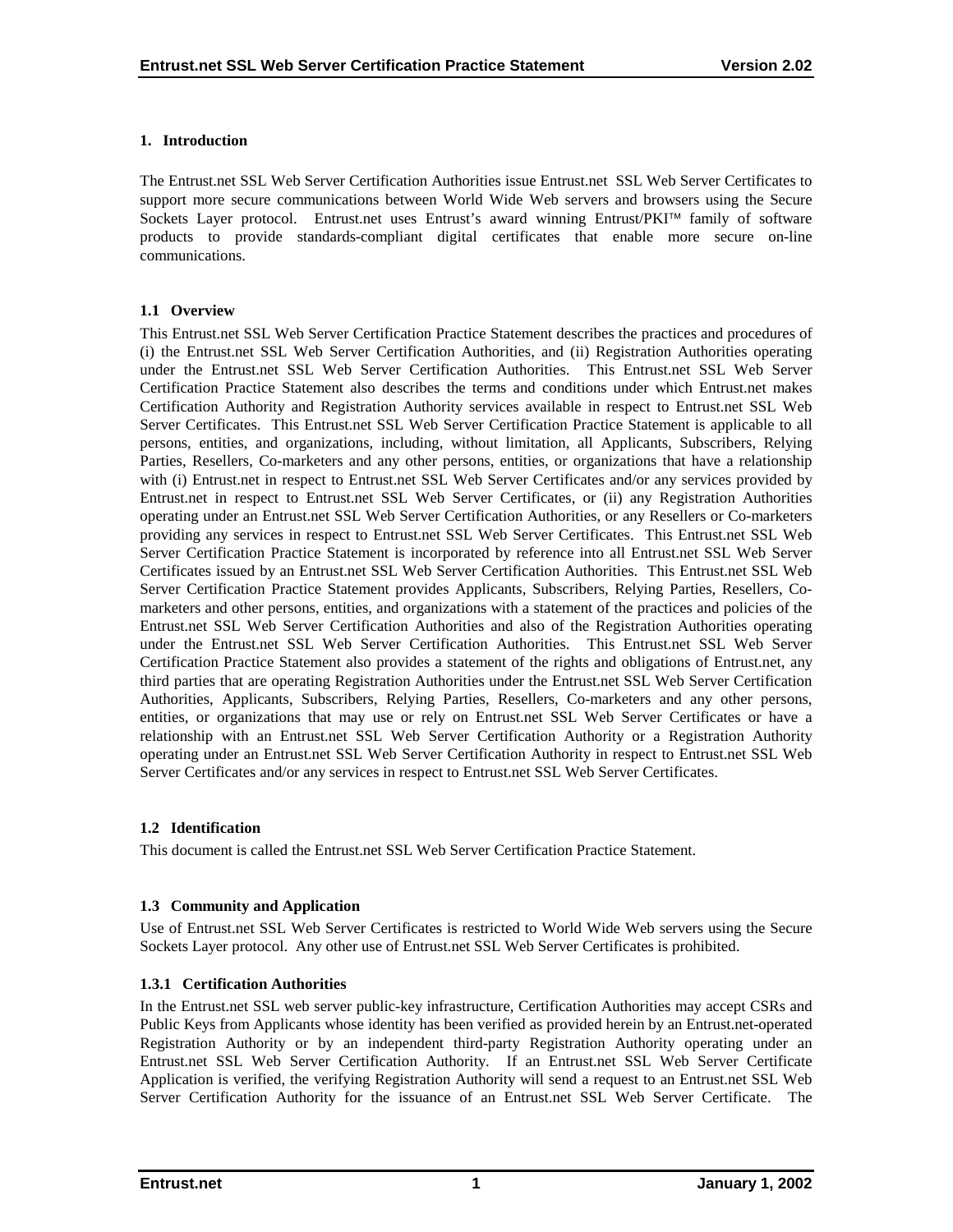<span id="page-6-0"></span>Entrust.net SSL Web Server Certification Authority will create an Entrust.net SSL Web Server Certificate containing the Public Key and identification information contained in the request sent by the Registration Authority to that Entrust.net SSL Web Server Certification Authority. The Entrust.net SSL Web Server Certificate created in response to the request will be digitally signed by the Entrust.net SSL Web Server Certification Authority.

Only Certification Authorities authorized by Entrust.net are permitted to issue Entrust.net SSL Web Server Certificates. In the event that more than one Certification Authority is authorized to issue Entrust.net SSL Web Server Certificates, Entrust.net will post a list of authorized Certification Authorities in the Entrust.net Repository.

## **1.3.2 Registration Authorities**

In the Entrust.net SSL web server public-key infrastructure, Registration Authorities under the Entrust.net SSL Web Server Certification Authorities may accept Entrust.net SSL Web Server Certificate Applications from Applicants and perform a limited verification of the information contained in such Entrust.net SSL Web Server Certificate Applications. If the information provided is verified according to the procedures established by the Entrust.net Policy Authority, a Registration Authority operating under an Entrust.net SSL Web Server Certification Authority may send a request to such Entrust.net SSL Web Server Certification Authority to issue an Entrust.net SSL Web Server Certificate to the Applicant.

Only Registration Authorities authorized by Entrust.net are permitted to submit requests to an Entrust.net SSL Web Server Certification Authority for the issuance of Entrust.net SSL Web Server Certificates. In the event that more than one Registration Authority is authorized to perform this function for Entrust.net SSL Web Server Certificates, Entrust.net will post a list of authorized Registration Authorities in the Entrust.net Repository.

#### **1.3.3 End Entities**

End entities for the Entrust.net SSL web server public-key infrastructure consist of:

- 1. **Applicants** An Applicant is a person, entity, or organization that has applied for, but has not yet been issued an Entrust.net SSL Web Server Certificate.
- 2. **Subscribers**  A Subscriber is a person, entity, or organization that has been issued an Entrust.net SSL Web Server Certificate.
- 3. **Relying Parties**  A Relying Party is a person, entity, or organization that relies on or uses a Entrust.net SSL Web Server Certificate and/or any other information provided in an Entrust.net Repository to verify the identity and Public Key of a Subscriber and/or use such Public Key to send or receive encrypted communications to or from a Subscriber.

# **1.3.4 Applicability**

This Entrust.net SSL Web Server Certification Practice Statement is applicable to Entrust.net SSL Web Server Certificates issued by Entrust.net SSL Web Server Certification Authorities. Entrust.net SSL Web Server Certificates are issued by Entrust.net SSL Web Server Certification Authorities for use by World Wide Web servers providing Secure Sockets Layer-based services. Entrust.net SSL Web Server Certificates conform to the X.509 v3 standard with SSL extensions.

#### **1.4 Contact Details**

# **1.4.1 Specification Administration Organization**

The Entrust.net SSL Web Server Certification Practice Statement is administered by the Entrust.net Operational Authority and is based on the policies established by the Entrust.net Policy Authority.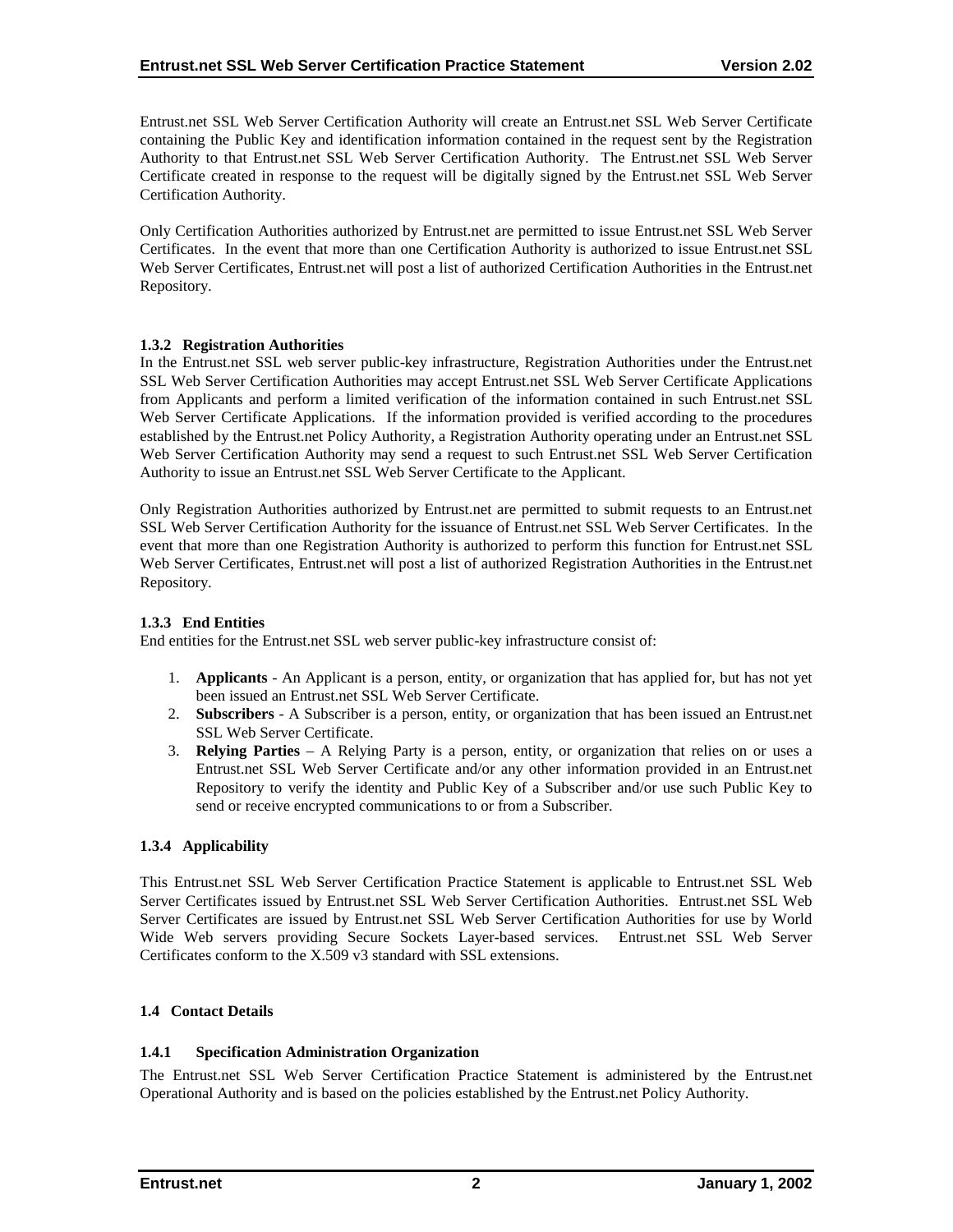# <span id="page-7-0"></span>**1.4.2 Contact Person**

The contact information for questions about Entrust.net SSL Web Server Certificates is:

 Entrust.net Inquiries 1000 Innovation Drive Ottawa, Ontario Canada K2K 3E7 Tel: 1-877-368-7483 Fax: 1-877-839-3538 Email: tsite.entrust@Entrust.net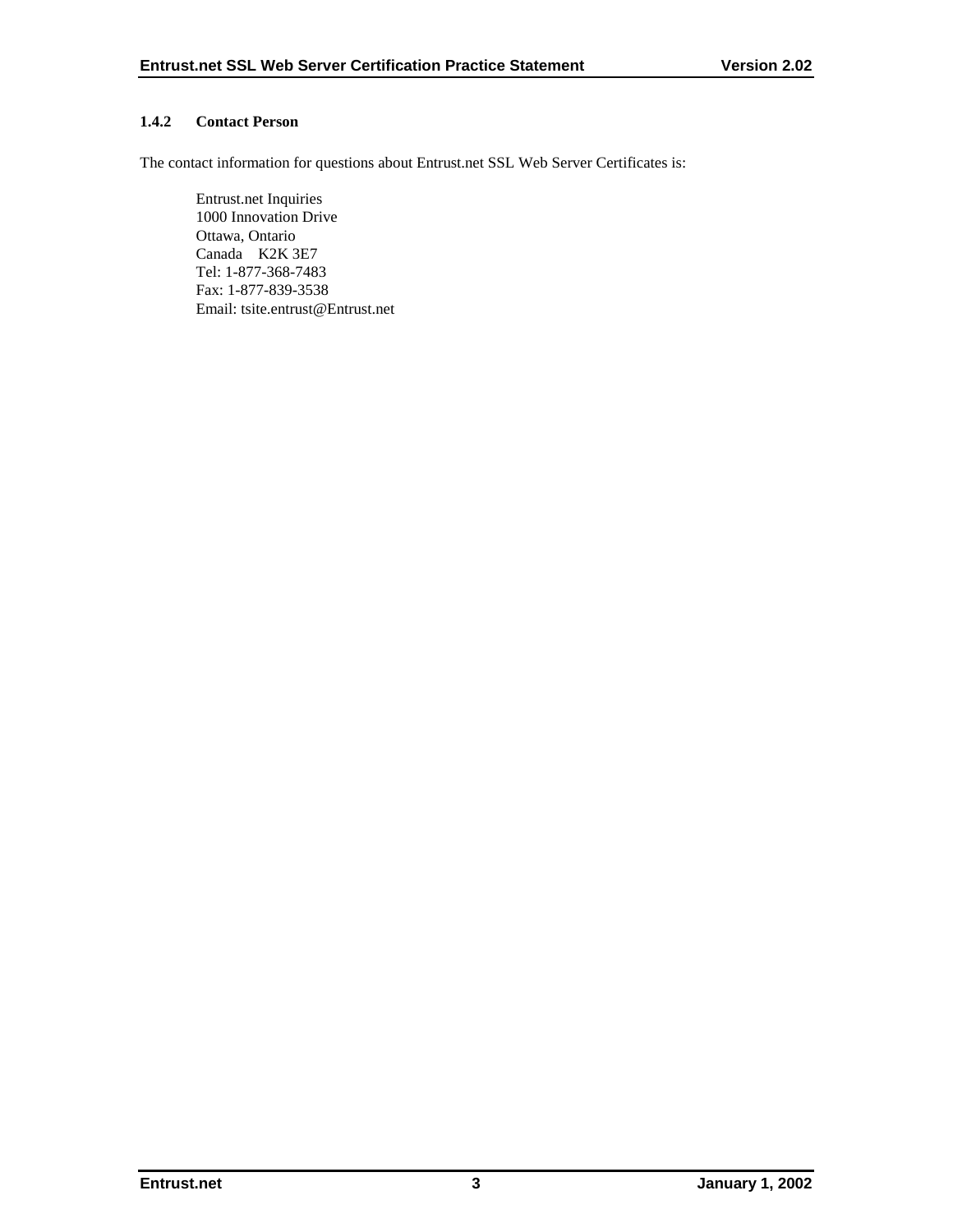### <span id="page-8-0"></span>**2. General Provisions**

#### **2.1 Obligations**

## **2.1.1 Certification Authority Obligations**

An Entrust.net SSL Web Server Certification Authority shall:

- (i) provide Certification Authority services in accordance with the terms and conditions of the Entrust.net SSL Web Server Certification Practice Statement;
- (ii) upon receipt of a request from a Registration Authority operating under such Entrust.net SSL Web Server Certification Authority, issue an Entrust.net SSL Web Server Certificate in accordance with the terms and conditions of the Entrust.net SSL Web Server Certification Practice Statement;
- (iii) make available Entrust.net SSL Web Server Certificate revocation information by issuing Entrust.net SSL Web Server Certificates and by issuing and making available Entrust.net SSL Web Server Certificate CRLs in an Entrust.net Repository in accordance with the terms and conditions of the Entrust.net SSL Web Server Certification Practice Statement;
- (iv) issue and publish Entrust.net SSL Web Server Certificate CRLs on a regular schedule in accordance with the terms and conditions of the Entrust.net SSL Web Server Certification Practice Statement; and
- (v) upon receipt of a revocation request from a Registration Authority operating under such Entrust.net SSL Web Server Certification Authority, revoke the specified Entrust.net SSL Web Server Certificate in accordance with the terms and conditions of the Entrust.net SSL Web Server Certification Practice Statement.

In operating the Entrust.net SSL Web Server Certification Authorities, Entrust.net may use one or more representatives or agents to perform its obligations under the Entrust.net SSL Web Server Certification Practice Statement, any Subscription Agreements, or any Relying Party Agreements, provided that Entrust.net shall remain responsible for its performance.

# **2.1.2 Registration Authority Obligations**

A Registration Authority operating under an Entrust.net SSL Web Server Certification Authority shall:

- (i) receive Entrust.net SSL Web Server Certificate Applications in accordance with the terms and conditions of the Entrust.net SSL Web Server Certification Practice Statement;
- (ii) perform limited verification of information submitted by Applicants when applying for Entrust.net SSL Web Server Certificates, and if such verification is successful, submit a request to an Entrust.net SSL Web Server Certification Authority for the issuance of an Entrust.net SSL Web Server Certificate, all in accordance with the terms and conditions of the Entrust.net SSL Web Server Certification Practice Statement;
- (iii) receive and verify requests from Subscribers for the revocation of Entrust.net SSL Web Server Certificates, and if the verification of a revocation request is successful, submit a request to an Entrust.net SSL Web Server Certification Authority for the revocation of such Entrust.net SSL Web Server Certificate, all in accordance with the terms and conditions of the Entrust.net SSL Web Server Certification Practice Statement;
- (iv) notify Subscribers, in accordance with the terms and conditions of the Entrust.net SSL Web Server Certification Practice Statement, that an Entrust.net SSL Web Server Certificate has been issued to them; and
- (v) notify Subscribers, in accordance with the terms and conditions of the Entrust.net SSL Web Server Certification Practice Statement, that an Entrust.net SSL Web Server Certificate issued to them has been revoked or will soon expire.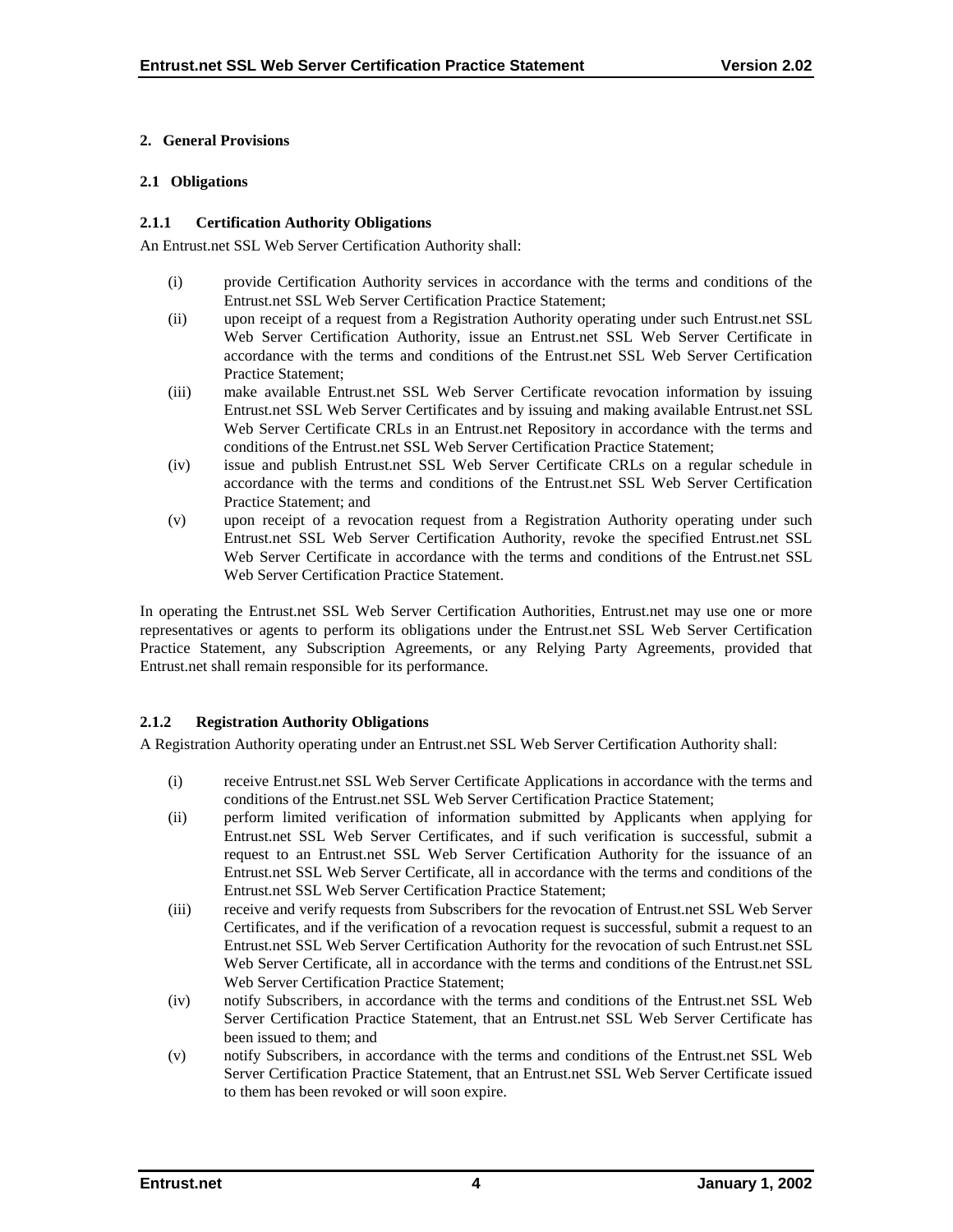<span id="page-9-0"></span>Entrust.net may use one or more representatives or agents to perform its obligations in respect of an Entrust.net-operated Registration Authority under the Entrust.net SSL Web Server Certification Practice Statement, any Subscription Agreements, or any Relying Party Agreements, provided that Entrust.net shall remain responsible for the performance of such representatives or agents under the Entrust.net SSL Web Server Certification Practice Statement, any Subscription Agreements, or any Relying Party Agreements. Entrust.net may appoint independent third parties to act as Registration Authorities under an Entrust.net SSL Web Server Certification Authority. Such independent third-party Registration Authorities shall be responsible for their performance under the Entrust.net SSL Web Server Certification Practice Statement, any Subscription Agreements, or any Relying Party Agreements. Entrust.net shall not be responsible for the performance of such independent third-party Registration Authorities. Independent third-party Registration Authorities may use one or more representatives or agents to perform their obligations when acting as a Registration Authority under an Entrust.net SSL Web Server Certification Authority. Independent thirdparty Registration Authorities shall remain responsible for the performance of such representatives or agents under the Entrust.net SSL Web Server Certification Practice Statement, any Subscription Agreements, or any Relying Party Agreements. Entrust.net may appoint Resellers and Co-marketers for (i) Entrust.net SSL Web Server Certificates, and (ii) services provided in respect to Entrust.net SSL Web Server Certificates. Such Resellers and Co-marketers shall be responsible for their performance under the Entrust.net SSL Web Server Certification Practice Statement, any Subscription Agreements, or any Relying Party Agreements. Entrust.net shall not be responsible for the performance of any such Resellers and Co-marketers. Resellers and Co-marketers may use one or more representatives or agents to perform their obligations under the Entrust.net SSL Web Server Certification Practice Statement, any Subscription Agreements, or any Relying Party Agreements. Resellers and Co-marketers shall remain responsible for the performance of such representatives or agents under the Entrust.net SSL Web Server Certification Practice Statement, any Subscription Agreements, or any Relying Party Agreements. Independent third-party Registration Authorities, Resellers, and Co-marketers shall be entitled to receive all of the benefit of all (i) disclaimers of representations, warranties, and conditions, (ii) limitations of liability, (iii) representations and warranties from Applicants, Subscribers, and Relying Parties, and (iv) indemnities from Applicants, Subscribers, and Relying Parties, set forth in this Entrust.net SSL Web Server Certification Practice Statement, any Subscription Agreements, and any Relying Party Agreements.

#### **2.1.3 Subscriber Obligations**

Subscribers and Applicants shall:

- (i) understand and, if necessary, receive proper education in the use of Public-Key cryptography and Certificates including Entrust.net SSL Web Server Certificates;
- (ii) provide, in any communications with Entrust.net or an independent third-party Registration Authority, correct information with no errors, misrepresentations, or omissions;
- (iii) generate a new, secure, and cryptographically sound Key Pair to be used in association with the Subscriber's Entrust.net SSL Web Server Certificate or Applicant's Entrust.net SSL Web Server Certificate Application;
- (iv) read and agree to all terms and conditions of the Entrust.net SSL Web Server Certification Practice Statement and Subscription Agreement;
- (v) refrain from modifying the contents of an Entrust.net SSL Web Server Certificate;
- (vi) use Entrust.net SSL Web Server Certificates exclusively for legal and authorized purposes in accordance with the terms and conditions of the Entrust.net SSL Web Server Certification Practice Statement and applicable laws;
- (vii) only use an Entrust.net SSL Web Server Certificate on behalf of the person, entity, or organization listed as the Subject in such Entrust.net SSL Web Server Certificate;
- (viii) protect the Subscriber's or Applicant's Private Keys by storing them either on a hardware token or a disk and further by storing that device separately from the Subscriber's or Applicant's computer, when not in use;
- (ix) notify Entrust.net or, if Applicant submitted its Entrust.net SSL Web Server Certificate Application to an independent third-party Registration Authority, such independent third-party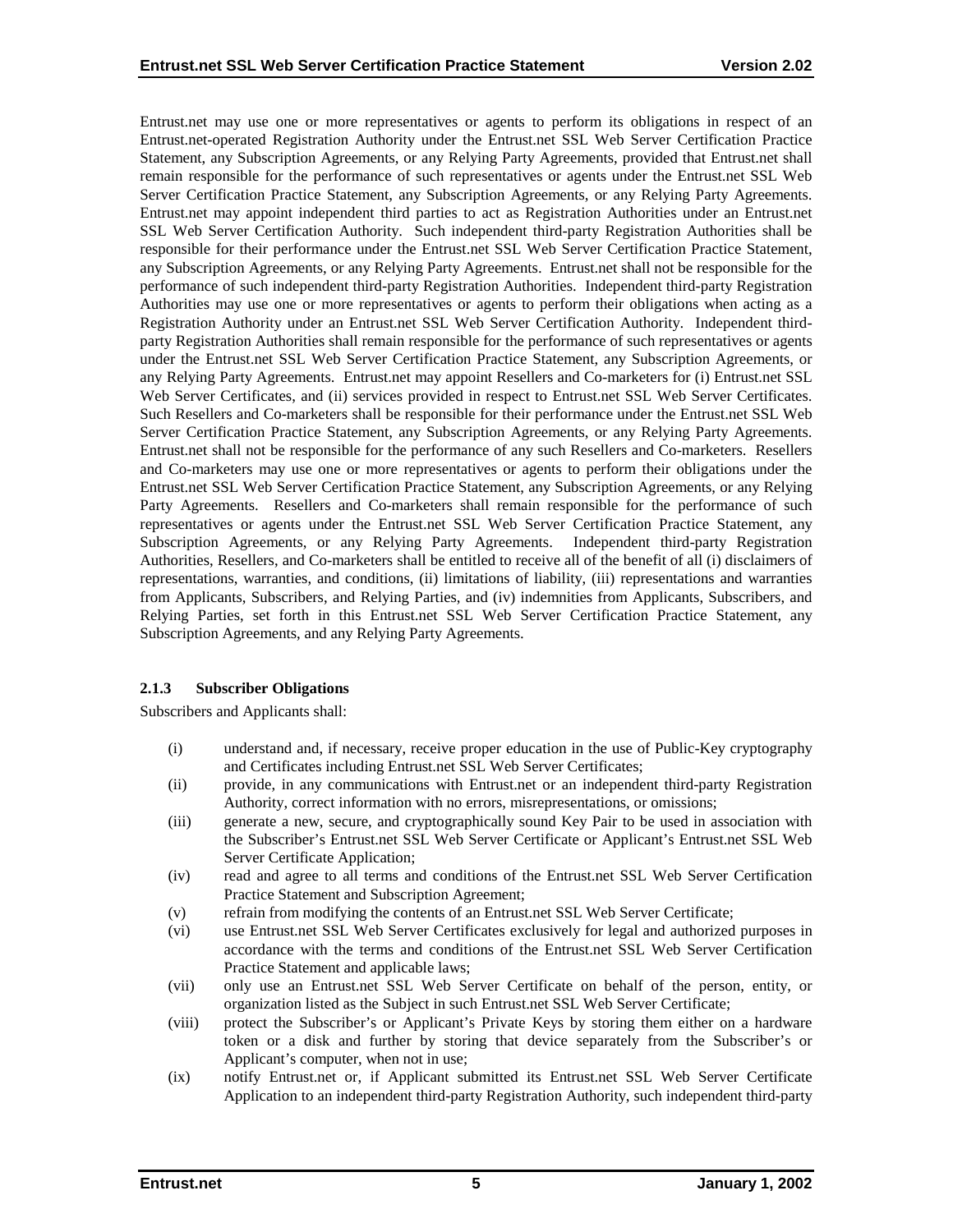Registration Authority, as soon as reasonably practicable of any change to any information included in the Applicant's Entrust.net SSL Web Server Certificate Application or any change in any circumstances that would make the information in the Applicant's Entrust.net SSL Web Server Certificate Application misleading or inaccurate;

- (ix) notify Entrust.net or, if Subscriber received its Entrust.net SSL Web Server Certificate through an independent third-party Registration Authority, such independent third-party Registration Authority, as soon as reasonably practicable of any change to any information included in the Subscriber's Entrust.net SSL Web Server Certificate or any change in any circumstances that would make the information in the Subscriber's Entrust.net SSL Web Server Certificate misleading or inaccurate;
- (xi) immediately cease to use an Entrust.net SSL Web Server Certificate if any information included in the Subscriber's Entrust.net SSL Web Server Certificate or if any change in any circumstances would make the information in the Subscriber's Entrust.net SSL Web Server Certificate misleading or inaccurate;
- (xii) notify Entrust.net or, if Subscriber received its Entrust.net SSL Web Server Certificate from an independent third-party Registration Authority, such independent third-party Registration Authority, immediately of any suspected or actual Compromise of the Subscriber's or Applicant's Private Keys and request the revocation of such Entrust.net SSL Web Server Certificate;
- (xiii) immediately cease to use the Subscriber's Entrust.net SSL Web Server Certificate upon (a) expiration or revocation of such Entrust.net SSL Web Server Certificate, or (b) any suspected or actual Compromise of the Private Key corresponding to the Public Key in such Entrust.net SSL Web Server Certificate, and remove such Entrust.net SSL Web Server Certificate from the devices and/or software in which it has been installed;
- (xiv) only use the Subscriber's Entrust.net SSL Web Server Certificate on one (1) World Wide Web server at any given time;
- (xv) refrain from using the Subscriber's Private Key corresponding to the Public Key in the Subscriber's Entrust.net SSL Web Server Certificate to sign other Certificates; and
- (xvi) use the Subscriber's or Applicant's own judgment about whether it is appropriate, given the level of security and trust provided by an Entrust.net SSL Web Server Certificate, to use an Entrust.net SSL Web Server Certificate in any given circumstance.

Entrust.net SSL Web Server Certificates and related information may be subject to export, import, and/or use restrictions. Subscribers shall comply with all laws and regulations applicable to a Subscriber's right to export, import, and/or use Entrust.net SSL Web Server Certificates or related information. Subscribers shall be responsible for procuring all required licenses and permissions for any export, import, and/or use of Entrust.net SSL Web Server Certificates or related information. Certain cryptographic techniques, software, hardware, and firmware ("Technology") that may be used in processing or in conjunction with Entrust.net SSL Web Server Certificates may be subject to export, import, and/or use restrictions. Subscribers shall comply with all laws and regulations applicable to a Subscriber's right to export, import, and/or use such Technology or related information. Subscribers shall be responsible for procuring all required licenses and permissions for any export, import, and/or use of such Technology or related information.

# **2.1.3.1 Subscriber and Applicant Representations and Warranties**

Subscribers and Applicants represent and warrant to Entrust.net that:

- (i) all information provided by the Subscriber or Applicant to Entrust.net or to any independent third-party Registration Authorities is correct and does not contain any errors, omissions, or misrepresentations;
- (ii) the Private Key corresponding to the Public Key submitted by the Subscriber and/or Applicant in connection with an Entrust.net SSL Web Server Certificate Application was created using sound cryptographic techniques and has not been Compromised;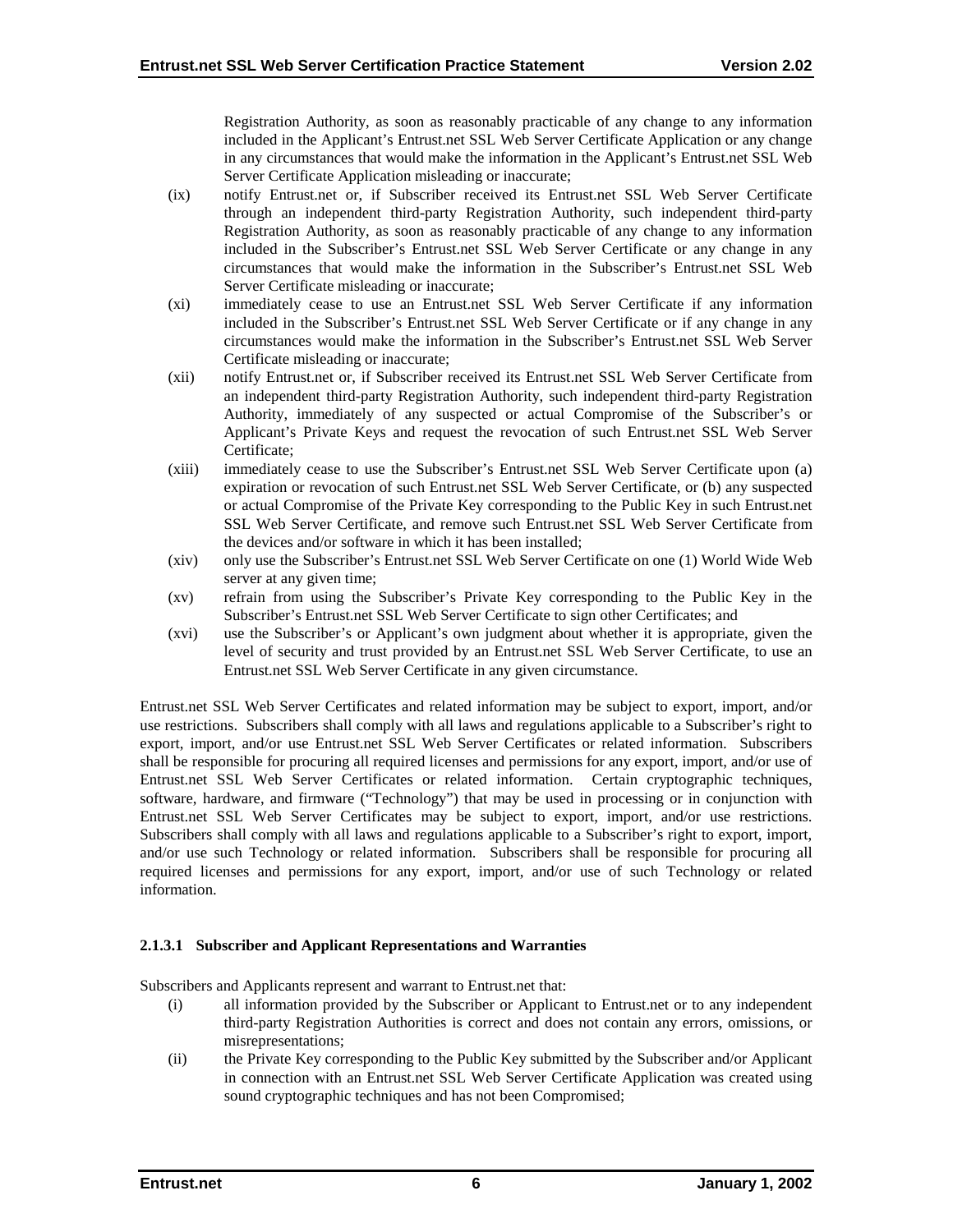- <span id="page-11-0"></span>(iii) any information provided to Entrust.net or to any independent third-party Registration Authorities by the Subscriber and/or Applicant in connection with an Entrust.net SSL Web Server Certificate Application does not infringe, misappropriate, dilute, unfairly compete with, or otherwise violate the intellectual property, or other rights of any person, entity, or organization in any jurisdiction;
- (iv) the Applicant shall notify Entrust.net or, if the Applicant submitted its Entrust.net SSL Web Server Certificate Application to an independent third-party Registration Authority, such independent third-party Registration Authority, as soon as practicable if any information included in the Applicant's Entrust.net SSL Web Server Certificate Application changes or if any change in any circumstances would make the information in the Applicant's Entrust.net SSL Web Server Certificate Application misleading or inaccurate;
- (v) the Subscriber shall immediately cease to use the Subscriber's Entrust.net SSL Web Server Certificate if any information included in the Subscriber's Entrust.net SSL Web Server Certificate changes or if any change in any circumstances would make the information in the Subscriber's Entrust.net SSL Web Server Certificate misleading or inaccurate;
- (vi) the Subscriber shall immediately cease to use the Subscriber's Entrust.net SSL Web Server Certificate upon (a) expiration or revocation of such Entrust.net SSL Web Server Certificate, or (b) any suspected or actual Compromise of the Private Key corresponding to the Public Key in such Entrust.net SSL Web Server Certificate, and shall remove such Entrust.net SSL Web Server Certificate from the devices and/or software in which it has been installed; and
- (vii) the Subscriber and/or Applicant will not use Entrust.net SSL Web Server Certificates for any hazardous or unlawful (including tortious) activities.

# **2.1.3.2 Subscriber Notice Requirements**

Subscriber shall display the following notice in a prominent location on Subscriber's World Wide Web site that may be viewed by Relying Parties (for example, in the "legal" or "disclaimers" section of Subscriber's World Wide Web site):

> "Reliance on Entrust.net SSL Web Server Certificates is governed by the terms and conditions of the Entrust.net SSL Web Server Certification Practice Statement (w[ww.entrust.net/CPS\)](http://www.entrust.net/CPS) and by the Relying Party Agreement (w[ww.entrust.net/customer/relyingparty.htm\).](http://www.entrust.net/?)  Reliance on an Entrust.net SSL Web Server Certificate shall constitute acceptance of the terms and conditions of the Entrust.net SSL Web Server Certification Practice Statement and the Relying Party Agreement."

# **2.1.4 Relying Party Obligations**

Relying Parties shall:

- (i) understand and, if necessary, receive proper education in the use of Public-Key cryptography and Certificates including Entrust.net SSL Web Server Certificates;
- (ii) read and agree to all terms and conditions of the Entrust.net SSL Web Server Certification Practice Statement and the Relying Party Agreement;
- (iii) verify Entrust.net SSL Web Server Certificates, including use of CRLs, in accordance with the certification path validation procedure specified in ITU-T Rec. X.509:1997 | ISO/IEC 9594-8 (1997), taking into account any critical extensions and approved technical corrigenda as appropriate;
- (iv) trust and make use of an Entrust.net SSL Web Server Certificate only if the Entrust.net SSL Web Server Certificate has not expired or been revoked and if a proper chain of trust can be established to a trustworthy root; and
- (v) make their own judgment and rely on an Entrust.net SSL Web Server Certificate only if such reliance is reasonable in the circumstances, including determining whether such reliance is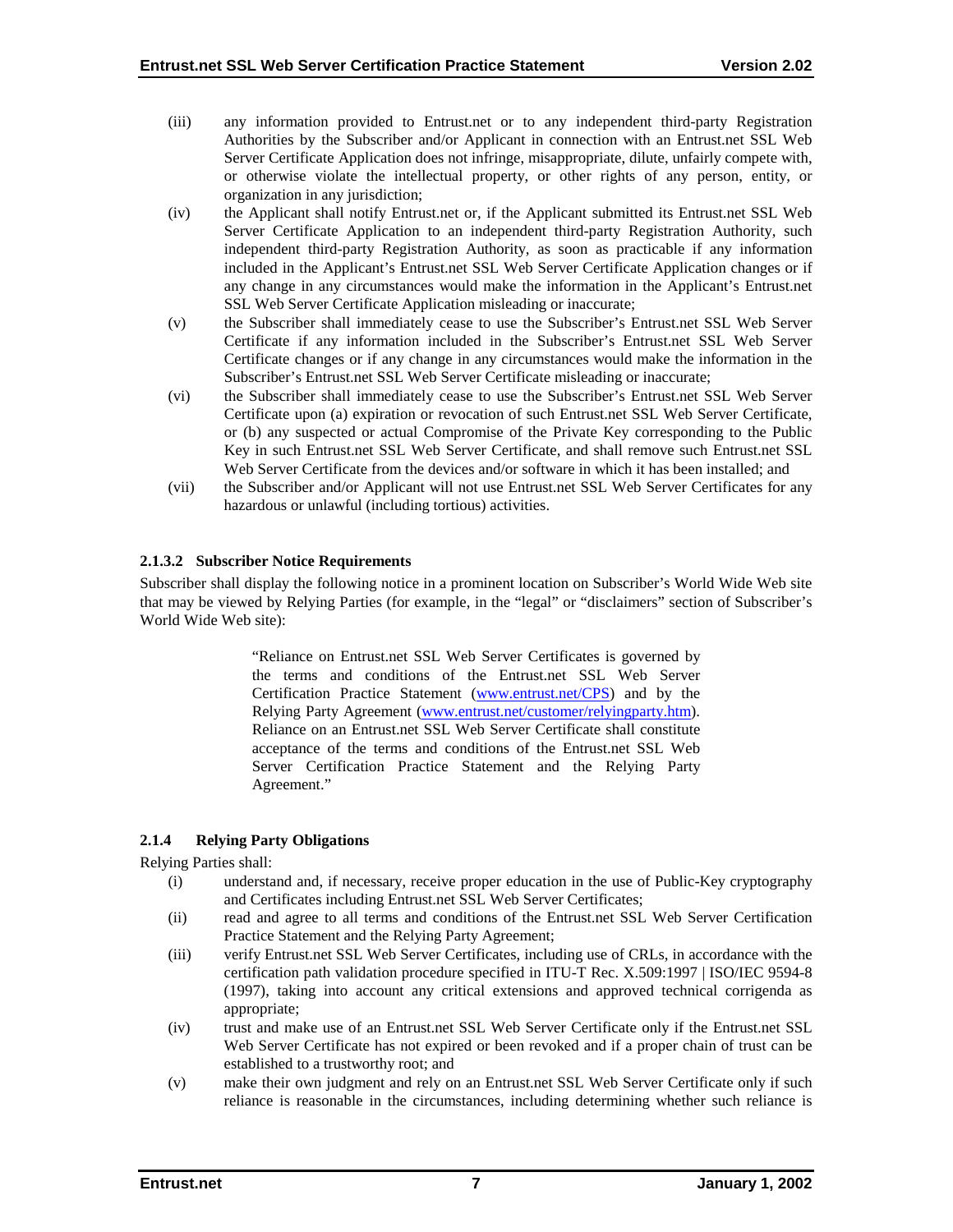reasonable given the nature of the security and trust provided by an Entrust.net SSL Web Server Certificate and the value of any transaction that may involve the use of an Entrust.net SSL Web Server Certificate.

<span id="page-12-0"></span>Entrust.net SSL Web Server Certificates and related information may be subject to export, import, and/or use restrictions. Relying Parties shall comply with all laws and regulations applicable to a Relying Party's right to use Entrust.net SSL Web Server Certificates and/or related information. Relying Parties shall be responsible for procuring all required licenses and permissions for any export, import, and/or use of Entrust.net SSL Web Server Certificates and/or related information. Certain cryptographic techniques, software, hardware, and firmware ("Technology") that may be used in processing or in conjunction with Entrust.net SSL Web Server Certificates may be subject to export, import, and/or use restrictions. Relying Parties shall comply with all laws and regulations applicable to a Relying Party's right to export, import, and/or use such Technology or related information. Relying Parties shall be responsible for procuring all required licenses and permissions for any export, import, and/or use of such Technology or related information.

# **2.1.4.1 Relying Party Representations and Warranties**

Relying Parties represent and warrant to Entrust.net that:

- (i) the Relying Party shall properly validate an Entrust.net SSL Web Server Certificate before making a determination about whether to rely on such Entrust.net SSL Web Server Certificate, including confirmation that the Entrust.net SSL Web Server Certificate has not expired or been revoked and that a proper chain of trust can be established to a trustworthy root;
- (ii) the Relying Party shall not rely on a revoked or expired Entrust.net SSL Web Server Certificate;
- (iii) the Relying Party shall not rely on an Entrust.net SSL Web Server Certificate that cannot be validated back to a trustworthy root;
- (iv) the Relying Party shall exercise its own judgment in determining whether it is reasonable under the circumstances to rely on an Entrust.net SSL Web Server Certificate, including determining whether such reliance is reasonable given the nature of the security and trust provided by an Entrust.net SSL Web Server Certificate and the value of any transaction that may involve the use of an Entrust.net SSL Web Server Certificate; and
- (v) the Relying Party shall not use an Entrust.net SSL Web Server Certificate for any hazardous or unlawful (including tortious) activities.

# **2.1.5 Repository Obligations**

An Entrust.net Repository shall:

- (i) make available, in accordance with the terms and conditions of the Entrust.net SSL Web Server Certification Practice Statement, Entrust.net SSL Web Server Certificate revocation information published by an Entrust.net SSL Web Server Certification Authority; and
- (ii) make available a copy of the Entrust.net SSL Web Server Certification Practice Statement and other information related to the products and services provided by Entrust.net SSL Web Server Certification Authorities and any Registration Authorities operating under the Entrust.net SSL Web Server Certification Authorities.

# **2.2 Liability**

**THE MAXIMUM CUMULATIVE LIABILITY OF ENTRUST.NET, ANY INDEPENDENT THIRD-PARTY REGISTRATION AUTHORITIES OPERATING UNDER AN ENTRUST.NET SSL WEB SERVER CERTIFICATION AUTHORITY, RESELLERS, CO-MARKETERS OR ANY SUBCONTRACTORS, DISTRIBUTORS, AGENTS, SUPPLIERS, EMPLOYEES OR DIRECTORS OF ANY OF THE FOREGOING TO ANY APPLICANTS, SUBSCRIBERS, RELYING PARTIES**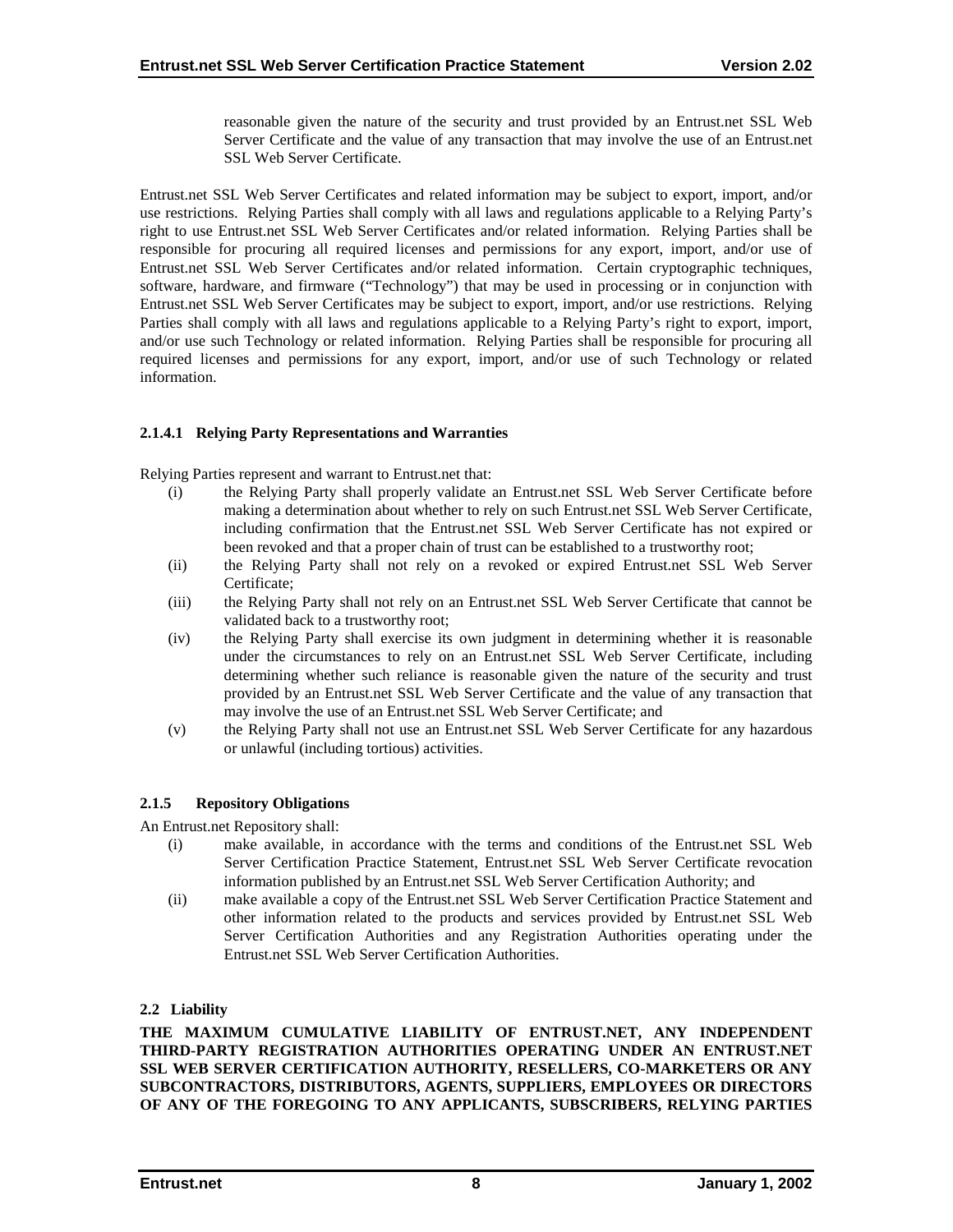<span id="page-13-0"></span>**OR ANY OTHER PERSONS, ENTITIES, OR ORGANIZATIONS FOR ANY LOSSES, COSTS, EXPENSES, LIBILITIES, DAMAGES, CLAIMS, OR SETTLEMENT AMOUNTS ARISING OUT OF OR RELATING TO USE OF AN ENTRUST.NET SSL WEB SERVER CERTIFICATE OR ANY SERVICES PROVIDED IN RESPECT TO ANY ENTRUST.NET SSL WEB SERVER CERTIFICATES IS LIMITED BY THIS ENTRUST.NET SSL WEB SERVER CERTIFICATION PRACTICE STATEMENT. THIS ENTRUST.NET SSL WEB SERVER CERTIFICATION PRACTICE STATEMENT ALSO CONTAINS LIMITED WARRANTIES, LIMITATIONS ON LIABILITY, AND DISCLAIMERS OF REPRESENTATIONS, WARRANTIES AND CONDITIONS.** 

## **2.2.1 CA Liability**

#### **2.2.1.1 Warranties and Limitations on Warranties**

Entrust.net makes the following limited warranties to Subscribers with respect to the operation of Entrust.net SSL Web Server Certification Authorities:

- (i) Entrust.net SSL Web Server Certification Authorities shall provide Repository services consistent with the practices and procedures set forth in this Entrust.net SSL Web Server Certification Practice Statement;
- (ii) Entrust.net SSL Web Server Certification Authorities shall perform Entrust.net SSL Web Server Certificate issuance consistent with the procedures set forth in this Entrust.net SSL Web Server Certification Practice Statement; and
- (iii) Entrust.net SSL Web Server Certification Authorities shall provide revocation services consistent with the procedures set forth in this Entrust.net SSL Web Server Certification Practice Statement.

Notwithstanding the foregoing, in no event does Entrust.net, any independent third-party Registration Authority operating under an Entrust.net SSL Web Server Certification Authority, or any Resellers, Comarketers, or any subcontractors, distributors, agents, suppliers, employees, or directors of any of the foregoing make any representations, or provide any warranties, or conditions to any Applicants, Subscribers, Relying Parties, or any other persons, entities, or organizations with respect to (i) the techniques used in the generation and storage of the Private Key corresponding to the Public Key in an Entrust.net SSL Web Server Certificate, including, whether such Private Key has been Compromised or was generated using sound cryptographic techniques, (ii) the reliability of any cryptographic techniques or methods used in conducting any act, transaction, or process involving or utilizing an Entrust.net SSL Web Server Certificate, (iii) any software whatsoever, or (iv) non-repudiation of any Entrust.net SSL Web Server Certificate or any transaction facilitated through the use of an Entrust.net SSL Web Server Certificate, since such determination is a matter of applicable law.

Applicants, Subscribers, and Relying Parties acknowledge and agree that operations in relation to Entrust.net SSL Web Server Certificates and Entrust.net SSL Web Server Certificate Applications are dependent on the transmission of information over communication infrastructures such as, without limitation, the Internet, telephone and telecommunications lines and networks, servers, firewalls, proxies, routers, switches, and bridges ("Telecommunication Equipment") and that this Telecommunication Equipment is not under the control of Entrust.net or any independent third-party Registration Authority operating under an Entrust.net SSL Web Server Certification Authority, or any Resellers, Co-marketers, or any subcontractors, distributors, agents, suppliers, employees, or directors of any of the foregoing. Neither Entrust.net nor any independent third-party Registration Authority operating under an Entrust.net SSL Web Server Certification Authority, or any Resellers, Co-marketers, or any subcontractors, distributors, agents, suppliers, employees, or directors of any of the foregoing shall be liable for any error, failure, delay, interruption, defect, or corruption in relation to an Entrust.net SSL Web Server Certificate, an Entrust.net SSL Web Server Certificate CRL, or an Entrust.net SSL Web Server Certificate Application to the extent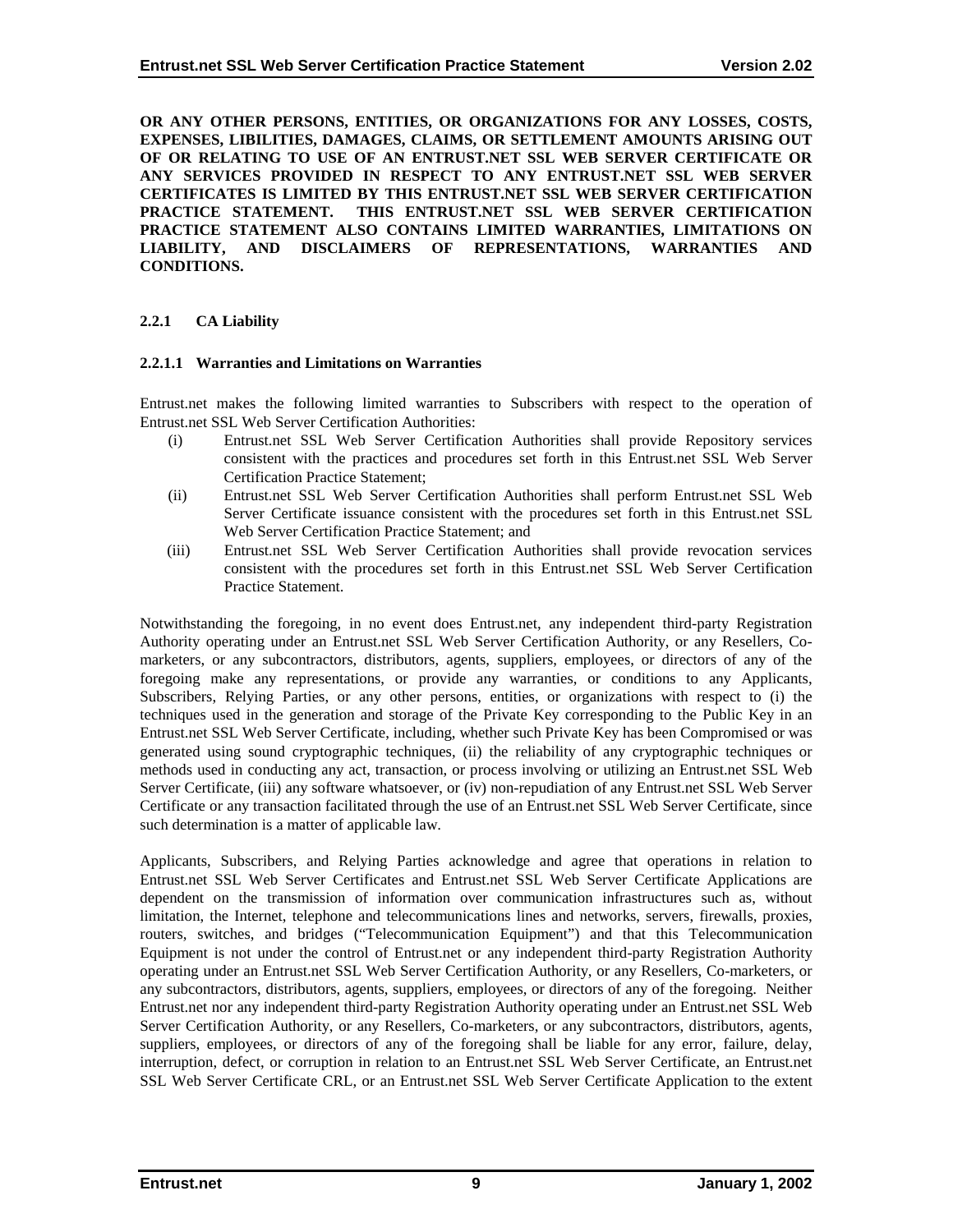<span id="page-14-0"></span>that such error, failure, delay, interruption, defect, or corruption is caused by such Telecommunication Equipment.

#### **2.2.1.2 Disclaimers**

**EXCEPT AS SPECIFICALLY PROVIDED IN SECTION 2.2.1.1, NEITHER ENTRUST.NET NOR ANY INDEPENDENT THIRD-PARTY REGISTRATION AUTHORITY OPERATING UNDER AN ENTRUST.NET SSL WEB SERVER CERTIFICATION AUTHORITY, NOR ANY RESELLERS, CO-MARKETERS, OR ANY SUBCONTRACTORS, DISTRIBUTORS, AGENTS, SUPPLIERS, EMPLOYEES, OR DIRECTORS OF ANY OF THE FOREGOING MAKE ANY REPRESENTATIONS OR GIVE ANY WARRANTIES OR CONDITIONS, WHETHER EXPRESS, IMPLIED, STATUTORY, BY USAGE OF TRADE, OR OTHERWISE, AND ENTRUST.NET AND ALL INDEPENDENT THIRD-PARTY REGISTRATION AUTHORITIES OPERATING UNDER AN ENTRUST.NET SSL WEB SERVER CERTIFICATION AUTHORITY, AND ALL RESELLERS, CO-MARKETERS, AND ALL SUBCONTRACTORS, DISTRIBUTORS, AGENTS, SUPPLIERS, EMPLOYEES, AND DIRECTORS OF ANY OF THE FOREGOING SPECIFICALLY DISCLAIM ANY AND ALL REPRESENTATIONS, WARRANTIES, AND CONDITIONS OF MERCHANTABILITY, NON-INFRINGEMENT, TITLE, SATISFACTORY QUALITY, AND/OR FITNESS FOR A PARTICULAR PURPOSE.** 

#### **2.2.1.3 Loss Limitations**

**IN NO EVENT SHALL THE TOTAL CUMULATIVE LIABILITY OF ENTRUST.NET, ANY INDEPENDENT THIRD-PARTY REGISTRATION AUTHORITY OPERATING UNDER AN ENTRUST.NET SSL WEB SERVER CERTIFICATION AUTHORITY, ANY RESELLERS, OR CO-MARKETERS, OR ANY SUBCONTRACTORS, DISTRIBUTORS, AGENTS, SUPPLIERS, EMPLOYEES, OR DIRECTORS OF ANY OF THE FOREGOING TO ANY APPLICANT, SUBSCRIBER, RELYING PARTY OR ANY OTHER PERSON, ENTITY, OR ORGANIZATION ARISING OUT OF OR RELATING TO ANY ENTRUST.NET SSL WEB SERVER CERTIFICATE OR ANY SERVICES PROVIDED IN RESPECT TO ENTRUST.NET SSL WEB SERVER CERTIFICATES, INCLUDING ANY USE OR RELIANCE ON ANY ENTRUST.NET SSL WEB SERVER CERTIFICATE, EXCEED ONE THOUSAND UNITED STATES DOLLARS (\$1000.00 U.S.) ("CUMULATIVE DAMAGE CAP"). THIS LIMITATION SHALL APPLY ON A PER ENTRUST.NET SSL WEB SERVER CERTIFICATE BASIS REGARDLESS OF THE NUMBER OF TRANSACTIONS OR CAUSES OF ACTION ARISING OUT OF OR RELATED TO SUCH ENTRUST.NET SSL WEB SERVER CERTIFICATE OR ANY SERVICES PROVIDED IN RESPECT TO SUCH ENTRUST.NET SSL WEB SERVER CERTIFICATE. THE FOREGOING LIMITATIONS SHALL APPLY TO ANY LIABILITY WHETHER BASED IN CONTRACT (INCLUDING FUNDAMENTAL BREACH), TORT (INCLUDING NEGLIGENCE), LEGISLATION OR ANY OTHER THEORY OF LIABILITY, INCLUDING ANY DIRECT, INDIRECT, SPECIAL, STATUTORY, PUNITIVE, EXEMPLARY, CONSEQUENTIAL, RELIANCE, OR INCIDENTAL DAMAGES.** 

**IN THE EVENT THAT LIABILITY ARISING OUT OF OR RELATING TO AN ENTRUST.NET SSL WEB SERVER CERTIFICATE OR ANY SERVICES PROVIDED IN RESPECT TO AN ENTRUST.NET SSL WEB SERVER CERTIFICATE EXCEEDS THE CUMULATIVE DAMAGE CAP SET FORTH IN THIS SECTION ABOVE, THE AMOUNTS AVAILABLE UNDER THE CUMULATIVE DAMAGE CAP SHALL BE APPORTIONED FIRST TO THE EARLIEST CLAIMS TO ACHIEVE FINAL DISPUTE RESOLUTION UNLESS OTHERWISE ORDERED BY A COURT OF COMPETENT JURISDICTION. IN NO EVENT SHALL ENTRUST.NET OR ANY INDEPENDENT THIRD-PARTY REGISTRATION AUTHORITY OPERATING UNDER AN ENTRUST.NET SSL WEB SERVER CERTIFICATION AUTHORITY, OR ANY RESELLERS, CO-MARKETERS, OR ANY SUBCONTRACTORS, DISTRIBUTORS, AGENTS, SUPPLIERS, EMPLOYEES, OR DIRECTORS OF ANY OF THE FOREGOING BE OBLIGATED TO PAY**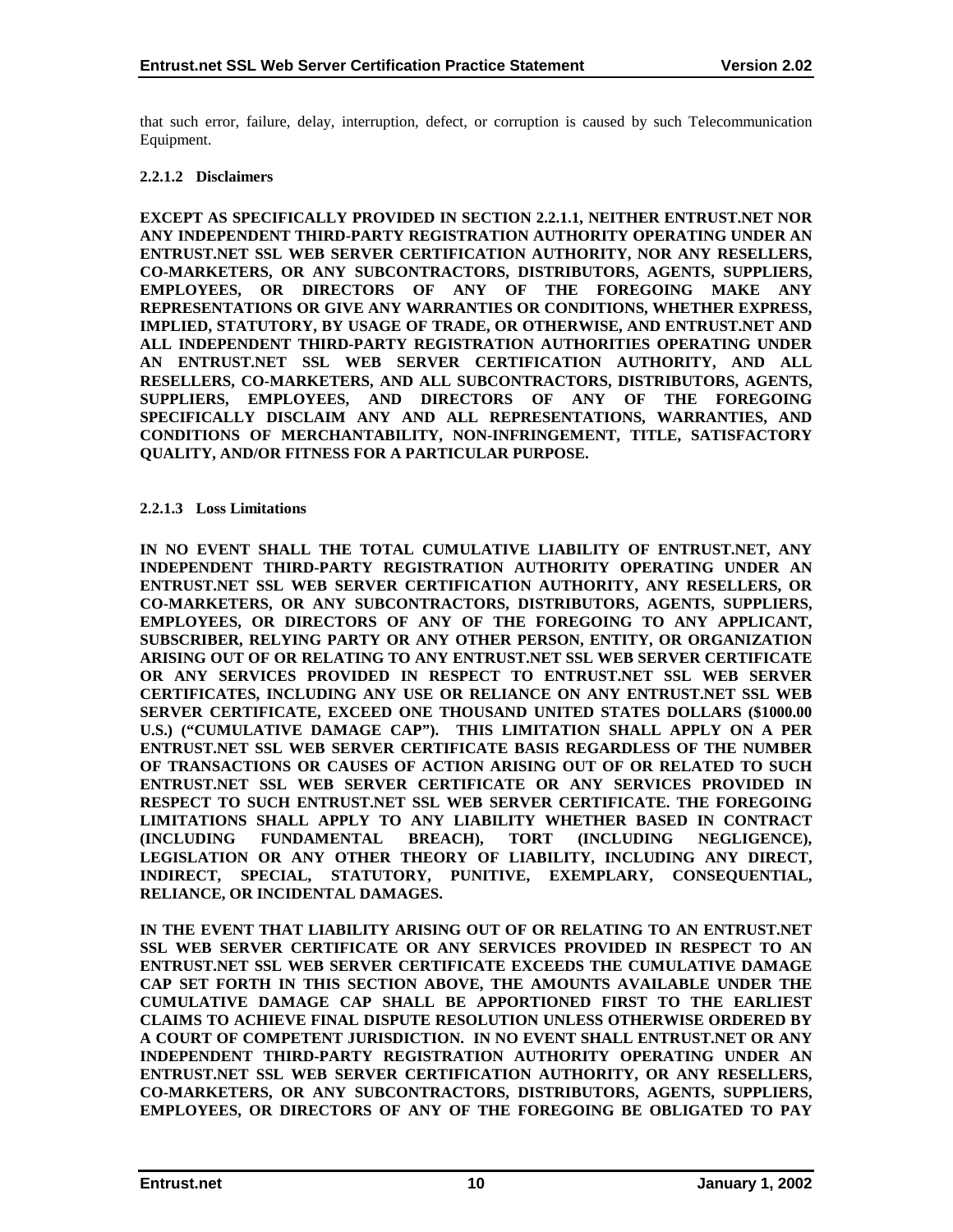<span id="page-15-0"></span>**MORE THAN THE CUMULATIVE DAMAGE CAP FOR ANY ENTRUST.NET SSL WEB SERVER CERTIFICATE OR ANY SERVICES PROVIDED IN RESEPCT TO AN ENTRUST.NET SSL WEB SERVER CERTIFICATE REGARDLESS OF APPORTIONMENT AMONG CLAIMANTS.** 

**IN NO EVENT SHALL ENTRUST.NET OR ANY INDEPENDENT THIRD-PARTY REGISTRATION AUTHORITY OPERATING UNDER AN ENTRUST.NET SSL WEB SERVER CERTIFICATION AUTHORITY, OR ANY RESELLERS, CO-MARKETERS, OR ANY SUBCONTRACTORS, DISTRIBUTORS, AGENTS, SUPPLIERS, EMPLOYEES, OR DIRECTORS OF ANY OF THE FOREGOING BE LIABLE FOR ANY INCIDENTAL, SPECIAL, STATUTORY, PUNITIVE, EXEMPLARY, INDIRECT, RELIANCE, OR CONSEQUENTIAL DAMAGES (INCLUDING, WITHOUT LIMITATION, DAMAGES FOR LOSS OF BUSINESS, LOSS OF BUSINESS OPPORTUNITIES, LOSS OF GOODWILL, LOSS OF PROFITS, BUSINESS INTERRUPTION, LOSS OF DATA, LOST SAVINGS OR OTHER SIMILAR PECUNIARY LOSS) WHETHER ARISING FROM CONTRACT (INCLUDING FUNDAMENTAL BREACH), TORT (INCLUDING NEGLIGENCE), LEGISLATION OR ANY OTHER THEORY OF LIABILITY.** 

**THE FOREGOING LIMITATIONS SHALL APPLY NOTWITHSTANDING THE FAILURE OF ESSENTIAL PURPOSE OF ANY LIMITED REMEDY STATED HEREIN AND EVEN IF ENTRUST.NET OR ANY INDEPENDENT THIRD-PARTY REGISTRATION AUTHORITY OPERATING UNDER AN ENTRUST.NET SSL WEB SERVER CERTIFICATION AUTHORITY, OR ANY RESELLERS, CO-MARKETERS, OR ANY SUBCONTRACTORS, DISTRIBUTORS, AGENTS, SUPPLIERS, EMPLOYEES, OR DIRECTORS OF ANY OF THE FOREGOING HAVE BEEN ADVISED OF THE POSSIBILITY OF THOSE DAMAGES.** 

**SOME JURISDICTIONS DO NOT ALLOW THE EXCLUSION OR LIMITATION OF LIABILITY FOR CONSEQUENTIAL OR INCIDENTAL DAMAGES, SO THESE LIMITATIONS SET FORTH ABOVE MAY NOT APPLY TO CERTAIN APPLICANTS, SUBSCRIBERS, RELYING PARTIES, OR OTHER PERSONS, ENTITIES, OR ORGANIZATIONS. THE DISCLAIMERS OF REPRESENTATIONS, WARRANTIES, AND CONDITIONS AND THE LIMITATIONS OF LIABILITY IN THIS ENTRUST.NET SSL WEB SERVER CERTIFICATION PRACTICE STATEMENT CONSTITUTE AN ESSENTIAL PART OF THE ENTRUST.NET SSL WEB SERVER CERTIFICATION PRACTICE STATEMENT, ANY SUBSCRIPTION AGREEMENTS, AND ANY RELYING PARTY AGREEMENTS. ALL APPLICANTS, SUBSCRIBERS, RELYING PARTIES, AND OTHER PERSONS, ENTITIES, AND ORGANIZATIONS ACKNOWLEDGE THAT BUT FOR THESE DISCLAIMERS OF REPRESENTATIONS, WARRANTIES, AND CONDITIONS AND LIMITATIONS OF LIABILITY, ENTRUST.NET WOULD NOT ISSUE ENTRUST.NET SSL WEB SERVER CERTIFICATES TO SUBSCRIBERS AND NEITHER ENTRUST.NET NOR ANY ANY INDEPENDENT THIRD-PARTY REGISTRATION AUTHORITIES OPERATING UNDER AN ENTRUST.NET SSL WEB SERVER CERTIFICATION AUTHORITY, NOR ANY RESELLERS, CO-MARKETERS, OR ANY SUBCONTRACTORS, DISTRIBUTORS, AGENTS, SUPPLIERS, EMPLOYEES, OR DIRECTORS OF ANY OF THE FOREGOING WOULD PROVIDE SERVICES IN RESPECT TO ENTRUST.NET SSL WEB SERVER CERTIFICATES AND THAT THESE PROVISIONS PROVIDE FOR A REASONABLE ALLOCATION OF RISK.** 

#### **2.2.1.4 Other Exclusions**

Without limitation, neither Entrust.net nor any independent third-party Registration Authorities operating under an Entrust.net SSL Web Server Certification Authority, nor any Resellers or Co-marketers, or any subcontractors, distributors, agents, suppliers, employees, or directors of any of the foregoing shall be liable to any Applicants, Subscribers, Relying Parties or any other person, entity, or organization for any losses, costs, expenses, liabilities, damages, claims, or settlement amounts arising out of or relating to use of an Entrust.net SSL Web Server Certificate or any services provided in respect to an Entrust.net SSL Web Server Certificate if: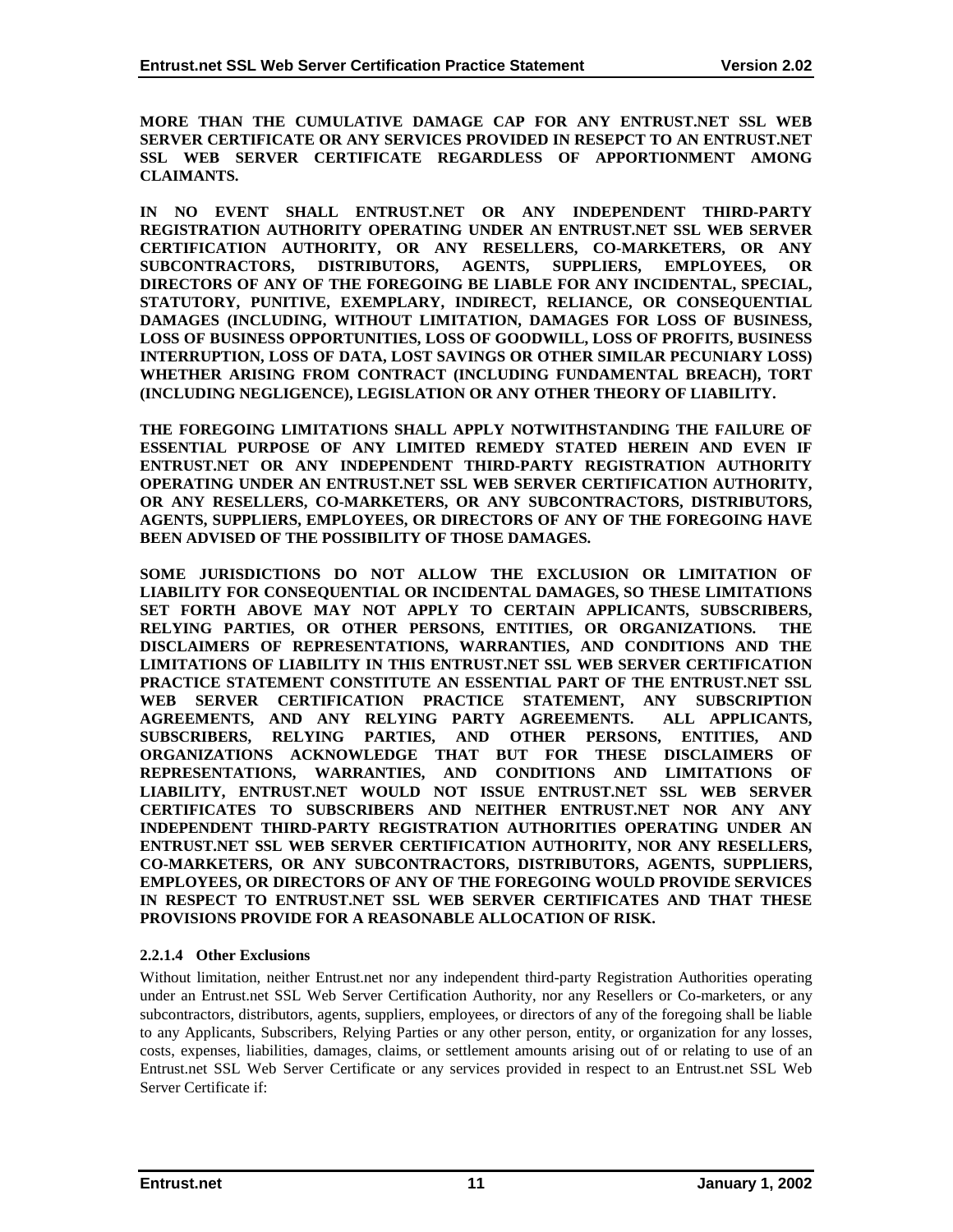- <span id="page-16-0"></span>(i) the Entrust.net SSL Web Server Certificate was issued as a result of errors, misrepresentations, or other acts or omissions of a Subscriber or of any other person, entity, or organization;
- (ii) the Entrust.net SSL Web Server Certificate has expired or has been revoked;
- (iii) the Entrust.net SSL Web Server Certificate has been modified or otherwise altered;
- (iv) the Subscriber failed to stop using an Entrust.net SSL Web Server Certificate after the information contain in such Entrust.net SSL Web Server Certificate changed or after circumstances changed so that the information contained in such Entrust.net SSL Web Server Certificate became misleading or inaccurate;
- (v) a Subscriber breached the Entrust.net SSL Web Server Certification Practice Statement or the Subscriber's Subscription Agreement, or a Relying Party breached the Entrust.net SSL Web Server Certification Practice Statement or the Relying Party's Relying Party Agreement;
- (vi) the Private Key associated with the Entrust.net SSL Web Server Certificate has been Compromised; or
- (vii) the Entrust.net SSL Web Server Certificate is used other than as permitted by the Entrust.net SSL Web Server Certification Practice Statement or is used in contravention of applicable law.

In no event shall Entrust.net or any independent third-party Registration Authority operating under an Entrust.net SSL Web Server Certification Authority, or any Resellers, Co-marketers, or any subcontractors, distributors, agents, suppliers, employees, or directors of any of the foregoing be liable to any Applicant, Subscriber, or any other person, entity, or organization for any losses, costs, liabilities, expenses, damages, claims, or settlement amounts arising out of or relating to the refusal by Entrust.net or any independent third-party Registration Authority operating under an Entrust.net SSL Web Server Certification Authority, or any Resellers, Co-marketers, or any subcontractors, distributors, agents, suppliers, employees, or directors of any of the foregoing to issue or request the issuance of an Entrust.net SSL Web Server Certificate. In no event shall Entrust.net or any independent third-party Registration Authority operating under an Entrust.net SSL Web Server Certification Authority, or any Resellers, Co-marketers, or any subcontractors, distributors, agents, suppliers, employees, or directors of any of the foregoing be liable to any Applicant, Subscriber, or any other person, entity, or organization for any losses, costs, liabilities, expenses, damages, claims, or settlement amounts arising out of or relating to any delay by Entrust.net or any independent third-party Registration Authority operating under an Entrust.net SSL Web Server Certification Authority, or any Resellers, Co-marketers, or any subcontractors, distributors, agents, suppliers, employees, or directors of any of the foregoing, in issuing or in requesting the issuance of an Entrust.net SSL Web Server Certificate.

In no event shall Entrust.net or any independent third-party Registration Authority operating under an Entrust.net SSL Web Server Certification Authority, or any Resellers, Co-marketers, or any subcontractors, distributors, agents, suppliers, employees, or directors of any of the foregoing be liable to any Subscriber, Relying Party, or any other person, entity, or organization for any losses, costs, expenses, liabilities, damages, claims, or settlement amounts arising out of or relating to any proceeding or allegation that an Entrust.net SSL Web Server Certificate or any information contained in an Entrust.net SSL Web Server Certificate infringes, misappropriates, dilutes, unfairly competes with, or otherwise violates any patent, trademark, copyright, trade secret, or any other intellectual property right or other right of any person, entity, or organization in any jurisdiction.

# **2.2.1.5 Hazardous Activities**

Entrust.net SSL Web Server Certificates and the services provided by Entrust.net in respect to Entrust.net SSL Web Server Certificates are not designed, manufactured, or intended for use in or in conjunction with hazardous activities or uses requiring fail-safe performance, including the operation of nuclear facilities, aircraft navigation or communications systems, air traffic control, medical devices or direct life support machines. Entrust.net and any independent third-party Registration Authority operating under an Entrust.net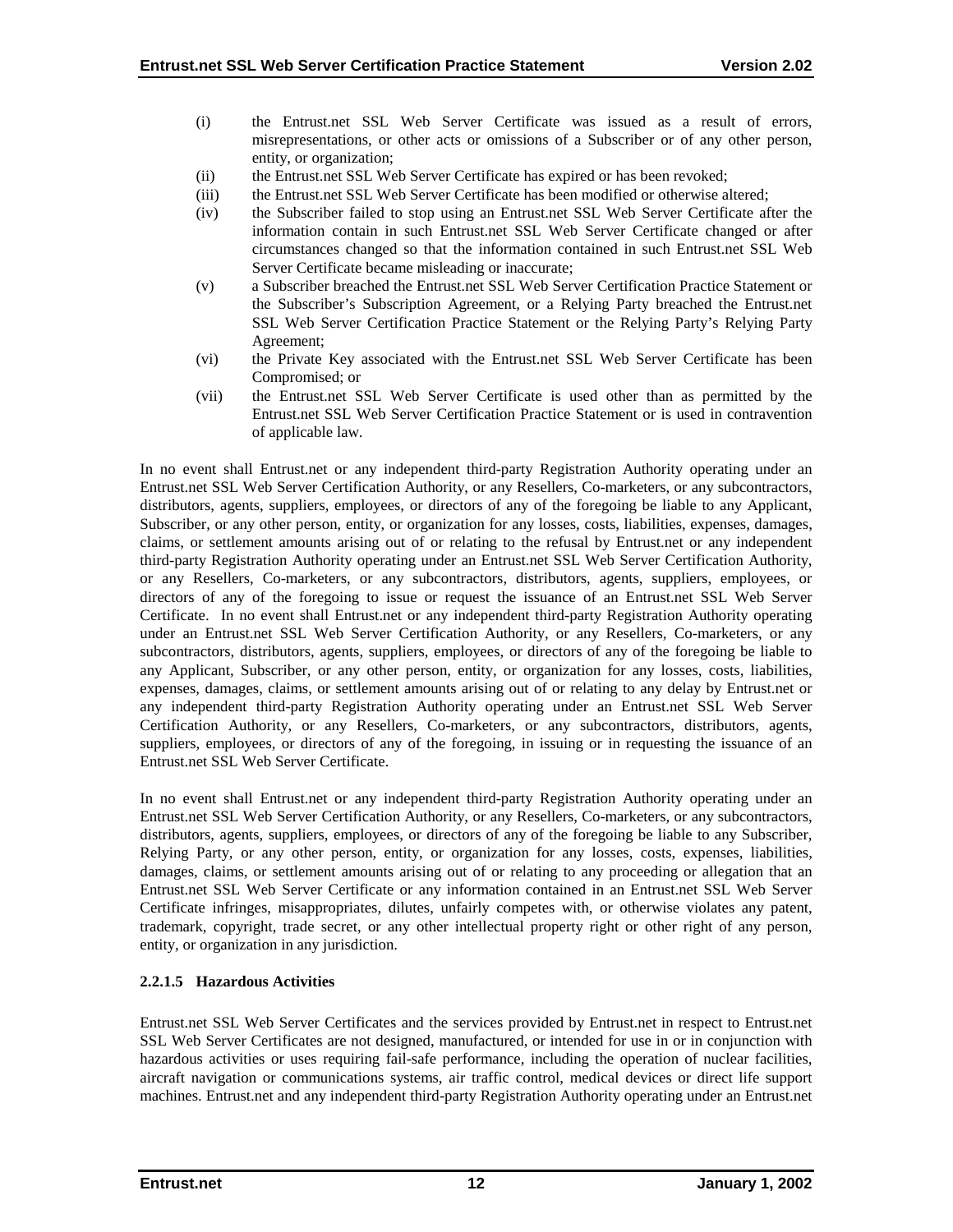<span id="page-17-0"></span>SSL Web Server Certification Authority, and any Resellers, Co-marketers, and any subcontractors, distributors, agents, suppliers, employees, or directors of any of the foregoing specifically disclaim any and all representations, warranties, and conditions with respect to such uses, whether express, implied, statutory, by usage of trade, or otherwise.

# **2.2.2 RA Liability**

The same liability provisions that apply in Section 2.2.1 with respect to Entrust.net SSL Web Server Certification Authorities shall apply with respect to Entrust.net-operated Registration Authorities and independent third-party Registration Authorities operating under Entrust.net SSL Web Server Certification Authorities and all Resellers, Co-marketers and all subcontractors, distributors, agents, suppliers, employees, and directors of any of the foregoing.

# **2.3 Financial Responsibility**

Subscribers and Relying Parties shall be responsible for the financial consequences to such Subscribers, Relying Parties, and to any other persons, entities, or organizations for any transactions in which such Subscribers or Relying Parties participate and which use Entrust.net SSL Web Server Certificates or any services provided in respect to Entrust.net SSL Web Server Certificates. Entrust.net makes no representations and gives no warranties or conditions regarding the financial efficacy of any transaction completed utilizing an Entrust.net SSL Web Server Certificate or any services provided in respect to Entrust.net SSL Web Server Certificates and neither Entrust.net nor any independent third-party Registration Authority operating under an Entrust.net SSL Web Server Certification Authority, nor any Resellers, Co-marketers, nor any subcontractors, distributors, agents, suppliers, employees, or directors of any of the foregoing shall have any liability except as explicitly set forth herein in respect to the use of or reliance on an Entrust.net SSL Web Server Certificate or any services provided in respect to Entrust.net SSL Web Server Certificates.

# **2.3.1 Indemnification by Relying Parties**

RELYING PARTIES SHALL INDEMNIFY AND HOLD ENTRUST.NET AND ALL INDEPENDENT THIRD-PARTY REGISTRATION AUTHORITIES OPERATING UNDER AN ENTRUST.NET SSL WEB SERVER CERTIFICATION AUTHORITY, AND ALL RESELLERS, CO-MARKETERS, AND ALL SUBCONTRACTORS, DISTRIBUTORS, AGENTS, SUPPLIERS, EMPLOYEES, AND DIRECTORS OF ANY OF THE FOREGOING (COLLECTIVELY, THE "INDEMNIFIED PARTIES") HARMLESS FROM AND AGAINST ANY AND ALL LIABILITIES, LOSSES, COSTS, EXPENSES, DAMAGES, CLAIMS, AND SETTLEMENT AMOUNTS (INCLUDING REASONABLE ATTORNEY'S FEES, COURT COSTS, AND EXPERT'S FEES) ARISING OUT OF OR RELATING TO ANY USE OR RELIANCE BY A RELYING PARTY ON ANY ENTRUST.NET SSL WEB SERVER CERTIFICATE OR ANY SERVICE PROVIDED IN RESPECT TO ENTRUST.NET SSL WEB SERVER CERTIFICATES, INCLUDING (I) LACK OF PROPER VALIDATION OF AN ENTRUST.NET SSL WEB SERVER CERTIFICATE BY A RELYING PARTY, (II) RELIANCE BY THE RELYING PARTY ON AN EXPIRED OR REVOKED ENTRUST.NET SSL WEB SERVER CERTIFICATE, (III) USE OF AN ENTRUST.NET SSL WEB SERVER CERTIFICATE OTHER THAN AS PERMITTED BY THE ENTRUST.NET SSL WEB SERVER CERTIFICATION PRACTICE STATEMENT, THE SUBSCRIPTION AGREEMENT, ANY RELYING PARTY AGREEMENT, AND APPLICABLE LAW, (IV) FAILURE BY A RELYING PARTY TO EXERCISE REASONABLE JUDGMENT IN THE CIRCUMSTANCES IN RELYING ON AN ENTRUST.NET SSL WEB SERVER CERTIFICATE, OR (V) ANY CLAIM OR ALLEGATION THAT THE RELIANCE BY A RELYING PARTY ON AN ENTRUST.NET SSL WEB SERVER CERTIFICATE OR THE INFORMATION CONTAINED IN AN ENTRUST.NET SSL WEB SERVER CERTIFICATE INFRINGES, MISAPPROPRIATES, DILUTES, UNFAIRLY COMPETES WITH, OR OTHERWISE VIOLATES THE RIGHTS INCLUDING INTELLECTUAL PROPERTY RIGHTS OR ANY OTHER RIGHTS OF ANYONE IN ANY JURISDICTION. NOTWITHSTANDING THE FOREGOING, RELYING PARTIES SHALL NOT BE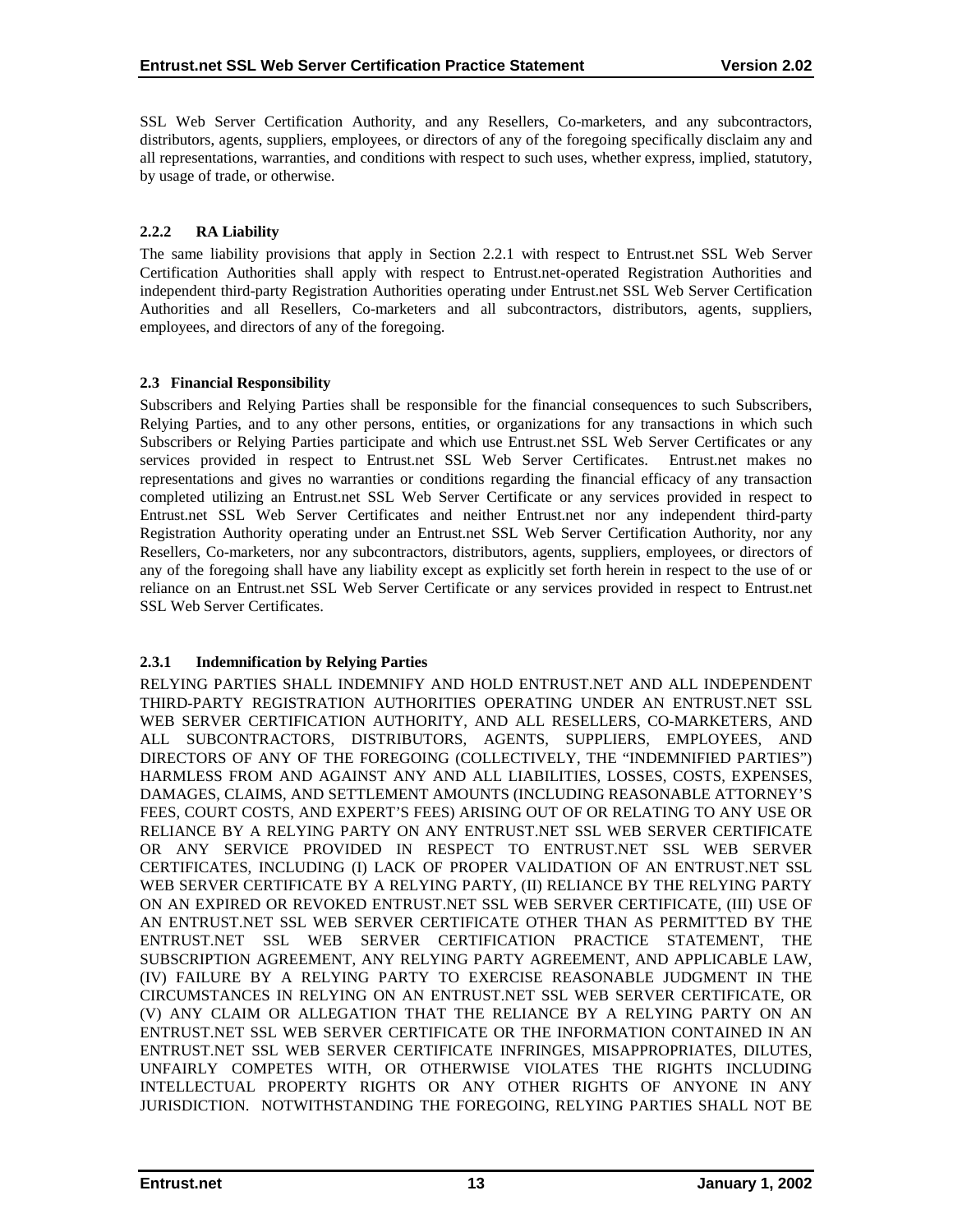<span id="page-18-0"></span>OBLIGATED TO PROVIDE ANY INDEMNIFICATION TO AN INDEMNIFIED PARTY IN RESPECT TO ANY LIABILITIES, LOSSES, COSTS, EXPENSES, DAMAGES, CLAIMS, AND SETTLEMENT AMOUNTS (INCLUDING REASONABLE ATTORNEY'S FEES, COURT COSTS AND EXPERT'S FEES) TO THE EXTENT THAT SUCH LIABILITIES, LOSSES, COSTS, EXPENSES, DAMAGES, CLAIMS, AND SETTLEMENT AMOUNTS (INCLUDING REASONABLE ATTORNEY'S FEES, COURT COSTS, AND EXPERT'S FEES) ARISE OUT OF OR RELATE TO ANY WILLFUL MISCONDUCT BY SUCH INDEMNIFIED PARTY.

#### **2.3.1.1 Indemnification by Subscribers**

SUBSCRIBERS SHALL INDEMNIFY AND HOLD ENTRUST.NET AND ALL INDEPENDENT THIRD-PARTY REGISTRATION AUTHORITIES OPERATING UNDER AN ENTRUST.NET SSL WEB SERVER CERTIFICATION AUTHORITY, AND ALL RESELLERS, CO-MARKETERS, AND ALL SUBCONTRACTORS, DISTRIBUTORS, AGENTS, SUPPLIERS, EMPLOYEES, OR DIRECTORS OF ANY OF THE FOREGOING (COLLECTIVELY, THE "INDEMNIFIED PARTIES") HARMLESS FROM AND AGAINST ANY AND ALL LIABILITIES, LOSSES, COSTS, EXPENSES, DAMAGES, CLAIMS, AND SETTLEMENT AMOUNTS (INCLUDING REASONABLE ATTORNEY'S FEES, COURT COSTS, AND EXPERT'S FEES) ARISING OUT OF OR RELATING TO ANY RELIANCE BY A RELYING PARTY ON ANY ENTRUST.NET SSL WEB SERVER CERTIFICATE OR ANY SERVICE PROVIDED IN RESPECT TO ENTRUST.NET SSL WEB SERVER CERTIFICATES, INCLUDING ANY (I) ERROR, MISREPRESENTATION OR OMISSION MADE BY A SUBSCRIBER IN USING OR APPLYING FOR AN ENTRUST.NET SSL WEB SERVER CERTIFICATE, (II) MODIFICATION MADE BY A SUBSCRIBER TO THE INFORMATION CONTAINED IN AN ENTRUST.NET SSL WEB SERVER CERTIFICATE, (III) USE OF AN ENTRUST.NET SSL WEB SERVER CERTIFICATE OTHER THAN AS PERMITTED BY THE ENTRUST.NET SSL WEB SERVER CERTIFICATION PRACTICE STATEMENT, THE SUBSCRIPTION AGREEMENT, ANY RELYING PARTY AGREEMENT, AND APPLICABLE LAW, (IV) FAILURE BY A SUBSCRIBER TO TAKE THE NECESSARY PRECAUTIONS TO PREVENT LOSS, DISCLOSURE, COMPROMISE OR UNAUTHORIZED USE OF THE PRIVATE KEY CORRESPONDING TO THE PUBLIC KEY IN SUCH SUBSCRIBER'S ENTRUST.NET SSL WEB SERVER CERTIFICATE, OR (V) ALLEGATION THAT THE USE OF A SUBSCRIBER'S ENTRUST.NET SSL WEB SERVER CERTIFICATE OR THE INFORMATION CONTAINED IN A SUBSCRIBER'S ENTRUST.NET SSL WEB SERVER CERTIFICATE INFRINGES, MISAPPROPRIATES, DILUTES, UNFAIRLY COMPETES WITH, OR OTHERWISE VIOLATES THE RIGHTS INCLUDING INTELLECTUAL PROPERTY RIGHTS OR ANY OTHER RIGHTS OF ANYONE IN ANY JURISDICTION. NOTWITHSTANDING THE FOREGOING, A SUBSCRIBER SHALL NOT BE OBLIGATED TO PROVIDE ANY INDEMNIFICATION TO AN INDEMNIFIED PARTY IN RESPECT TO ANY LIABILITIES, LOSSES, COSTS, EXPENSES, DAMAGES, CLAIMS, AND SETTLEMENT AMOUNTS (INCLUDING REASONABLE ATTORNEY'S FEES, COURT COSTS AND EXPERTS FEES) TO THE EXTENT THAT SUCH LIABILITIES, LOSSES, COSTS, EXPENSES, DAMAGES, CLAIMS, AND SETTLEMENT AMOUNTS (INCLUDING REASONABLE ATTORNEY'S FEES, COURT COSTS, AND EXPERT'S FEES) ARISE OUT OF OR RELATE TO ANY WILLFUL MISCONDUCT BY SUCH INDEMNIFIED PARTY.

# **2.3.2 Fiduciary Relationships**

Nothing contained in this Entrust.net SSL Web Server Certification Practice Statement, or in any Subscription Agreement, or any Relying Party Agreement shall be deemed to constitute either Entrust.net or any independent third-party Registration Authority operating under an Entrust.net SSL Web Server Certification Authority, or any Resellers, Co-marketers, or any subcontractors, distributors, agents, suppliers, employees, or directors of any of the foregoing, the fiduciary, partner, agent, trustee, or legal representative of any Applicant, Subscriber, Relying Party or any other person, entity, or organization or to create any fiduciary relationship between either Entrust.net or any independent third-party Registration Authority operating under an Entrust.net SSL Web Server Certification Authority, or any Resellers, Co-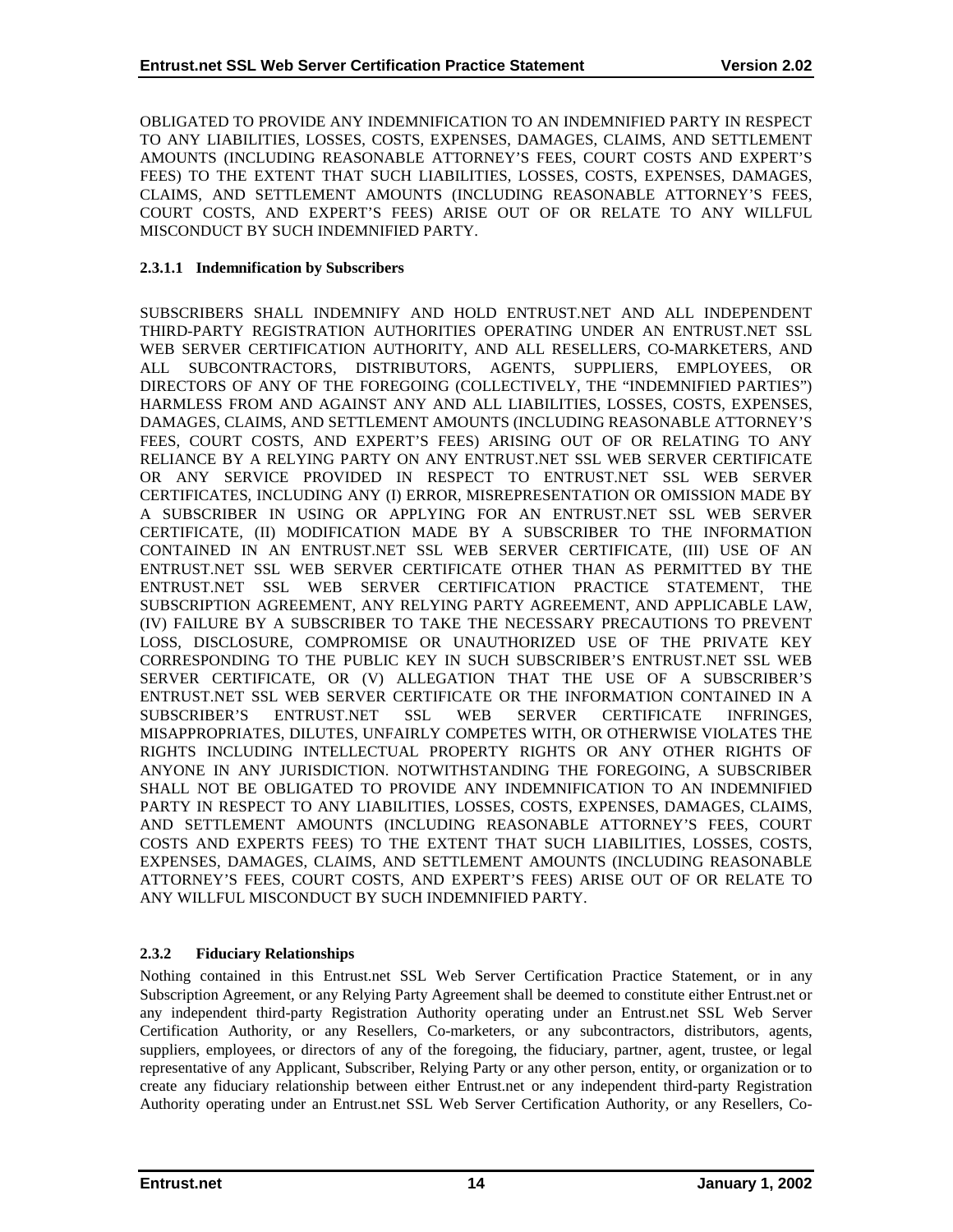<span id="page-19-0"></span>marketers, or any subcontractors, distributors, agents, suppliers, employees, or directors of any of the foregoing and any Subscriber, Applicant, Relying Party or any other person, entity, or organization, for any purpose whatsoever. Nothing in the Entrust.net SSL Web Server Certification Practice Statement, or in any Subscription Agreement or any Relying Party Agreement shall confer on any Subscriber, Applicant, Relying Party, or any other third party, any authority to act for, bind, or create or assume any obligation or responsibility, or make any representation on behalf of Entrust.net or any independent third-party Registration Authority operating under an Entrust.net SSL Web Server Certification Authority, or any Resellers, Co-marketers, or any subcontractors, distributors, agents, suppliers, employees, or directors of any of the foregoing.

# **2.3.3 Administrative Processes**

No Stipulation.

## **2.4 Interpretation and Enforcement**

## **2.4.1 Governing Law**

The laws of the Province of Ontario, Canada, excluding its conflict of laws rules, shall govern the construction, validity, interpretation, enforceability and performance of the Entrust.net SSL Web Server Certification Practice Statement, all Subscription Agreements and all Relying Party Agreements. The application of the United Nations Convention on Contracts for the International Sale of Goods to the Entrust.net SSL Web Server Certification Practice Statement, any Subscription Agreements, and any Relying Party Agreements is expressly excluded. Any dispute arising out of or in respect to the Entrust.net SSL Web Server Certification Practice Statement, any Subscription Agreement, any Relying Party Agreement, or in respect to any Entrust.net SSL Web Server Certificates or any services provided in respect to any Entrust.net SSL Web Server Certificates that is not resolved by alternative dispute resolution, shall be brought in the provincial or federal courts sitting in Ottawa, Ontario, and each person, entity, or organization hereby agrees that such courts shall have personal and exclusive jurisdiction over such disputes. In the event that any matter is brought in a provincial or federal court, Applicants, Subscribers, and Relying Parties waive any right that such Applicants, Subscribers, and Relying Parties may have to a jury trial.

# **2.4.1.1 Force Majeure**

Neither Entrust.net nor any independent third-party Registration Authority operating under an Entrust.net SSL Web Server Certification Authority, nor any Resellers, Co-marketers, nor any subcontractors, distributors, agents, suppliers, employees, or directors of any of the foregoing shall be in default hereunder or liable for any losses, costs, expenses, liabilities, damages, claims, or settlement amounts arising out of or related to delays in performance or from failure to perform or comply with the terms of the Entrust.net SSL Web Server Certification Practice Statement, any Subscription Agreement, or any Relying Party Agreement due to any causes beyond its reasonable control, which causes include acts of God or the public enemy, riots and insurrections, war, accidents, fire, strikes and other labor difficulties (whether or not Entrust.net is in a position to concede to such demands), embargoes, judicial action, failure or default of any superior certification authority, lack of or inability to obtain export permits or approvals, necessary labor, materials, energy, utilities, components or machinery, acts of civil or military authorities.

# **2.4.1.2 Interpretation**

All references in this Entrust.net SSL Web Server Certification Practice Statement to "Sections" refer to the sections of this Entrust.net SSL Web Server Certification Practice Statement. As used in this Entrust.net SSL Web Server Certification Practice Statement, neutral pronouns and any variations thereof shall be deemed to include the feminine and masculine and all terms used in the singular shall be deemed to include the plural, and vice versa, as the context may require. The words "hereof", "herein", and "hereunder" and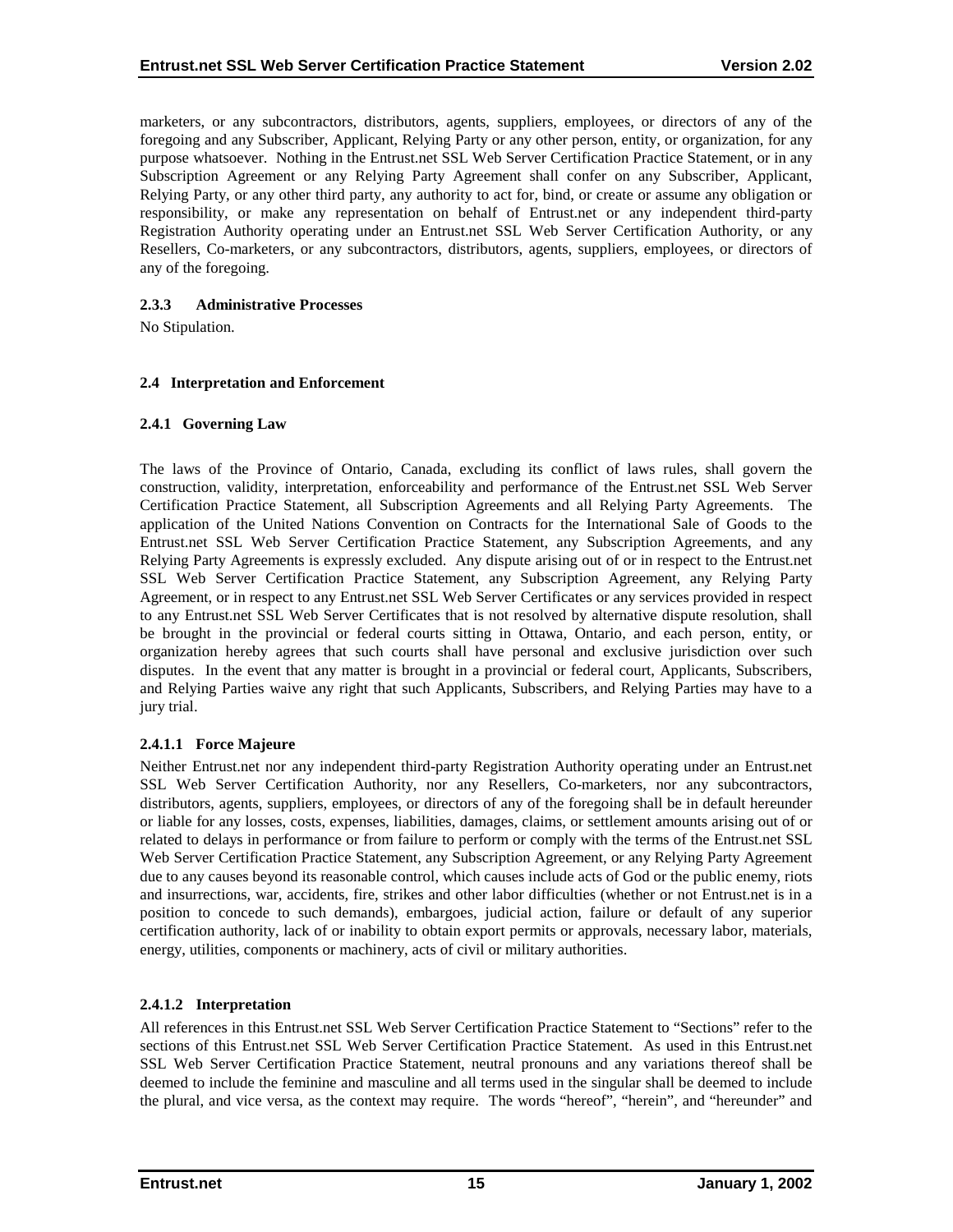<span id="page-20-0"></span>other words of similar import refer to this Entrust.net SSL Web Server Certification Practice Statement as a whole, as the same may from time to time be amended or supplemented, and not to any subdivision contained in this Entrust.net SSL Web Server Certification Practice Statement. The word "including" when used herein is not intended to be exclusive and means "including, without limitation."

# **2.4.2 Severability, Survival, Merger, Notice**

# **2.4.2.1 Severability**

Whenever possible, each provision of the Entrust.net SSL Web Server Certification Practice Statement, any Subscription Agreements, and any Relying Party Agreements shall be interpreted in such a manner as to be effective and valid under applicable law. If the application of any provision of the Entrust.net SSL Web Server Certification Practice Statement, any Subscription Agreements, or any Relying Party Agreements or any portion thereof to any particular facts or circumstances shall be held to be invalid or unenforceable by an arbitrator or court of competent jurisdiction, then (i) the validity and enforceability of such provision as applied to any other particular facts or circumstances and the validity of other provisions of the Entrust.net SSL Web Server Certification Practice Statement, any Subscription Agreements, or any Relying Party Agreements shall not in any way be affected or impaired thereby, and (ii) such provision shall be enforced to the maximum extent possible so as to effect its intent and it shall be reformed without further action to the extent necessary to make such provision valid and enforceable.

**FOR GREATER CERTAINTY, IT IS EXPRESSLY UNDERSTOOD AND AGREED THAT EVERY PROVISION OF THE ENTRUST.NET SSL WEB SERVER CERTIFICATION PRACTICE STATEMENT, ANY SUBSCRIPTION AGREEMENTS, OR ANY RELYING PARTY AGREEMENTS THAT DEAL WITH (I) LIMITATION OF LIABILITY OR DAMAGES, (II) DISCLAIMERS OF REPRESENTATIONS, WARRANTIES, CONDITIONS, OR LIABILITIES, OR (III) INDEMNIFICATION, IS EXPRESSLY INTENDED TO BE SEVERABLE FROM ANY OTHER PROVISIONS OF THE ENTRUST.NET SSL WEB SERVER CERTIFICATION PRACTICE STATEMENT, ANY SUBSCRIPTION AGREEMENTS, OR ANY RELYING PARTY AGREEMENTS AND SHALL BE SO INTERPRETED AND ENFORCED.** 

# **2.4.2.2 Survival**

The provisions of the section entitled "Definitions" and sections 2.1.3.1, 2.1.4.1, 2.2, 2.3, 2.4, 2.8, 2.9, 3.1.5, 3.1.6, 4.6 and 8.2 shall survive termination or expiration of the Entrust.net SSL Web Server Certification Practice Statement, any Subscription Agreements, and any Relying Party Agreements. All references to sections that survive termination of the Entrust.net SSL Web Server Certification Practice Statement, any Subscription Agreements, and any Relying Party Agreements, shall include all sub-sections of such sections. All payment obligations shall survive any termination or expiration of the Entrust.net SSL Web Server Certification Practice Statement, any Subscription Agreements, and any Relying Party Agreements.

# **2.4.2.3 Merger**

The Entrust.net SSL Web Server Certification Practice Statement, the Subscription Agreements, and the Relying Party Agreements state all of the rights and obligations of Entrust.net, any independent third-party Registration Authorities operating under an Entrust.net SSL Web Server Certification Authority, any Resellers, Co-marketers, and any subcontractors, distributors, agents, suppliers, employees, or directors of any of the foregoing, and any Applicant, Subscriber, or Relying Party and any other persons, entities, or organizations in respect to the subject matter hereof and thereof and such rights and obligations shall not be augmented or derogated by any prior agreements, communications, or understandings of any nature whatsoever whether oral or written. The rights and obligations of Entrust.net, any independent third-party Registration Authorities operating under an Entrust.net SSL Web Server Certification Authority, any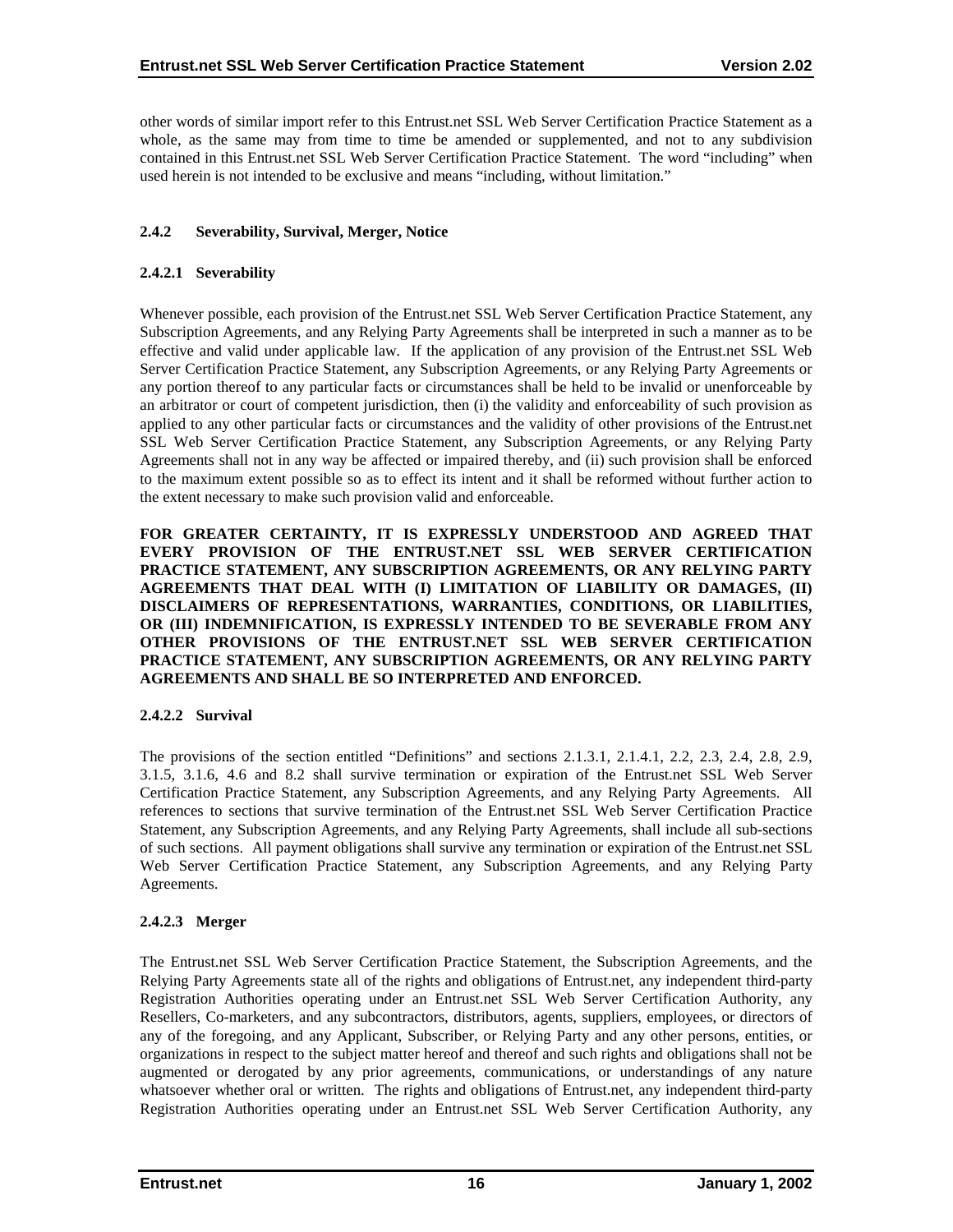Resellers, Co-marketers, and any subcontractors, distributors, agents, suppliers, employees, and directors of any of the foregoing may not be modified or waived orally and may be modified only in a writing signed or authenticated by a duly authorized representative of Entrust.net.

# **2.4.2.4 Conflict of Provisions**

In the event of a conflict between the provisions of the Entrust.net SSL Web Server Certification Practice Statement and any express written agreement between Entrust.net or an independent third-party Registration Authority operating under an Entrust.net SSL Web Server Certification Authority and a Subscriber or Relying Party, with respect to Entrust.net SSL Web Server Certificates or any services provided in respect to Entrust.net SSL Web Server Certificates, such other express written agreement shall take precedence. In the event of any inconsistency between the provisions of this Entrust.net SSL Web Server Certification Practice Statement and the provisions of any Subscription Agreement or any Relying Party Agreement, the terms and conditions of this Entrust.net SSL Web Server Certification Practice Statement shall govern.

# **2.4.2.5 Waiver**

The failure of Entrust.net to enforce, at any time, any of the provisions of this Entrust.net SSL Web Server Certification Practice Statement, a Subscription Agreement with Entrust.net, or a Relying Party Agreement with Entrust.net or the failure of Entrust.net to require, at any time, performance by any Applicant, Subscriber, Relying Party or any other person, entity, or organization of any of the provisions of this Entrust.net SSL Web Server Certification Practice Statement, a Subscription Agreement with Entrust.net, or a Relying Party Agreement with Entrust.net, shall in no way be construed to be a present or future waiver of such provisions, nor in any way affect the ability of Entrust.net to enforce each and every such provision thereafter. The express waiver by Entrust.net of any provision, condition, or requirement of this Entrust.net SSL Web Server Certification Practice Statement, a Subscription Agreement with Entrust.net, or a Relying Party Agreement with Entrust.net shall not constitute a waiver of any future obligation to comply with such provision, condition, or requirement. The failure of an independent third-party Registration Authority or Reseller operating under an Entrust.net SSL Web Server Certification Authority ("Registration Authority") to enforce, at any time, any of the provisions of a this Entrust.net SSL Web Server Certification Practice Statement, any Subscription Agreement with such Registration Authority, or any Relying Party Agreement with such Registration Authority or the failure to require by such Registration Authority, at any time, performance by any Applicant, Subscriber, Relying Party or any other person, entity, or organization of this Entrust.net SSL Web Server Certification Practice Statement, any Subscription Agreement with such Registration Authority, or any Relying Party Agreement with such Registration Authority shall in no way be construed to be a present or future waiver of such provisions, nor in any way affect the ability of such Registration Authority to enforce each and every such provision thereafter. The express waiver by a Registration Authority of any provision, condition, or requirement of a Subscription Agreement with such Registration Authority or a Relying Party Agreement with such Registration Authority shall not constitute a waiver of any future obligation to comply with such provision, condition, or requirement.

# **2.4.2.6 Notice**

Any notice to be given by a Subscriber, Applicant, or Relying Party to Entrust.net under this Entrust.net SSL Web Server Certification Practice Statement, a Subscription Agreement, or a Relying Party Agreement shall be given in writing to the address specified below by prepaid receipted mail, facsimile, or overnight courier, and shall be effective as follows (i) in the case of facsimile or courier, on the next Business Day, and (ii) in the case of receipted mail, five (5) Business Days following the date of deposit in the mail. Any notice to be given by Entrust.net under the Entrust.net SSL Web Server Certification Practice Statement, any Subscription Agreement, or any Relying Party Agreement shall be given by email or by facsimile or courier to the last address, email address or facsimile number for the Subscriber on file with Entrust.net. In the event of notice by email, the notice shall become effective on the next Business Day. In the event of notice by prepaid receipted mail, facsimile, or overnight courier, notice shall become effective as specified in (i) or (ii), depending on the means of notice utilized.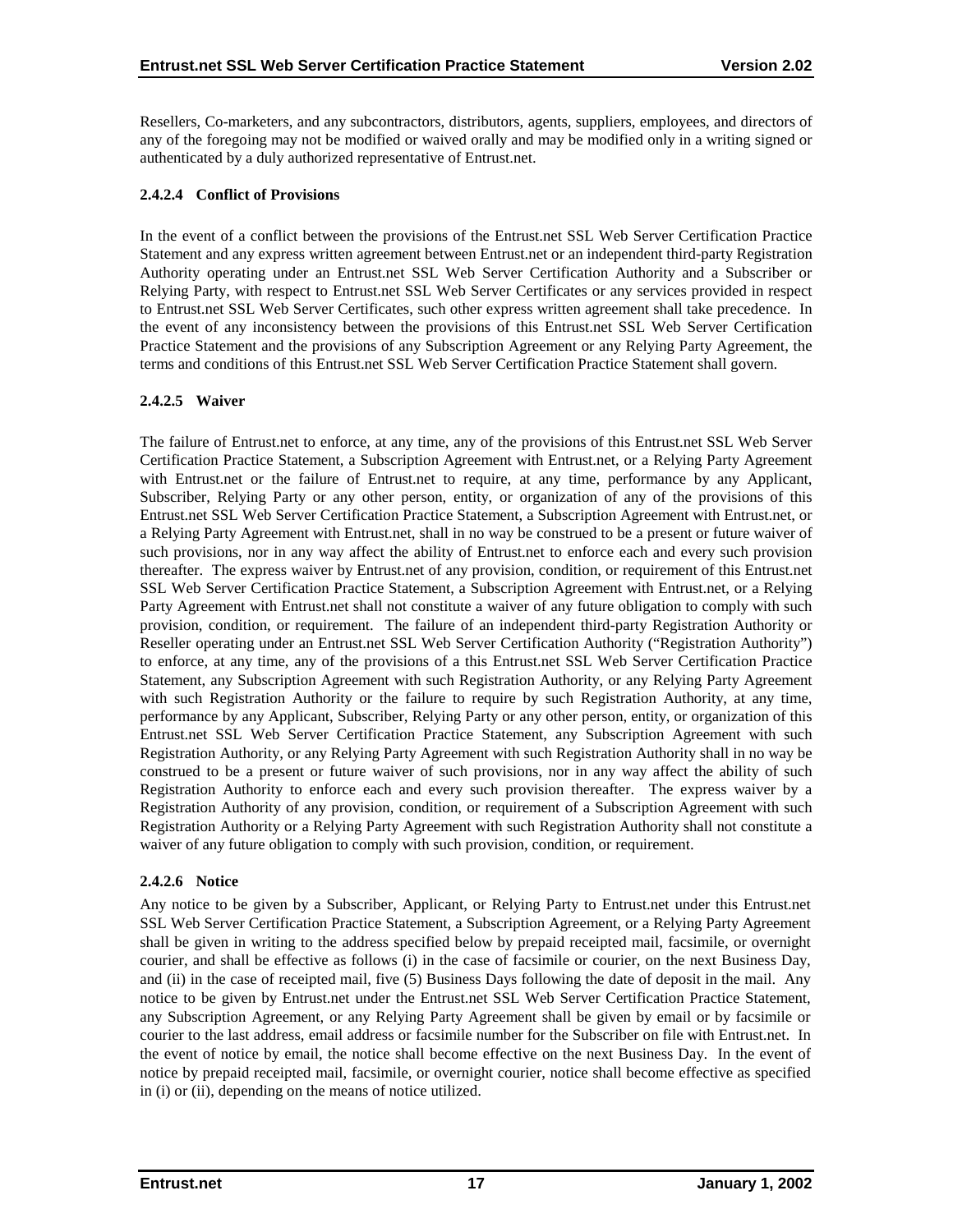<span id="page-22-0"></span>Notice address for Entrust.net: Entrust.net Inc.

1000 Innovation Drive Ottawa, Ontario Canada K2K 3E7

 Attention: Director Operations, Entrust.net Fax: 1-877-839-3538

## **2.4.2.7 Assignment**

Entrust.net SSL Web Server Certificates and the rights granted under the Entrust.net SSL Web Server Certification Practice Statement, any Subscription Agreement, or any Relying Party Agreement are personal to the Applicant, Subscriber, or Relying Party that entered into the Subscription Agreement or Relying Party Agreement and cannot be assigned, sold, transferred, or otherwise disposed of, whether voluntarily, involuntarily, by operation of law, or otherwise, without the prior written consent of Entrust.net or the Registration Authority under an Entrust.net SSL Web Server Certification Authority with which such Applicant, Subscriber, or Relying Party has contracted. Any attempted assignment or transfer without such consent shall be void and shall automatically terminate such Applicant's, Subscriber's or Relying Party's rights under the Entrust.net SSL Web Server Certification Practice Statement, any Subscription Agreement, or any Relying Party Agreement. Entrust.net may assign, sell, transfer, or otherwise dispose of the Entrust.net SSL Web Server Certification Practice Statement, any Subscription Agreements, or any Relying Party Agreements together with all of its rights and obligations under the Entrust.net SSL Web Server Certification Practice Statement, any Subscription Agreements, and any Relying Party Agreements (i) to an Affiliate, or (ii) as part of a sale, merger, or other transfer of all or substantially all the assets or stock of the business of Entrust.net to which the Entrust.net SSL Web Server Certification Practice Statement, the Subscription Agreements, and Relying Party Agreements relate. Subject to the foregoing limits, this Agreement shall be binding upon and shall inure to the benefit of permitted successors and assigns of Entrust.net, any third-party Registration Authorities operating under the Entrust.net Certification Authorities, Applicants, Subscribers, and Relying Parties, as the case may be.

# **2.4.3 Dispute Resolution Procedures**

Any disputes between a Subscriber or an Applicant and Entrust.net or any third-party Registration Authorities operating under the Entrust.net Certification Authorities, or a Relying Party and Entrust.net or any third-party Registration Authorities operating under the Entrust.net Certification Authorities, shall be submitted to mediation in accordance with the Commercial Mediation Rules of the American Arbitration Association which shall take place in English in Ottawa, Ontario. In the event that a resolution to such dispute cannot be achieved through mediation within thirty (30) days, the dispute shall be submitted to binding arbitration. The arbitrator shall have the right to decide all questions of arbitrability. The dispute shall be finally settled by arbitration in accordance with the rules of the American Arbitration Association, as modified by this provision. Such arbitration shall take place in English in Ottawa, Ontario, before a sole arbitrator appointed by the American Arbitration Association (AAA) who shall be appointed by the AAA from its Technology Panel and shall be reasonably knowledgeable in electronic commerce disputes. The arbitrator shall apply the laws of the Province of Ontario, without regard to its conflict of laws provisions, and shall render a written decision within thirty (30) days from the date of close of the arbitration hearing, but no more than one (1) year from the date that the matter was submitted for arbitration. The decision of the arbitrator shall be binding and conclusive and may be entered in any court of competent jurisdiction. In each arbitration, the prevailing party shall be entitled to an award of all or a portion of its costs in such arbitration, including reasonable attorney's fees actually incurred. Nothing in the Entrust.net SSL Web Server Certification Practice Statement, or in any Subscription Agreement, or any Relying Party Agreement shall preclude Entrust.net or any third-party Registration Authorities operating under the Entrust.net Certification Authorities from applying to any court of competent jurisdiction for temporary or permanent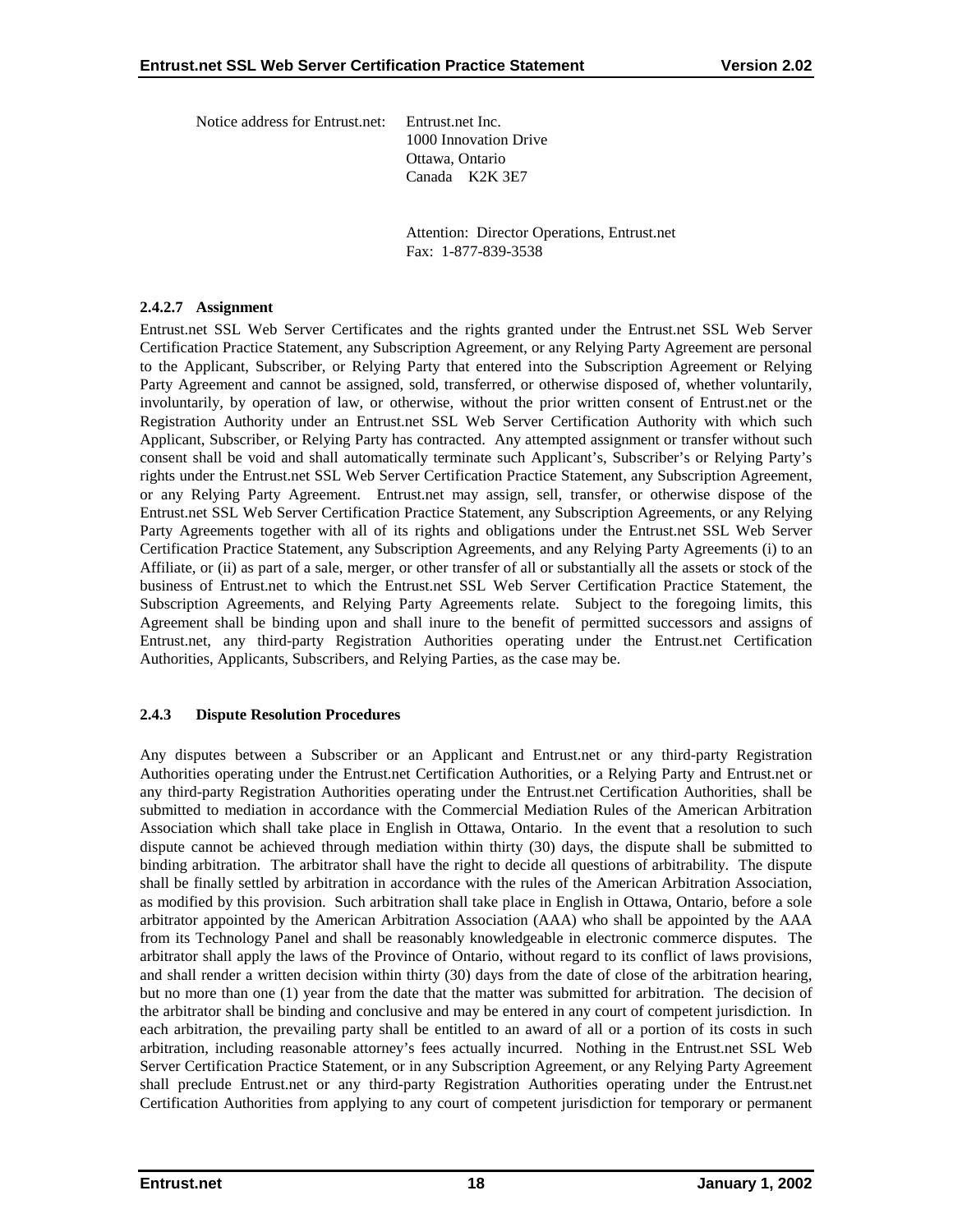<span id="page-23-0"></span>injunctive relief, without breach of this Section 2.4.3 and without any abridgment of the powers of the arbitrator, with respect to any (i) alleged Compromise that affects the integrity of an Entrust.net SSL Web Server Certificate, or (ii) alleged breach of the terms and conditions of the Entrust.net SSL Web Server Certification Practice Statement, any Subscription Agreement, or any Relying Party Agreement. The institution of any arbitration or any action shall not relieve an Applicant, Subscriber or Relying Party of its obligations under the Entrust.net SSL Web Server Certification Practice Statement, any Subscription Agreement, or any Relying Party Agreement.

## **2.4.3.1 Limitation Period on Arbitrations and Actions**

Any and all arbitrations or legal actions in respect to a dispute that is related to an Entrust.net SSL Web Server Certificate or any services provided in respect to an Entrust.net SSL Web Server Certificate shall be commenced prior to the end of one (1) year after (i) the expiration or revocation of the Entrust.net SSL Web Server Certificate in dispute, or (ii) the date of provision of the disputed service or services in respect to the Entrust.net SSL Web Server Certificate in dispute, whichever is sooner. If any arbitration or action in respect to a dispute that is related to an Entrust.net SSL Web Server Certificate or any service or services provided in respect to an Entrust.net SSL Web Server Certificate is not commenced prior to such time, any party seeking to institute such an arbitration or action shall be barred from commencing or proceeding with such arbitration or action.

## **2.5 Fees**

The fees for services provided by Entrust.net in respect to Entrust.net SSL Web Server Certificates are set forth in the Entrust.net Repository. These fees are subject to change, and any such changes shall become effective immediately after posting in the Entrust.net Repository. The fees for services provided by independent third-party Registration Authorities, Resellers and Co-marketers in respect to Entrust.net SSL Web Server Certificates are set forth on the web sites operated by such Registration Authorities, Resellers and Co-marketers. These fees are subject to change, and any such changes shall become effective immediately after posting in such web sites.

#### **2.5.1 Certificate Issuance or Renewal Fees**

See the Entrust.net Repository for the fees charged by Entrust.net. See the web sites operated by Registration Authorities operating under the Entrust.net Certification Authorities, Resellers, and Comarketers for the fees charged by such Registration Authorities, Resellers, and Co-marketers.

#### **2.5.2 Certificate Access Fees**

See the Entrust.net Repository for the fees charged by Entrust.net. See the web sites operated by Registration Authorities operating under the Entrust.net Certification Authorities, Resellers, and Comarketers for the fees charged by such Registration Authorities, Resellers, and Co-marketers.

#### **2.5.3 Revocation or Status Information Access Fees**

See the Entrust.net Repository for the fees charged by Entrust.net. See the web sites operated by Registration Authorities operating under the Entrust.net Certification Authorities, Resellers, and Comarketers for the fees charged by such Registration Authorities, Resellers, and Co-marketers.

#### **2.5.4 Fees for Other Services such as Policy Information**

See the Entrust.net Repository for the fees charged by Entrust.net. See the web sites operated by Registration Authorities operating under the Entrust.net Certification Authorities, Resellers, and Comarketers for the fees charged by such Registration Authorities, Resellers, and Co-marketers.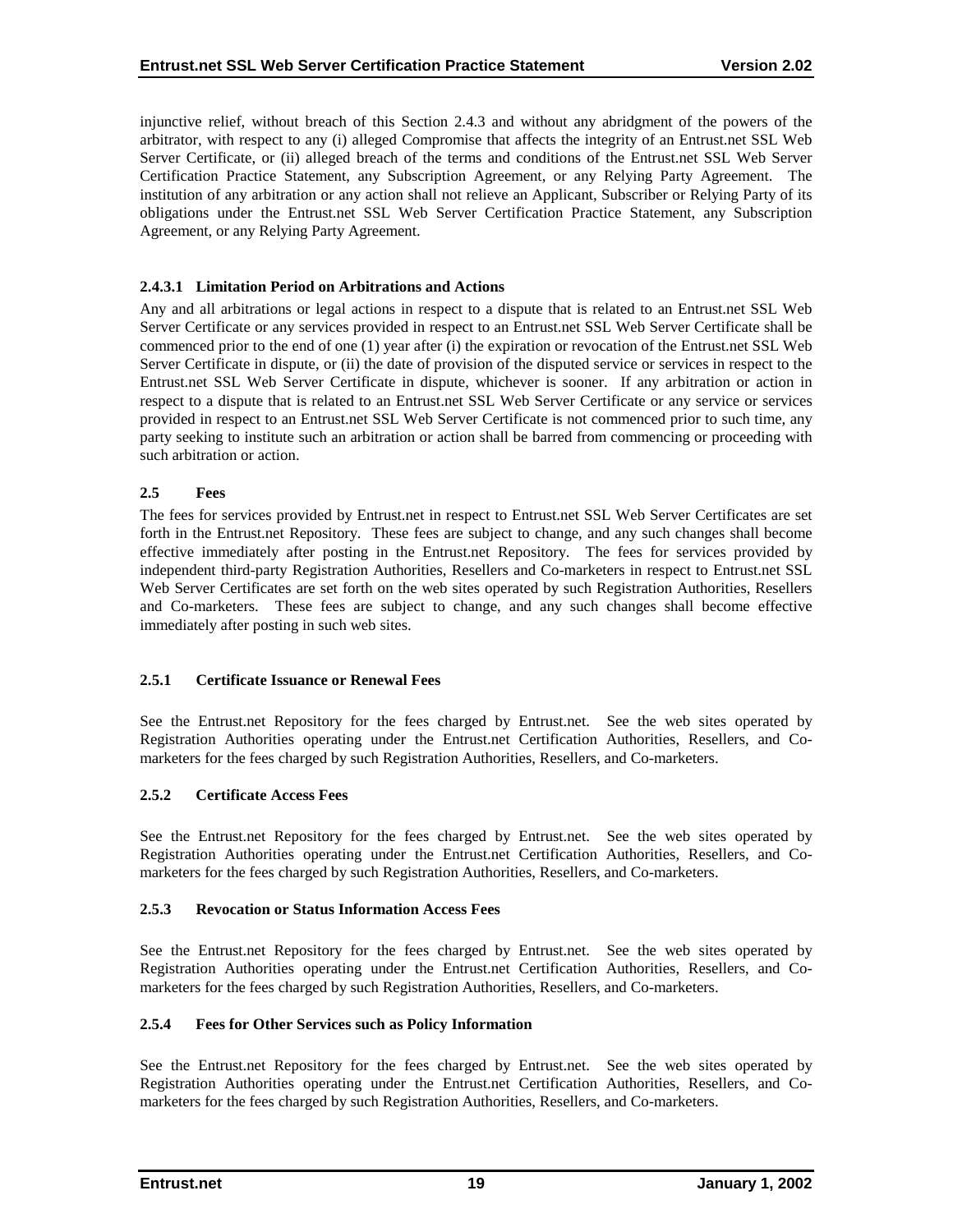# <span id="page-24-0"></span>**2.5.5 Refund Policy**

Neither Entrust.net nor any Registration Authorities operating under the Entrust.net Certification Authorities nor any Resellers or Co-Marketers provide any refunds for Entrust.net SSL Web Server Certificates or services provided in respect to Entrust.net SSL Web Server Certificates.

## **2.6 Publication and Repositories**

Entrust.net maintains the Entrust.net Repository to store various information related to Entrust.net SSL Web Server Certificates and the operation of Entrust.net SSL Web Server Certification Authorities, Entrust.net Registration Authorities, and third-party Registration Authorities operating under the Entrust.net SSL Web Server Certification Authorities. The Entrust.net SSL Web Server Certification Practice Statement and various other related information is published in the Entrust.net Repository. The Entrust.net SSL Web Server Certification Practice Statement is also available from Entrust.net in hard copy upon request.

# **2.6.1 Publication of CA Information**

The following Entrust.net SSL Web Server Certificate information is published in the Entrust.net Repository:

- (i) the Entrust.net SSL Web Server Certification Practice Statement;
- (ii) information and agreements regarding the subscription for and reliance on Entrust.net SSL Web Server Certificates; and
- (iii) revocations of Entrust.net SSL Web Server Certificates performed by an Entrust.net SSL Web Server Certification Authority.

The data formats used for Entrust.net SSL Web Server Certificates and for Certificate Revocation Lists in the Entrust.net Repository are in accordance with the associated schema definitions as defined in the X.500 Series of Recommendations (1997 edition) as well as some enhancements defined by the X.500 Series of Recommendations.

# **2.6.2 Frequency of Publication**

The Entrust.net SSL Web Server Certification Practice Statement may be re-issued and published in accordance with the policy set forth in Section 8 of this Entrust.net SSL Web Server Certification Practice Statement.

# **2.6.3 Access Controls**

The Entrust.net SSL Web Server Certification Practice Statement is published in the Entrust.net Repository. The Entrust.net SSL Web Server Certification Practice Statement will be available to all Applicants, Subscribers and Relying Parties, but may only be modified by the Entrust.net Policy Authority.

# **2.6.4 Repositories**

The Entrust.net SSL Web Server Certification Authorities maintain the Entrust.net Repositories to allow access to Entrust.net SSL Web Server Certificate-related and CRL information. The information in the Entrust.net Repositories is accessible through a web interface and is periodically updated as set forth in this Entrust.net SSL Web Server Certification Practice Statement. The Entrust.net Repositories are the only approved source for CRL and other information about Entrust.net SSL Web Server Certificates.

## **2.7 Compliance Audit**

Entrust.net SSL Web Server Certification Authorities, Entrust.net-operated Registration Authorities, and independent third-party Registration Authorities operating under the Entrust.net SSL Web Server Certification Authorities shall be audited for compliance against the practices and procedures set forth in the Entrust.net SSL Web Server Certification Practice Statement.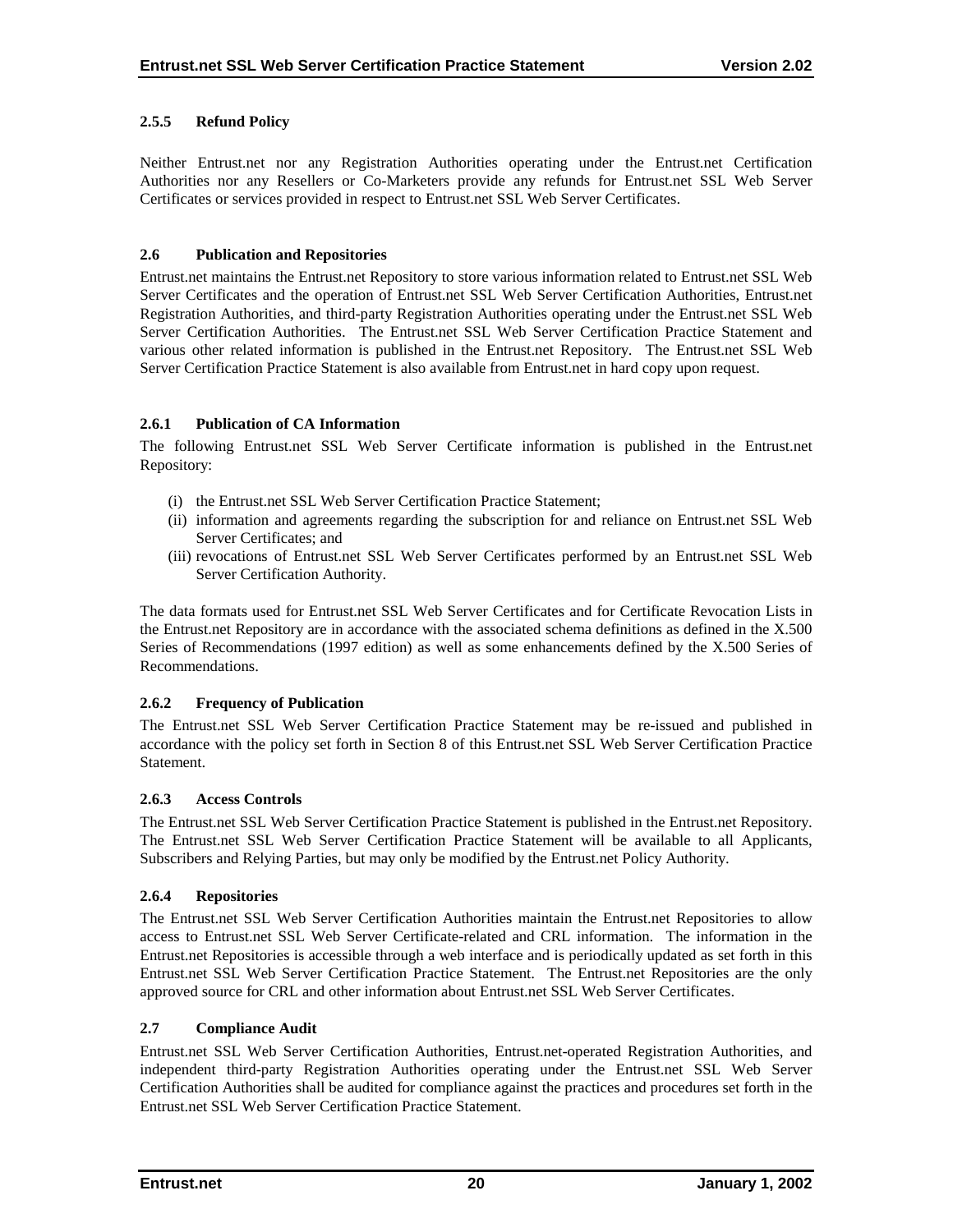# <span id="page-25-0"></span>**2.7.1 Frequency of Entity Compliance Audit**

Entrust.net SSL Web Server Certification Authorities, Entrust.net-operated Registration Authorities, and independent third-party Registration Authorities operating under the Entrust.net SSL Web Server Certification Authorities shall be audited once per calendar year for compliance with the practices and procedures set forth in the Entrust.net SSL Web Server Certification Practice Statement. If the results of an audit report recommend remedial action, Entrust.net or the applicable independent third-party Registration Authority shall initiate corrective action within thirty (30) days of receipt of such audit report.

# **2.7.2 Identity/Qualifications of Auditor**

The compliance audit shall be performed by a certified public accounting firm with a demonstrated competency in the evaluation of Certification Authorities and Registration Authorities. Deloitte & Touche LLP has been selected as the auditor for the Entrust.net Certification Authorities and for the Entrust.netoperated Registration Authorities.

# **2.7.3 Auditor's Relationship to Audited Party**

The certified public accounting firm selected to perform the compliance audit for the Entrust.net SSL Web Server Certification Authorities, Entrust.net-operated Registration Authorities, or independent third-party operated Registration Authorities under the Entrust.net Certification Authorities shall be independent from the entity being audited.

# **2.7.4 Topics Covered by Audit**

The compliance audit shall test compliance of Entrust.net SSL Web Server Certification Authorities, Entrust.net-operated Registration Authorities, or independent third-party operated Registration Authorities under the Entrust.net Certification Authorities against the policies and procedures set forth in this Entrust.net SSL Web Server Certification Practice Statement.

# **2.7.5 Actions Taken as a Result of Deficiency**

Upon receipt of a compliance audit that identifies any deficiencies, the audited Entrust.net SSL Web Server Certification Authority, Entrust.net-operated Registration Authority, or independent third-party operated Registration Authority under an Entrust.net SSL Web Server Certification Authority shall use commercially reasonable efforts to correct any such deficiencies in an expeditious manner.

# **2.7.6 Communication of Results**

The results of all compliance audits shall be communicated, in the case of Entrust.net SSL Web Server Certification Authorities, to the Entrust.net Operational Authority, and, in the case of any Entrust.netoperated Registration Authorities under an Entrust.net SSL Web Server Certification Authorities, to the Entrust.net Operation Authority, and in the case of third-party Registration Authorities operating under an Entrust.net SSL Web Server Certification Authority, to the operational authority for such Registration Authority.

# **2.8 Confidentiality**

Neither Entrust.net nor any independent third-party Registration Authorities operating under the Entrust.net Certification Authorities, nor any Resellers or Co-Marketers shall disclose or sell Applicant or Subscriber names (or other information submitted by an Applicant or Subscriber when applying for an Entrust.net SSL Web Server Certificate), except in accordance with this Entrust.net SSL Web Server Certification Practice Statement, a Subscription Agreement, or a Relying Party Agreement. Entrust.net and all independent thirdparty Registration Authorities operating under the Entrust.net Certification Authorities, and all Resellers and Co-Marketers shall use a commercially reasonable degree of care to prevent such information from being used or disclosed for purposes other than those set forth in the Entrust.net SSL Web Server Certification Practice Statement, a Subscription Agreement, or a Relying Party Agreement. Notwithstanding the foregoing, Applicants and Subscribers acknowledge that some of the information supplied with an Entrust.net SSL Web Server Certificate Application is incorporated into Entrust.net SSL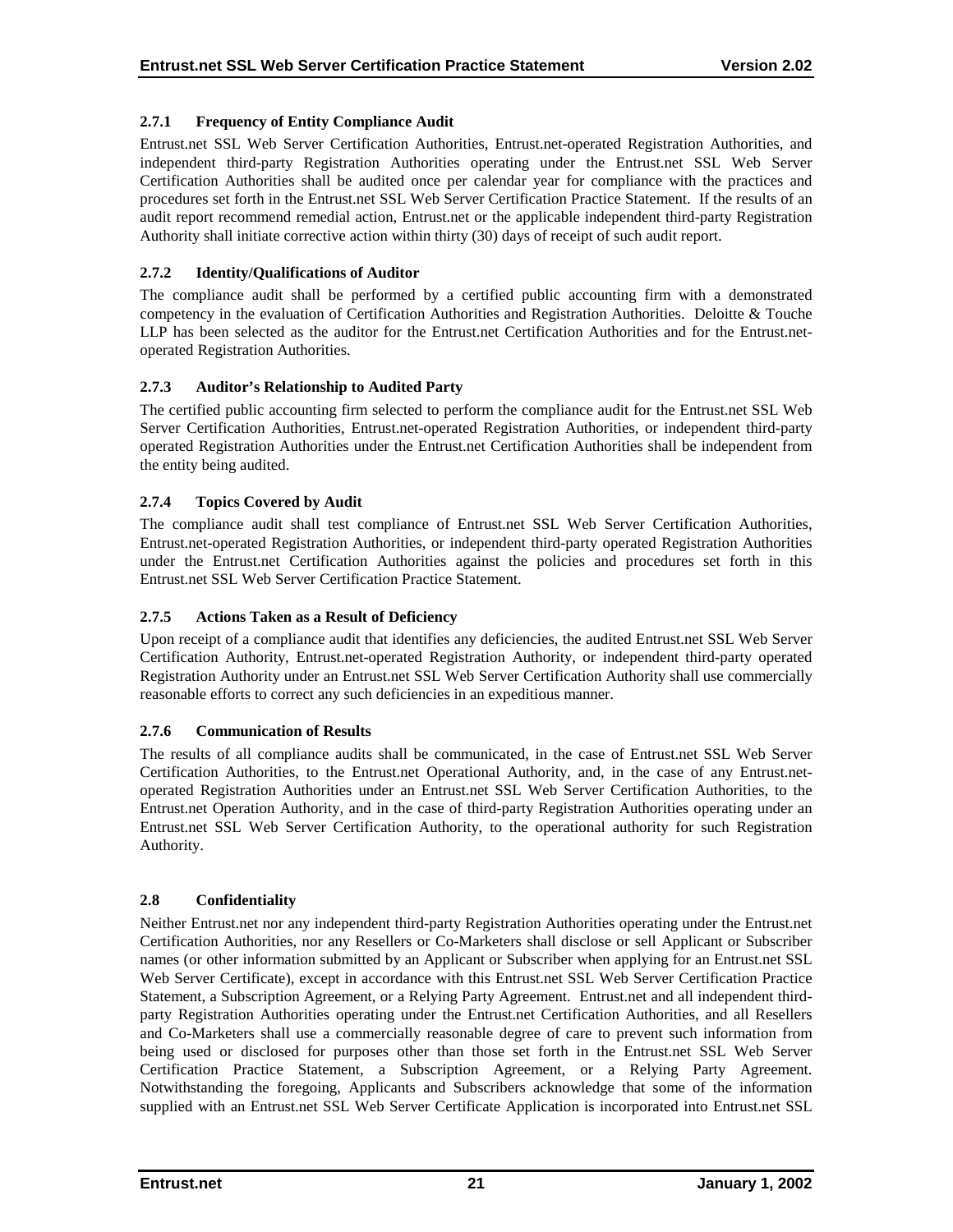<span id="page-26-0"></span>Web Server Certificates and that Entrust.net and all independent third-party Registration Authorities operating under the Entrust.net Certification Authorities, and all Resellers and Co-Marketers shall be entitled to make such information publicly available.

## **2.8.1 Types of Information to be Kept Confidential**

Information that is supplied by Applicants, Subscribers, or Relying Parties for the subscription for, use of, or reliance upon an Entrust.net SSL Web Server Certificate, and which is not included in the information described in Section 2.8.2 below, shall be considered to be confidential. Entrust.net and independent thirdparty Registration Authorities under the Entrust.net Certification Authorities shall be entitled to disclose such information to any subcontractors or agents that are assisting Entrust.net in the verification of information supplied in Entrust.net SSL Web Server Certificate Applications or that are assisting Entrust.net in the operation of the Entrust.net SSL Web Server Certification Authorities or Entrust.netoperated Registration Authorities. Information considered to be confidential shall not be disclosed unless compelled pursuant to legal, judicial, or administrative proceedings, or otherwise required by law. Entrust.net and independent third-party Registration Authorities under the Entrust.net Certification Authorities shall be entitled to disclose information that is considered to be confidential to legal and financial advisors assisting in connection with any such legal, judicial, administrative, or other proceedings required by law, and to potential acquirors, legal counsel, accountants, banks and financing sources and their advisors in connection with mergers, acquisitions, or reorganizations.

## **2.8.2 Types of Information not Considered Confidential**

Information that is included in an Entrust.net SSL Web Server Certificate or a Certificate Revocation List shall not be considered confidential. Information contained in the Entrust.net SSL Web Server Certification Practice Statement shall not be considered confidential. Without limiting the foregoing, information that (i) was or becomes known through no fault of Entrust.net, an independent third-party Registration Authority under an Entrust.net SSL Web Server Certification Authority, a Reseller, or a Co-marketer, (ii) was rightfully known or becomes rightfully known to Entrust.net, an independent third-party Registration Authority under the Entrust.net SSL Web Server Certification Authority, a Reseller, or a Co-marketer without confidential or proprietary restriction from a source other than the Subscriber, (iii) is independently developed by Entrust.net, an independent third-party Registration Authority under an Entrust.net SSL Web Server Certification Authority, a Reseller, or a Co-marketer, or (iv) is approved by a Subscriber for disclosure, shall not be considered confidential.

# **2.8.3 Disclosure of Certificate Revocation/Suspension Information**

If an Entrust.net SSL Web Server Certificate is revoked by an Entrust.net SSL Web Server Certification Authority, a serial number will be included in the Certificate Revocation List entry for the revoked Entrust.net SSL Web Server Certificate.

#### **2.8.4 Release to Law Enforcement Officials**

Entrust.net, independent third-party Registration Authorities under an Entrust.net SSL Web Server Certification Authority, Resellers, and Co-marketers shall have the right to release information that is considered to be confidential to law enforcement officials in compliance with applicable law.

# **2.8.5 Release as Part of Civil Discovery**

Entrust.net, independent third-party Registration Authorities under an Entrust.net SSL Web Server Certification Authority, Resellers, and Co-marketers may disclose information that is considered confidential during the course of any arbitration, litigation, or any other legal, judicial, or administrative proceeding relating to such information. Any such disclosures shall be permissible provided that Entrust.net, the independent third-party Registration Authority, Reseller, or Co-marketer uses commercially reasonable efforts to obtain a court-entered protective order restricting the use and disclosure of any such information to the extent reasonably required for the purposes of such arbitration, litigation, or any other legal, judicial, or administrative proceeding.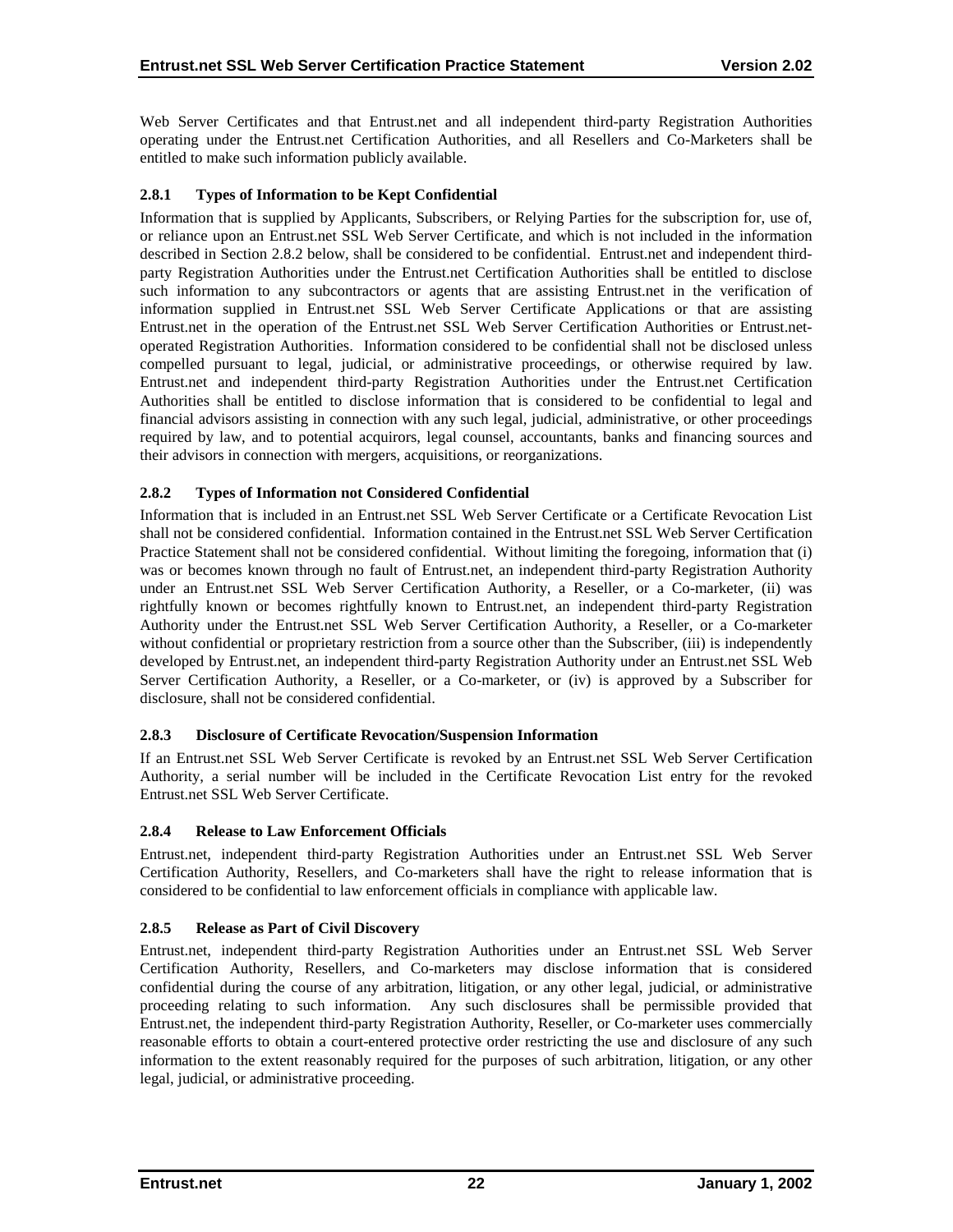## <span id="page-27-0"></span>**2.8.6 Disclosure Upon Owner's Request**

Entrust.net, independent third-party Registration Authorities under an Entrust.net SSL Web Server Certification Authority, Resellers, and Co-marketers may disclose information provided to Entrust.net, such Registration Authority, Reseller or Co-marketer, by an Applicant, a Subscriber, or a Relying Party upon request of such Applicant, Subscriber, or Relying Party.

## **2.8.7 Other Information Release Circumstances**

No stipulation.

## **2.9 Intellectual Property Rights**

Entrust.net retains all right, title, and interest (including all intellectual property rights), in, to and under all Entrust.net SSL Web Server Certificates, except for any information that is supplied by an Applicant or a Subscriber and that is included in an Entrust.net SSL Web Server Certificate, which information shall remain the property of the Applicant or Subscriber. All Applicants and Subscribers grant to Entrust.net and any Registration Authorities operating under the Entrust.net Certification Authorities a non-exclusive, worldwide, paid-up, royalty-free license to use, copy, modify, publicly display, and distribute such information, by any and all means and through any and all media whether now known or hereafter devised for the purposes contemplated under the Entrust.net SSL Web Server Certification Practice Statement, the Subscriber's Subscription Agreement, and any Relying Party Agreements. Entrust.net and any Registration Authorities operating under the Entrust.net Certification Authorities shall be entitled to transfer, convey, or assign this license in conjunction with any transfer, conveyance, or assignment as contemplated in Section 2.4.2.7. Entrust.net grants to Subscribers and Relying Parties a non-exclusive, non-transferable license to use, copy, and distribute Entrust.net SSL Web Server Certificates, subject to such Entrust.net SSL Web Server Certificates being used as contemplated under the Entrust.net SSL Web Server Certification Practice Statement, the Subscriber's Subscription Agreement, and any Relying Party Agreements, and further provided that such Entrust.net SSL Web Server Certificates are reproduced fully and accurately and are not published in any publicly available database, repository, or directory without the express written permission of Entrust.net. Except as expressly set forth herein, no other right is or shall be deemed to be granted, whether by implication, estoppel, inference or otherwise. Subject to availability, Entrust.net may in its discretion make copies of one or more Cross Certificate(s) available to Subscribers for use solely with the Entrust.net SSL Web Server Certificate issued to such Subscribers . Entrust.net retains all right, title, and interest (including all intellectual property rights), in, to and under the Cross Certificate(s).

Entrust.net grants permission to reproduce the Entrust.net SSL Web Server Certification Practice Statement provided that (i) the copyright notice on the first page of this Entrust.net SSL Web Server Certification Practice Statement is retained on any copies of the Entrust.net SSL Web Server Certification Practice Statement, and (ii) the Entrust.net SSL Web Server Certification Practice Statement is reproduced fully and accurately. Entrust.net retains all right, title, and interest (including all intellectual property rights), in, to and under the Entrust.net SSL Web Server Certification Practice Statement.

In no event shall Entrust.net or any independent third-party Registration Authority operating under an Entrust.net SSL Web Server Certification Authority, or any Resellers or Co-marketers, or any subcontractors, distributors, agents, suppliers, employees, or directors of any of the foregoing be liable to any Applicants, Subscribers, or Relying Parties or any other third parties for any losses, costs, liabilities, expenses, damages, claims, or settlement amounts arising from or relating to claims of infringement, misappropriation, dilution, unfair competition, or any other violation of any patent, trademark, copyright, trade secret, or any other intellectual property or any other right of person, entity, or organization in any jurisdiction arising from or relating to any Entrust.net SSL Web Server Certificate or arising from or relating to any services provided in relation to any Entrust.net SSL Web Server Certificate.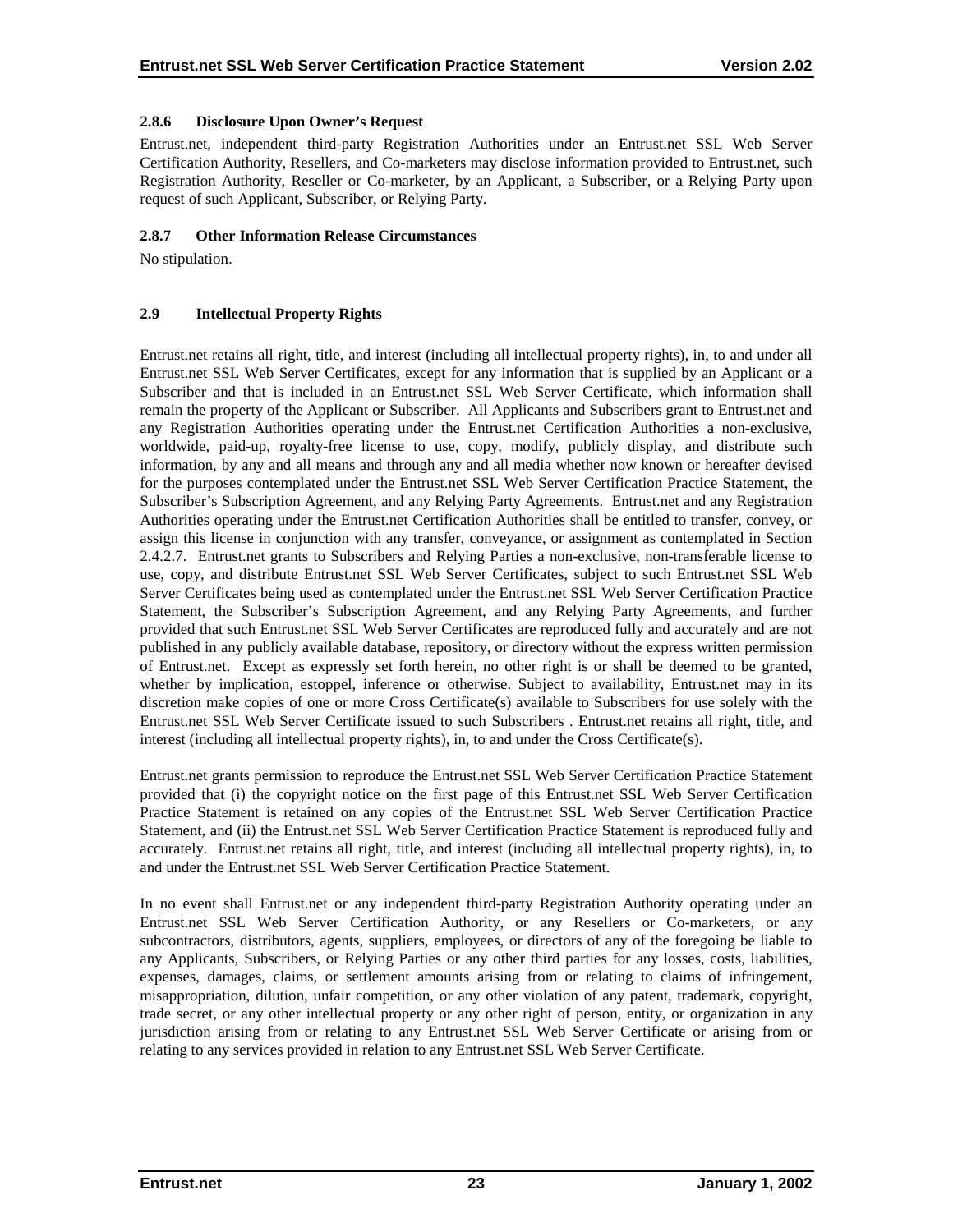#### <span id="page-28-0"></span>**3 Identification and Authentication**

#### **3.1 Initial Registration**

To obtain an Entrust.net SSL Web Server Certificate, an Applicant must: (i) generate a secure and cryptographically sound Key Pair, (ii) agree to all of the terms and conditions of the Entrust.net SSL Web Server Certification Practice Statement and the Subscription Agreement, (iii) complete and submit an Entrust.net SSL Web Server Certificate Application, providing all information requested by an Entrust.netoperated Registration Authority or by an independent third-party Registration Authority under an Entrust.net SSL Web Server Certification Authority (a "Registration Authority") without any errors, misrepresentation, or omissions. Upon an Applicant's completion of the Entrust.net SSL Web Server Certificate Application and acceptance of the terms and conditions of this Entrust.net SSL Web Server Certification Practice Statement and the Subscription Agreement, a Registration Authority or a third-party authorized by a Registration Authority shall perform limited verification of some of the information contained in the Entrust.net SSL Web Server Certificate Application. If the limited verification performed by a Registration Authority is successful, the Registration Authority may, in its sole discretion, request the issuance to the Applicant of an Entrust.net SSL Web Server Certificate from an Entrust.net SSL Web Server Certification Authority. If a Registration Authority refuses to request the issuance of an Entrust.net SSL Web Server Certificate, the Registration Authority shall (i) use commercially reasonable efforts to notify the Applicant by email of any reasons for refusal, and (ii) promptly refund any amounts that have been paid in connection with the Entrust.net SSL Web Server Certificate Application. In the event of successful verification of an Entrust.net SSL Web Server Certificate Application, the Registration Authority shall submit a request to an Entrust.net SSL Web Server Certification Authority for the issuance of an Entrust.net SSL Web Server Certificate and shall notify the Applicant by email once an Entrust.net SSL Web Server Certificate has been issued by the Entrust.net SSL Web Server Certification Authority. The Applicant will be provided with a URL that can be used to retrieve the Entrust.net SSL Web Server Certificate. Upon issuance of an Entrust.net SSL Web Server Certificate, neither Entrust.net nor any independent third-party Registration Authority operating under an Entrust.net SSL Web Server Certification Authority, nor any Resellers or Co-marketers, or any subcontractors, distributors, agents, suppliers, employees, or directors of any of the foregoing shall have any obligation to perform any ongoing monitoring, investigation, or verification of the information provided in an Entrust.net SSL Web Server Certificate Application.

# **3.1.1 Types of Names**

The Subject names in an Entrust.net SSL Web Server Certificate comply with the X.500 Distinguished Name (DN) form. Entrust.net SSL Web Server Certification Authorities shall use a single naming convention as set forth below. Each Entrust.net SSL Web Server Certificate shall contain the following information:

- (i) the "Country Name" (C) which is the two-letter ISO 3166 code for the country in which the Applicant is located and plans to host the World Wide Web server on which the Applicant is intending to install the Entrust.net SSL Web Server Certificate;
- (ii) the "Organization Name" (O) which is the name of the organization in the case of a corporation, partnership, or other entity. In the case of a sole proprietorship, the organization name can be the name of the Applicant;
- (iii) the "Organizational Unit Name" (OU) which is an optional field. The OU field may be used to distinguish between different organizational groups within an organization (for example, to distinguish between human resources, marketing, and development); and
- (iv) the "Common Name" (CN) which is the fully qualified hostname or path used in the DNS of the World Wide Web server on which the Applicant is intending to install the Entrust.net SSL Web Server Certificate.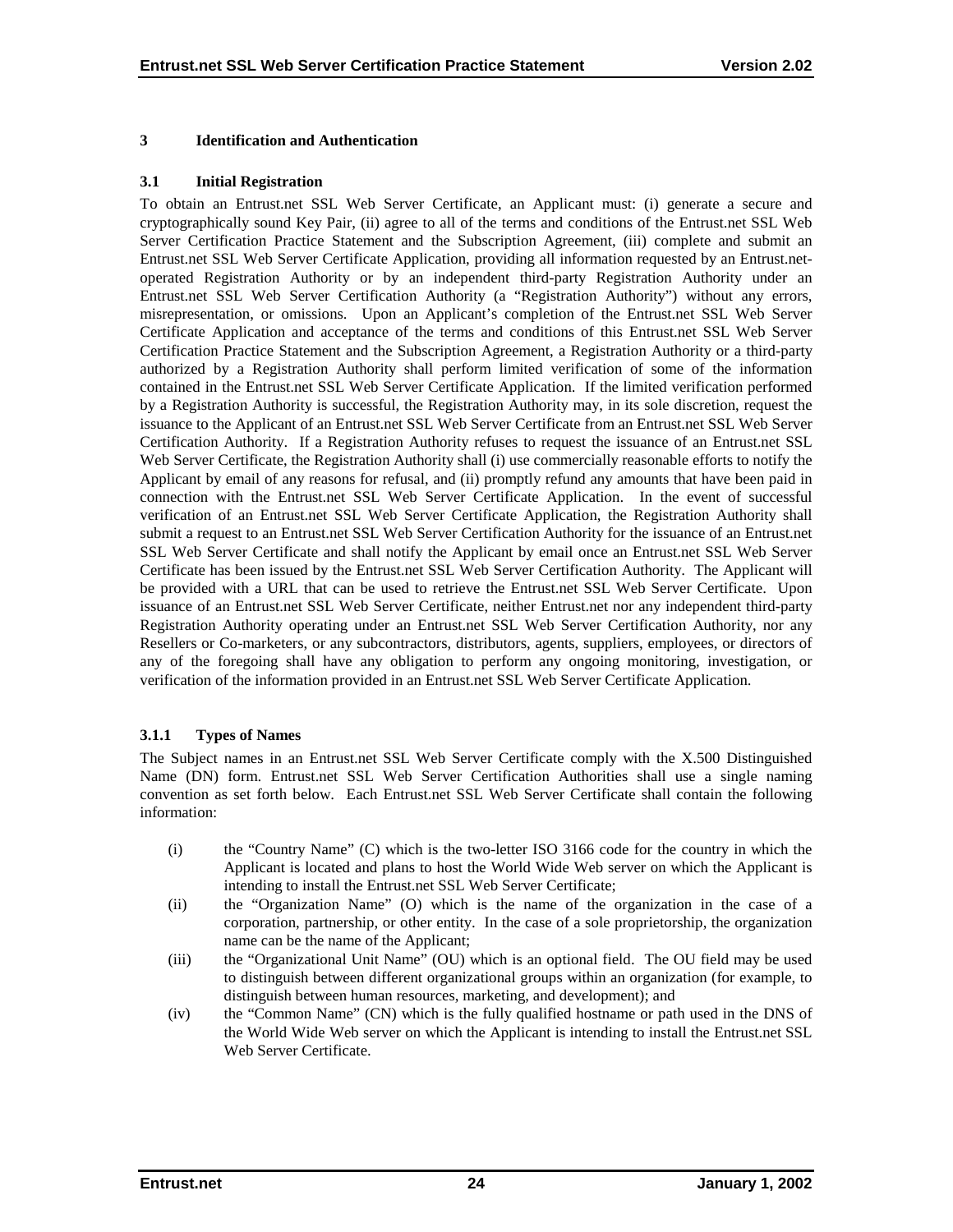# <span id="page-29-0"></span>**3.1.2 Need for Names to Be Meaningful**

The value of the Common Name to be used in an Entrust.net SSL Web Server Certificate shall be the Applicant's fully qualified hostname or path that is used in the DNS of the World Wide Web server on which the Applicant is intending to install the Entrust.net SSL Web Server Certificate.

# **3.1.3 Rules for Interpreting Various Name Forms**

Subject names for Entrust.net SSL Web Server Certificates shall be interpreted as set forth in Sections 3.1.1 and 3.1.2.

# **3.1.4 Uniqueness of Names**

Names shall be defined unambiguously for each Subject in an Entrust.net Repository. The Distinguished Name attribute should be unique to the World Wide Web server to which it is issued, and is used to prevent two Entrust.net SSL Web Server Certificates from being assigned the same Subject name. Each Entrust.net SSL Web Server Certificate shall be issued a unique serial number.

# **3.1.5 Name Claim Dispute Resolution Procedure**

The Subject names in Entrust.net SSL Web Server Certificates are issued on a "first come, first served" basis. By accepting a Subject name for incorporation into an Entrust.net SSL Web Server Certificate, a Registration Authority operating under an Entrust.net SSL Web Server Certification Authority does not determine whether the use of such information infringes upon, misappropriates, dilutes, unfairly competes with, or otherwise violates any intellectual property right or any other rights of any person, entity, or organization. The Entrust.net Certification Authorities and any Registration Authorities operating under the Entrust.net Certification Authorities neither act as an arbitrator nor provide any dispute resolution between Subscribers or between Subscribers and third-party complainants in respect to the use of any information in an Entrust.net SSL Web Server Certificate. The Entrust.net SSL Web Server Certification Practice Statement does not bestow any procedural or substantive rights on any Subscriber or third-party complainant in respect to any information in an Entrust.net SSL Web Server Certificate. Neither the Entrust.net Certification Authorities nor any Registration Authorities operating under the Entrust.net Certification Authorities shall in any way be precluded from seeking legal or equitable relief (including injunctive relief) in respect to any dispute between Subscribers or between Subscribers and third-party complainants or in respect to any dispute between Subscribers and an Entrust.net SSL Web Server Certification Authority or a Registration Authority operating under an Entrust.net SSL Web Server Certification Authority or between a third-party complainant and an Entrust.net SSL Web Server Certification Authority or a Registration Authority operating under an Entrust.net SSL Web Server Certification Authority arising out of any information in an Entrust.net SSL Web Server Certificate. Entrust.net SSL Web Server Certification Authorities and Registration Authorities operating under Entrust.net SSL Web Server Certification Authorities shall respectively have the right to revoke and the right to request revocation of Entrust.net SSL Web Server Certificates upon receipt of a properly authenticated order from an arbitrator or court of competent jurisdiction requiring the revocation of an Entrust.net SSL Web Server Certificate.

# **3.1.6 Recognition, Authentication and Role of Trademarks**

An Entrust.net SSL Web Server Certification Authority or a Registration Authority operating under an Entrust.net SSL Web Server Certification Authority may, in certain circumstances, take action in respect to an Entrust.net SSL Web Server Certificate containing information that possibly violates the trademark rights of a third-party complainant. In the event that a third-party complainant provides an Entrust.net SSL Web Server Certification Authority or a Registration Authority operating under an Entrust.net SSL Web Server Certification Authority with (i) a certified copy that is not more than three (3) months old of a trademark registration from the principal trademark office in any one of the United States, Canada, Japan, Australia or any of the member countries of the European Union, and further provided that such registration is still in full force and effect, and (ii) a copy of a prior written notice to the Subscriber of the Entrust.net SSL Web Server Certificate in dispute, stating that the complainant believes that information in the Subscriber's Entrust.net SSL Web Server Certificate violates the trademark rights of the complainant, and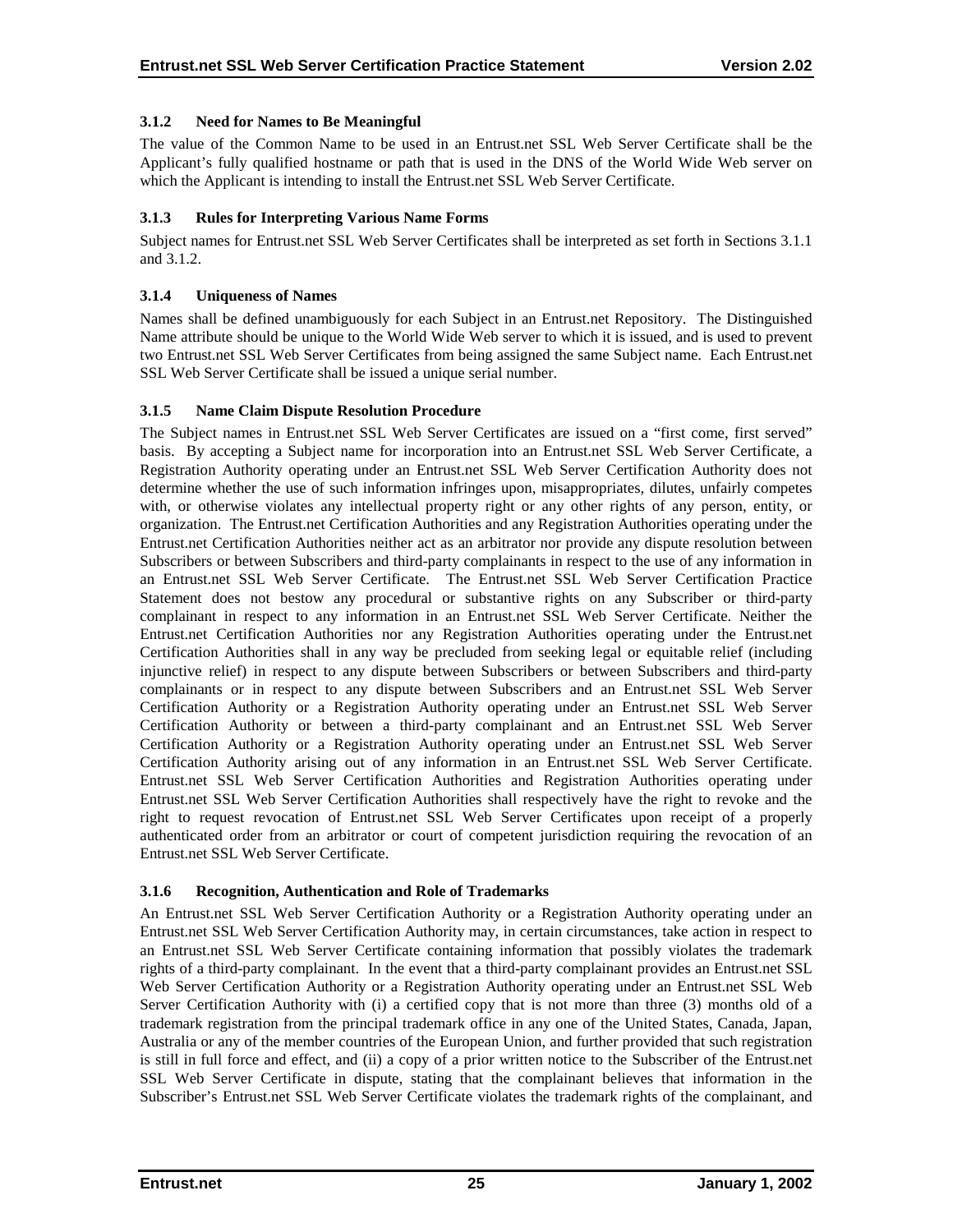(iii) a representation by the complainant indicating the means of notice and basis for believing that such notice was received by the Subscriber of the Entrust.net SSL Web Server Certificate in dispute, an Entrust.net SSL Web Server Certification Authority or a Registration Authority operating under an Entrust.net SSL Web Server Certification Authority may initiate the following actions. The Entrust.net SSL Web Server Certification Authority or the Registration Authority operating under an Entrust.net SSL Web Server Certification Authority may determine whether the issue date of the Subscriber's Entrust.net SSL Web Server Certificate predates the registration date on the trademark registration provided by the complainant. If the date of issuance of the Subscriber's Entrust.net SSL Web Server Certificate predates the trademark registration date, the Entrust.net SSL Web Server Certification Authority or the Registration Authority operating under the Entrust.net SSL Web Server Certification Authority will take no further action unless presented with an authenticated order from an arbitrator or court of competent jurisdiction. If the date of issuance of the Entrust.net SSL Web Server Certificate is after the registration date on the trademark registration provided by the complainant, the Entrust.net SSL Web Server Certification Authority or the Registration Authority operating under the Entrust.net SSL Web Server Certification Authority shall request that the Subscriber provide a proof of ownership for the Subscriber's own corresponding trademark registration from the principal trademark office in any one of the United States, Canada, Japan, Australia or any of the member countries of the European Union. If the Subscriber can provide a certified copy, as set forth above, that predates or was issued on the same date as the complainant's trademark registration, the Entrust.net SSL Web Server Certification Authority or the Registration Authority operating under the Entrust.net SSL Web Server Certification Authority will take no further action unless presented with an authenticated order from an arbitrator or court of competent jurisdiction. If the Subscriber does not respond within ten (10) Business Days, or if the date on the certified copy of the trademark registration provided by the Subscriber postdates the certified copy of the trademark registration provided by the complainant, the Entrust.net SSL Web Server Certification Authority and the Registration Authorities operating under that Entrust.net SSL Web Server Certification Authority respectively may revoke or may request revocation of the disputed Entrust.net SSL Web Server Certificate.

If a Subscriber files litigation against a complainant, or if a complainant files litigation against a Subscriber, and such litigation is related to any information in an issued Entrust.net SSL Web Server Certificate, and if the party instigating the litigation provides an Entrust.net SSL Web Server Certification Authority or a Registration Authority operating under an Entrust.net SSL Web Server Certification Authority with a copy of the file-stamped complaint or statement of claim, the Entrust.net SSL Web Server Certification Authority will maintain the current status of the Entrust.net SSL Web Server Certificate or the Registration Authority operating under the Entrust.net SSL Web Server Certification Authority will request that the Entrust.net SSL Web Server Certification Authority maintain the current status of the Entrust.net SSL Web Server Certificate, subject to any requirements to change the status of such Entrust.net SSL Web Server Certificate otherwise provided or required under this Entrust.net SSL Web Server Certification Practice Statement, a Subscription Agreement, or any Relying Party Agreement. During any litigation, an Entrust.net SSL Web Server Certification Authority will not revoke and a Registration Authority operating under an Entrust.net SSL Web Server Certification Authority will not request revocation of an Entrust.net SSL Web Server Certificate that is in dispute unless ordered by an arbitrator or a court of competent jurisdiction or as otherwise provided or required under this Entrust.net SSL Web Server Certification Practice Statement, a Subscription Agreement, or any Relying Party Agreement. In the event of litigation as contemplated above, Entrust.net SSL Web Server Certification Authorities and Registration Authorities operating under the Entrust.net SSL Web Server Certification Authorities will comply with any directions by a court of competent jurisdiction in respect to an Entrust.net SSL Web Server Certificate in dispute without the necessity of being named as a party to the litigation. If named as a party in any litigation in respect to an Entrust.net SSL Web Server Certificate, Entrust.net and/or any third party operating a Registration Authority under an Entrust.net SSL Web Server Certification Authority shall be entitled to take any action that it deems appropriate in responding to or defending such litigation. Any Subscriber or Relying Party that becomes involved in any litigation in respect to an Entrust.net SSL Web Server Certificate shall remain subject to all of the terms and conditions of the Entrust.net SSL Web Server Certification Practice Statement, the Subscriber's Subscription Agreement, and the Relying Party's Relying Party Agreement.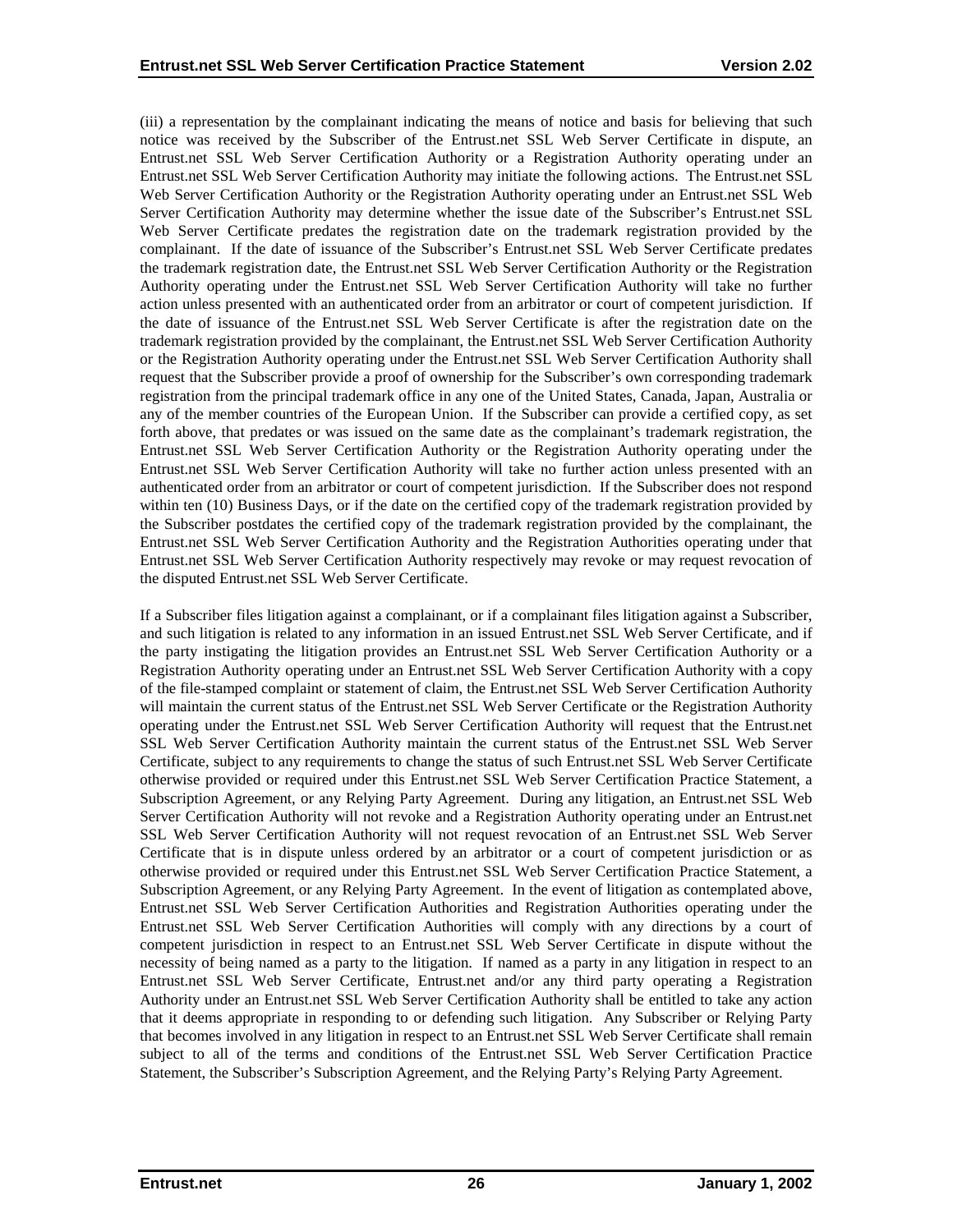<span id="page-31-0"></span>Registration Authorities operating under an Entrust.net SSL Web Server Certification Authority shall notify the Entrust.net SSL Web Server Certification Authority of any disputes of which such Registration Authority is aware and which relate to any information contained in an Entrust.net SSL Web Server Certificate whose issuance was requested by such Registration Authority.

# **3.1.7 Method to Prove Possession of Private Key**

Registration Authorities perform proof of possession tests for CSRs created using reversible asymmetric algorithms (such as RSA) by validating the signature on the CSR submitted by the Applicant with the Entrust.net SSL Web Server Certificate Application.

# **3.1.8 Authentication of Organizational Identity**

Registration Authorities operating under the Entrust.net SSL Web Server Certification Authorities shall perform a limited verification of any organizational identities that are submitted by an Applicant or Subscriber. Registration Authorities operating under the Entrust.net SSL Web Server Certification Authorities shall determine whether the organizational identity, address, and domain name provided with an Entrust.net SSL Web Server Certificate Application are consistent with information contained in third-party databases and/or governmental sources. The information and sources used for the limited verification of Entrust.net SSL Web Server Certificate Applications may vary depending on the jurisdiction of the Applicant or Subscriber. In the case of organizational identities that are not registered with any governmental sources, Registration Authorities operating under the Entrust.net SSL Web Server Certification Authorities shall use commercially reasonable efforts to confirm the existence of the organization. Such commercially reasonable efforts may include inquiries with banks or other trustworthy persons or institutions. Registration Authorities operating under the Entrust.net SSL Web Server Certification Authorities shall comply with all verification practices mandated by the Entrust.net Policy Authority.

The Entrust.net Policy Authority may, in its discretion, update verification practices to improve the organization identity verification process. Any changes to verification practices shall be published pursuant to the standard procedures for updating the Entrust.net SSL Web Server Certification Practice Statement.

# **3.1.9 Authentication of Individual Identity**

Registration Authorities operating under the Entrust.net SSL Web Server Certification Authorities shall perform a limited verification of any individual identities that are submitted by an Applicant or Subscriber. In order to establish the accuracy of an individual identity, the individual shall be required to appear before a representative of a Registration Authority operating under an Entrust.net SSL Web Server Certification Authority or a notary public in the jurisdiction of the Applicant. The individual shall be required to produce three (3) pieces of picture identification. The type of identification that is appropriate for proper identification shall be dependent on the jurisdiction of the Applicant.

The Entrust.net Policy Authority may, in its discretion, update verification practices to improve the individual identity verification process. Any changes to verification practices shall be published pursuant to the standard procedures for updating the Entrust.net SSL Web Server Certification Practice Statement.

# **3.2 Routine Rekey**

Each Entrust.net SSL Web Server Certificate shall contain a Certificate expiration date. The reason for having an expiration date for a Certificate is to minimize the exposure of the Key Pair associated with the Certificate. For this reason, when processing a new Entrust.net SSL Web Server Certificate Application, Entrust.net requires that a new Key Pair be generated and that the new Public Key of this Key Pair be submitted with the Applicant's Entrust.net SSL Web Server Certificate Application. Entrust.net does not renew Entrust.net SSL Web Server Certificates, accordingly, if a Subscriber wishes to continue to use an Entrust.net SSL Web Server Certificate beyond the expiry date for the current Entrust.net SSL Web Server Certificate, the Subscriber must obtain a new Entrust.net SSL Web Server Certificate and replace the Entrust.net SSL Web Server Certificate that is about to expire. Subscribers submitting a new Entrust.net SSL Web Server Certificate Application will be required to complete the initial application process, as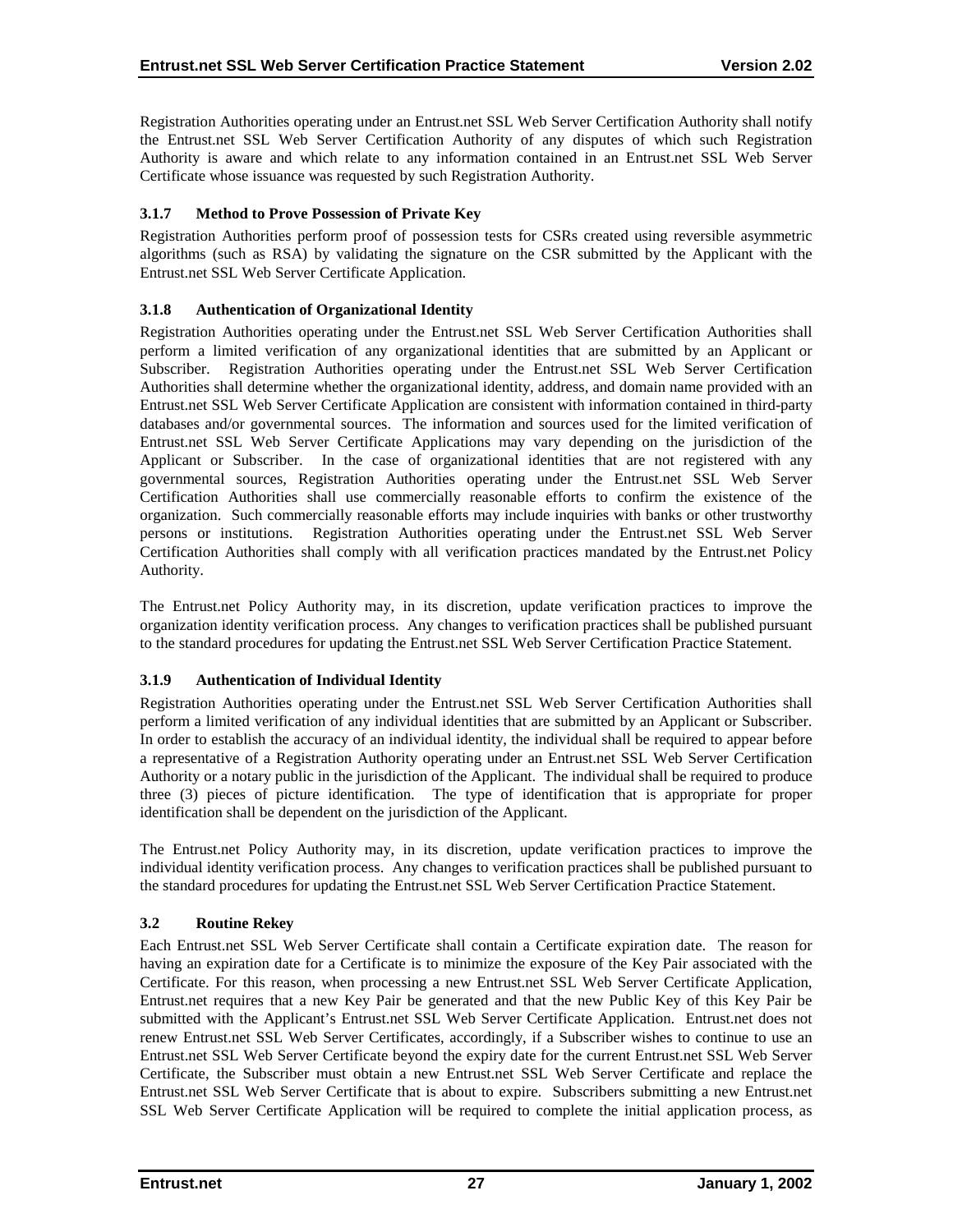<span id="page-32-0"></span>described in Section 3.1, including generation of a new Key Pair and submission of all information required for an initial application for an Entrust.net SSL Web Server Certificate. The Registration Authority that processed the Subscriber's Entrust.net SSL Web Server Certificate Application shall make a commercially reasonable effort to notify Subscribers of the pending expiration of their Entrust.net SSL Web Server Certificate by sending an email to the technical contact listed in the corresponding Entrust.net SSL Web Server Certificate Application. Upon expiration of an Entrust.net SSL Web Server Certificate, the Subscriber shall immediately cease using such Entrust.net SSL Web Server Certificate and shall remove such Entrust.net SSL Web Server Certificate from any devices and/or software in which it has been installed.

# **3.3 Rekey After Revocation**

Entrust.net SSL Web Server Certification Authorities and Registration Authorities operating under Entrust.net SSL Web Server Certification Authorities do not renew Entrust.net SSL Web Server Certificates that have been revoked. If a Subscriber wishes to use an Entrust.net SSL Web Server Certificate after revocation, the Subscriber must apply for a new Entrust.net SSL Web Server Certificate and replace the Entrust.net SSL Web Server Certificate that has been revoked. In order to obtain another Entrust.net SSL Web Server Certificate, the Subscriber will be required to complete the initial application process, as described in Section 3.1, including generation of a new Key Pair and submission of all information required for an initial application for an Entrust.net SSL Web Server Certificate. Upon revocation of an Entrust.net SSL Web Server Certificate, the Subscriber shall immediately cease using such Entrust.net SSL Web Server Certificate and shall remove such Entrust.net SSL Web Server Certificate from any devices and/or software in which it has been installed.

## **3.4 Revocation Request**

A Subscriber may request revocation of their Entrust.net SSL Web Server Certificate at any time provided that the Subscriber can validate to the Registration Authority that processed the Subscriber's Entrust.net SSL Web Server Certificate Application that the Subscriber is the person, organization, or entity to whom the Entrust.net SSL Web Server Certificate was issued. The Registration Authority shall authenticate a request from a Subscriber for revocation of their Entrust.net SSL Web Server Certificate by requiring the pass phrase submitted by the Subscriber with the Entrust.net SSL Web Server Certificate Application and/or some subset of the information provided by the Subscriber with the Entrust.net SSL Web Server Certificate Application. Upon receipt and confirmation of such information, the Registration Authority shall then request revocation of the Subscriber's Entrust.net SSL Web Server Certificate within forty-eight (48) hours of validating the revocation request, and an Entrust.net SSL Web Server Certification Authority shall subsequently post the serial number of the revoked Entrust.net SSL Web Server Certificate to a CRL in an Entrust.net Repository. Registration Authorities operating under the Entrust.net SSL Web Server Certification Authority shall use commercially reasonable efforts to notify a Subscriber about the revocation of the Subscriber's Entrust.net SSL Web Server Certificate by sending an email to the technical and security contacts identified in the Subscriber's Entrust.net SSL Web Server Certificate Application.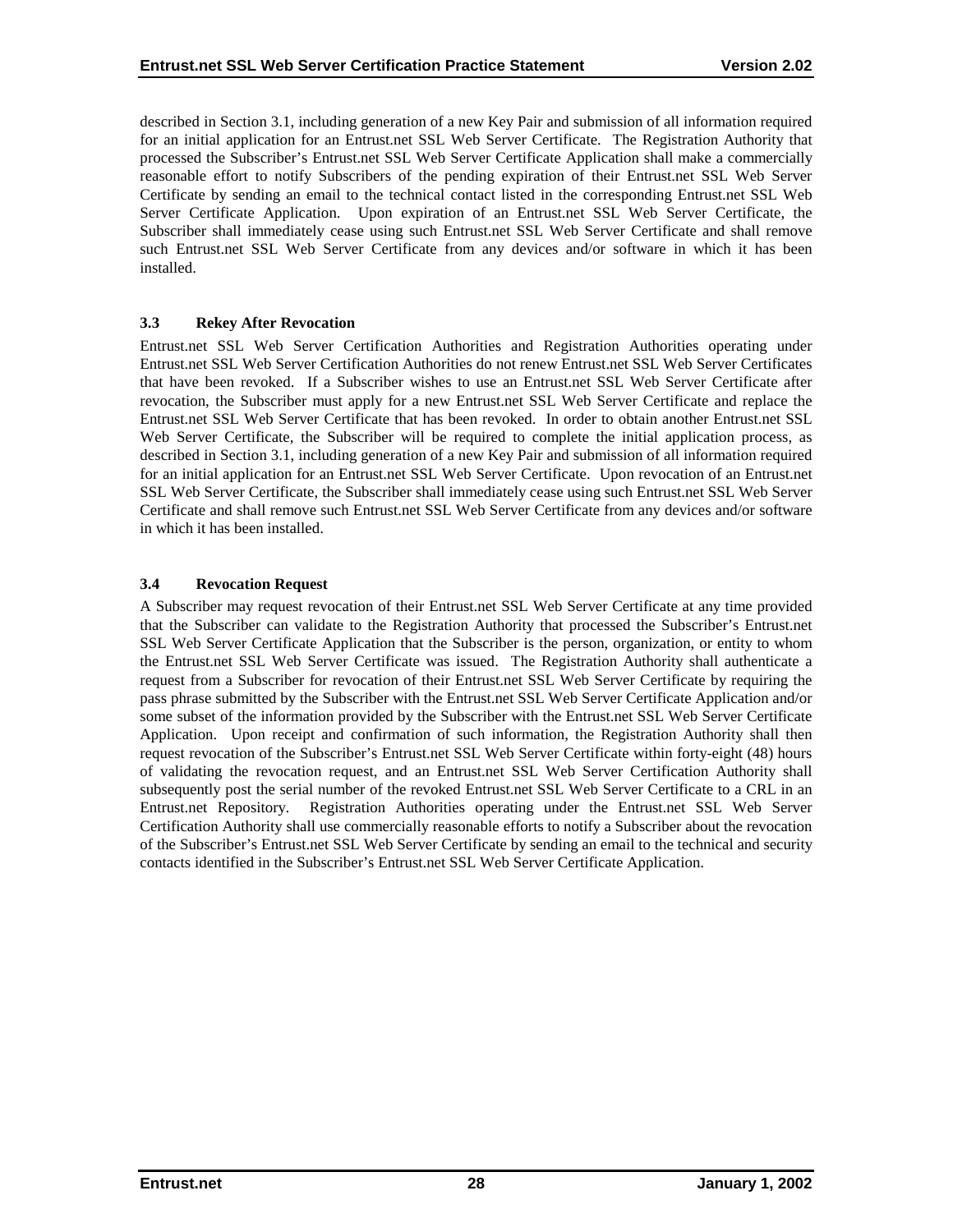### <span id="page-33-0"></span>**4 Operational Requirements**

#### **4.1 Certificate Application**

To obtain an Entrust.net SSL Web Server Certificate, an Applicant must follow the procedures described in section 3.1 of the Entrust.net SSL Web Server Certification Practice Statement. An Entrust.net-operated Registration Authority or an independent third-party Registration Authority operating under an Entrust.net SSL Web Server Certification Authority shall follow the procedures described in Sections 3.1.8 and 3.1.9 to perform limited verification of the identity of the Applicant.

## **4.2 Certificate Issuance**

After performing limited verification of the information provided by an Applicant with an Entrust.net SSL Web Server Certificate Application, a Registration Authority operating under an Entrust.net SSL Web Server Certification Authority may request that an Entrust.net SSL Web Server Certification Authority issue an Entrust.net SSL Web Server Certificate. Upon receipt of a request from a Registration Authority operating under an Entrust.net SSL Web Server Certification Authority, that Entrust.net SSL Web Server Certification Authority may generate and digitally sign an Entrust.net SSL Web Server Certificate in accordance with the Certificate profile described in Section 7 of this Entrust.net SSL Web Server Certification Practice Statement.

## **4.3 Certificate Acceptance**

Once an Entrust.net SSL Web Server Certificate has been generated and placed in an Entrust.net Repository, the Registration Authority that requested the issuance of the Entrust.net SSL Web Server Certificate shall use commercially reasonable efforts to notify the Applicant by email that the Applicant's Entrust.net SSL Web Server Certificate is available. The email will contain a URL for use by the Applicant to retrieve the Entrust.net SSL Web Server Certificate.

# **4.4 Certificate Suspension and Revocation**

An Entrust.net SSL Web Server Certification Authority shall revoke an Entrust.net SSL Web Server Certificate after receiving a valid revocation request from a Registration Authority operating under such Entrust.net SSL Web Server Certification Authority. A Registration Authority operating under an Entrust.net SSL Web Server Certification Authority shall be entitled to request and may request that an Entrust.net SSL Web Server Certification Authority revoke an Entrust.net SSL Web Server Certificate after such Registration Authority receives a valid revocation request from the Subscriber for such Entrust.net SSL Web Server Certificate. A Registration Authority operating under an Entrust.net SSL Web Server Certification Authority shall be entitled to request and shall request that an Entrust.net SSL Web Server Certification Authority revoke an Entrust.net SSL Web Server Certificate if such Registration Authority becomes aware of the occurrence of any event that would require a Subscriber to cease to use such Entrust.net SSL Web Server Certificate. Entrust.net SSL Web Server Certification Authorities do not allow the suspension of Entrust.net SSL Web Server Certificates.

# **4.4.1 Circumstances for Revocation**

An Entrust.net SSL Web Server Certification Authority shall be entitled to revoke and may revoke, and a Registration Authority operating under an Entrust.net SSL Web Server Certification Authority shall be entitled to request revocation of and shall request revocation of, a Subscriber's Entrust.net SSL Web Server Certificate if such Entrust.net SSL Web Server Certification Authority or Registration Authority has knowledge of or a reasonable basis for believing that of any of the following events have occurred:

(i) Compromise of such Entrust.net SSL Web Server Certification Authority's Private Key or Compromise of a superior Certification Authority's Private Key;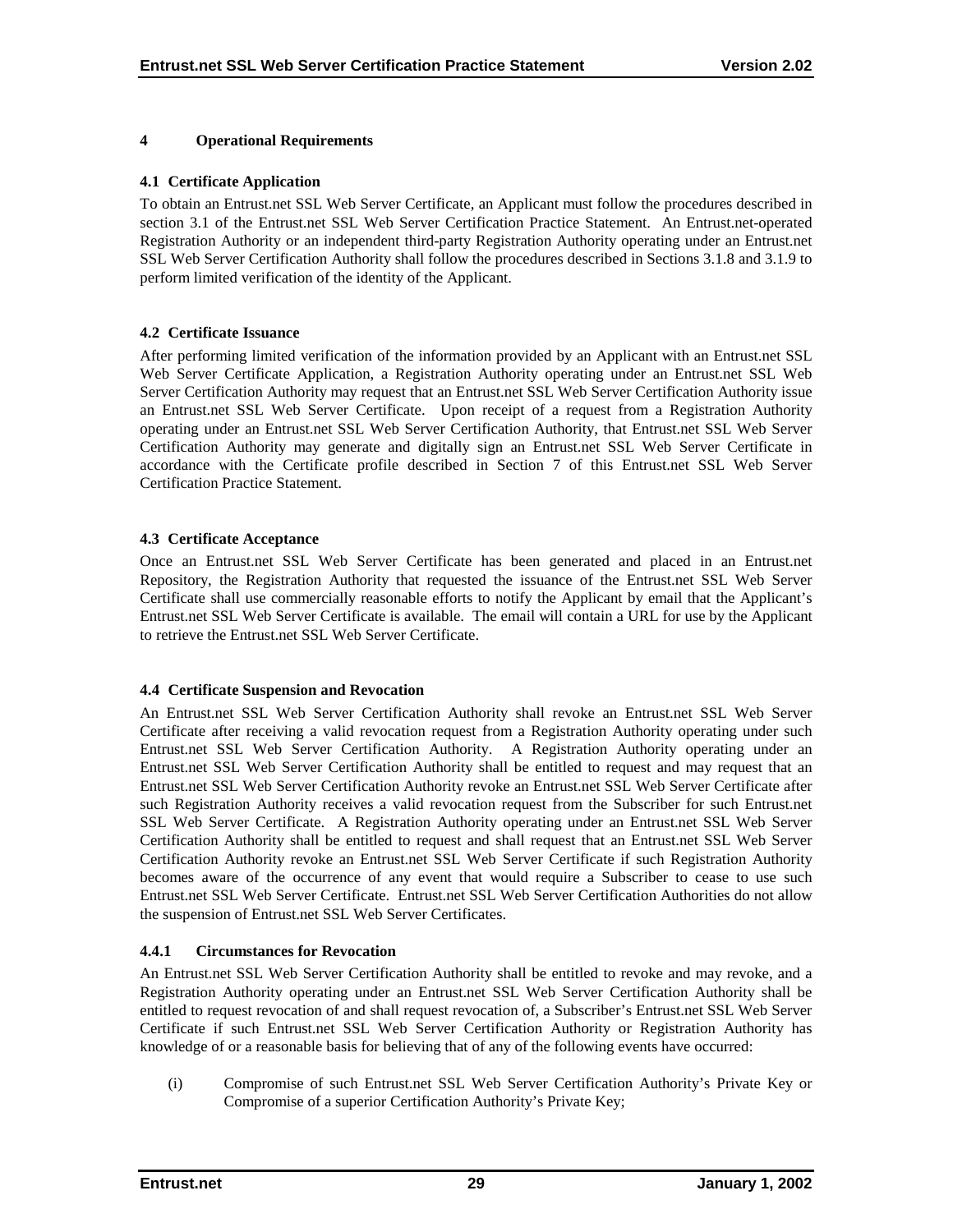- <span id="page-34-0"></span>(ii) breach by the Subscriber of any of the terms of the Entrust.net SSL Web Server Certification Practice Statement or the Subscriber's Subscription Agreement;
- (iii) any change in the information contained in an Entrust.net SSL Web Server Certificate issued to a Subscriber;
- (v) non-payment of any Entrust.net SSL Web Server Certificate fees or service fees;
- (vi) a determination that an Entrust.net SSL Web Server Certificate was not issued in accordance with the requirements of the Entrust.net SSL Web Server Certification Practice Statement or the Subscriber's Subscription Agreement; or
- (vi) any other reason that may be reasonably expected to affect the integrity, security, or trustworthiness of an Entrust.net SSL Web Server Certificate or an Entrust.net SSL Web Server Certification Authority.

A Subscriber shall request revocation of their Entrust.net SSL Web Server Certificate if the Subscriber has a suspicion or knowledge of a Compromise of the Subscriber's Private Key or a suspicion or knowledge of a change in the information contained in the Subscriber's Entrust.net SSL Web Server Certificate or a change in circumstances that causes the information contained in Subscriber's Entrust.net SSL Web Server Certificate to become inaccurate, incomplete, or misleading. Such revocation request shall be submitted by the Subscriber to the Registration Authority that processed the Subscriber's Entrust.net SSL Web Server Certificate Application. If a Subscriber's Entrust.net SSL Web Server Certificate is revoked for any reason, the Registration Authority that processed the Subscriber's Entrust.net SSL Web Server Certificate Application shall make a commercially reasonable effort to notify such Subscriber by sending an email to the technical and security contacts listed in the Entrust.net SSL Web Server Certificate Application. Revocation of an Entrust.net SSL Web Server Certificate shall not affect any of the Subscriber's contractual obligations under this Entrust.net SSL Web Server Certification Practice Statement, the Subscriber's Subscription Agreement, or any Relying Party Agreements.

# **4.4.2 Who Can Request Revocation**

A Subscriber may request revocation of their Entrust.net SSL Web Server Certificate at any time for any reason. If a Subscriber requests revocation of their Entrust.net SSL Web Server Certificate, the Subscriber must be able to validate themselves as set forth in Section 3.4 to the Registration Authority that processed the Subscriber's Entrust.net SSL Web Server Certificate Application. The Entrust.net SSL Web Server Certification Authorities shall not be required to revoke and the Registration Authorities operating under the Entrust.net SSL Web Server Certification Authorities shall not be required to request revocation of an Entrust.net SSL Web Server Certificate until a Subscriber can properly validate themselves as set forth in Section 3.4 and 4.4.3. An Entrust.net SSL Web Server Certification Authority shall be entitled to revoke and shall revoke, and a Registration Authority operating under an Entrust.net SSL Web Server Certification Authority shall be entitled to request revocation of and shall request revocation of, a Subscriber's Entrust.net SSL Web Server Certificate at any time for any of the reasons set forth in Section 4.4.1.

#### **4.4.3 Procedure for Revocation Request**

A Registration Authority operating under an Entrust.net SSL Web Server Certification Authority shall authenticate a request by a Subscriber for revocation of their Entrust.net SSL Web Server Certificate by requiring (i) some subset of the information provided by the Subscriber with the Subscriber's Entrust.net SSL Web Server Certificate Application, or (ii) the pass phrase submitted by the Subscriber with the Subscriber's Entrust.net SSL Web Server Certificate Application or verification by a contact at the Subscriber. Upon receipt and confirmation of such information, the Registration Authority shall send a revocation request to the Entrust.net SSL Web Server Certification Authority that issued such Entrust.net SSL Web Server Certificate. The Entrust.net SSL Web Server Certification Authority receiving such revocation request shall within forty-eight (48) hours of receiving such revocation request post the serial number of the revoked Entrust.net SSL Web Server Certificate to a CRL in an Entrust.net Repository. If a Subscriber's Entrust.net SSL Web Server Certificate is revoked for any reason, the Registration Authority that requested revocation of the Subscriber's Entrust.net SSL Web Server Certificate shall make a commercially reasonable effort to notify the Subscriber by sending an email to the technical and security contacts specified in the Subscriber's Entrust.net SSL Web Certificate Application.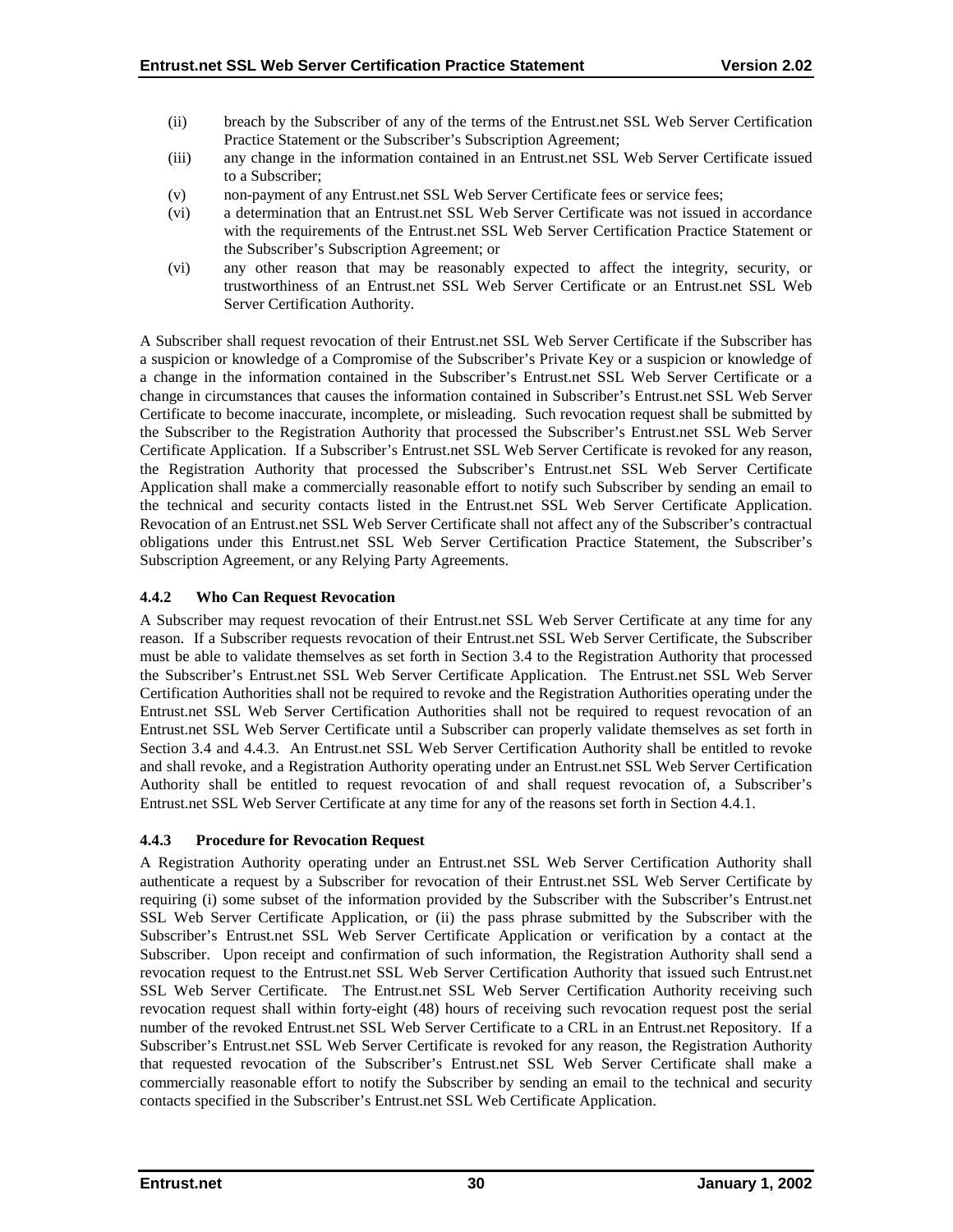## <span id="page-35-0"></span>**4.4.4 Revocation Request Grace Period**

In the case of Private Key Compromise, or suspected Private Key Compromise, a Subscriber shall request revocation of the corresponding Entrust.net SSL Web Server Certificate immediately upon detection of the Compromise or suspected Compromise. Revocation requests for other required reasons shall be made as soon as reasonably practicable.

#### **4.4.5 Circumstances for Suspension**

Entrust.net SSL Web Server Certification Authorities do not suspend Entrust.net SSL Web Server Certificates.

## **4.4.6 Who Can Request Suspension**

Entrust.net SSL Web Server Certification Authorities do not suspend Entrust.net SSL Web Server Certificates.

## **4.4.7 Procedure for Suspension Request**

Entrust.net SSL Web Server Certification Authorities do not suspend Entrust.net SSL Web Server Certificates.

## **4.4.8 Limits on Suspension Period**

Entrust.net SSL Web Server Certification Authorities do not suspend Entrust.net SSL Web Server Certificates.

## **4.4.9 CRL Issuance Frequency**

Entrust.net SSL Web Server Certification Authorities shall use commercially reasonable efforts to issue CRLs at least once every twenty-four (24) hours. CRLs will generally be issued at approximately 12.00 a.m. In certain circumstances, CRLs may also be issued between these intervals, such as in the event of the detection of a serious Compromise.

#### **4.4.10 CRL Checking Requirements**

A Relying Party shall check whether the Entrust.net SSL Web Server Certificate that the Relying Party wishes to rely on has been revoked. A Relying Party shall check the Certificate Revocation Lists maintained in the appropriate Repository to determine whether the Entrust.net SSL Web Server Certificate that the Relying Party wishes to rely on has been revoked. In no event shall Entrust.net or any independent third-party Registration Authorities operating under an Entrust.net SSL Web Server Certification Authority, or any Resellers or Co-marketers, or any subcontractors, distributors, agents, suppliers, employees, or directors of any of the foregoing be liable for any damages whatsoever due to (i) the failure of a Relying Party to check for revocation or expiration of an Entrust.net SSL Web Server Certificate, or (ii) any reliance by a Relying Party on an Entrust.net SSL Web Server Certificate that has been revoked or that has expired.

#### **4.4.11 On-line Revocation/Status Checking Availability**

The CRLs in an Entrust.net Repository may be searched by serial number.

#### **4.4.12 On-line Revocation Checking Requirements**

See Section 4.4.10.

#### **4.4.13 Other Forms of Revocation Advertisements Available**

No other mechanisms are provided.

# **4.4.14 Checking Requirements For Other Forms of Revocation Advertisements**

No stipulation.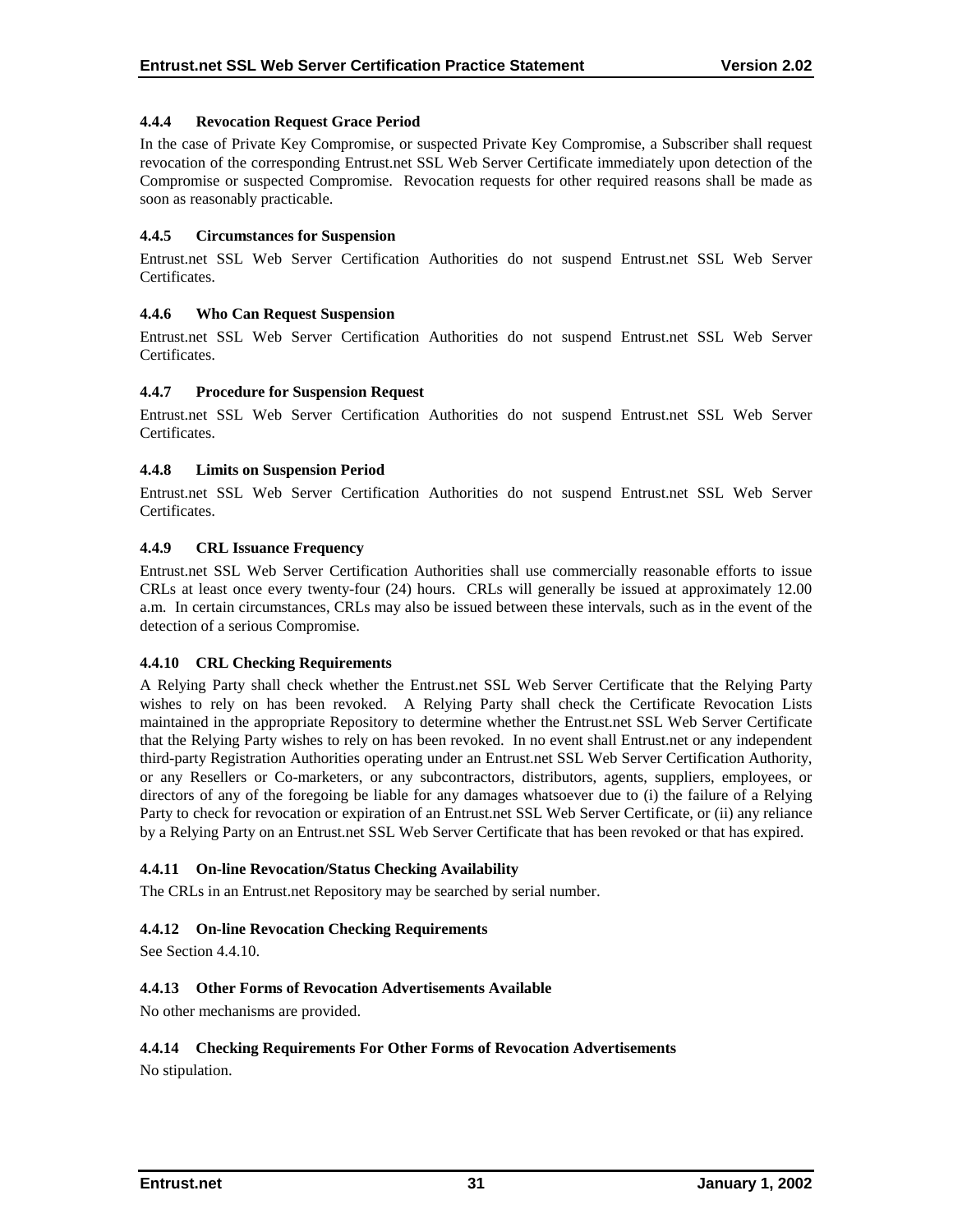#### <span id="page-36-0"></span>**4.4.15 Special Requirements Re Key Compromise**

If a Subscriber suspects or knows that the Private Key corresponding to the Public Key contained in the Subscriber's Entrust.net SSL Web Server Certificate has been Compromised, the Subscriber shall immediately notify the Registration Authority that processed the Subscriber's Entrust.net SSL Web Server Certificate Application, using the procedures set forth in Section 4.4.3, of such suspected or actual Compromise. The Subscriber shall immediately stop using such Entrust.net SSL Web Server Certificate and shall remove such Entrust.net SSL Web Server Certificate from any devices and/or software in which such Entrust.net SSL Web Server Certificate has been installed. The Subscriber shall be responsible for investigating the circumstances of such Compromise or suspected Compromise and for notifying any Relying Parties that may have been affected by such Compromise or suspected Compromise.

## **4.5 Security Audit Procedures**

Significant security events in the Entrust.net SSL Web Server Certification Authorities are automatically time-stamped and recorded as audit logs in audit trail files. The audit trail files are processed (reviewed for policy violations or other significant events) on a regular basis. Authentication codes are used in conjunction with the audit trail files to protect against modification of audit logs. Audit trail files are archived periodically. All files including the latest audit trail file are moved to backup media and stored in a secure archive facility.

#### **4.6 Records Archival**

The audit trail files and databases for Entrust.net SSL Web Server Certification Authorities are both archived. The archive of an Entrust.net SSL Web Server Certification Authorities' database is retained for at least three (3) years. Archives of audit trail files are retained for at least one (1) year. The databases for Entrust.net SSL Web Server Certification Authorities are encrypted and protected by Entrust software master keys. The archive media is protected through storage in a restricted-access facility to which only Entrust.net-authorized personnel have access. Archive files are backed up as they are created. Originals are stored on-site and housed with an Entrust.net SSL Web Server Certification Authority system. Backup files are stored at a secure and separate geographic location.

#### **4.7 Key Changeover**

Subscribers are issued Entrust.net SSL Web Server Certificates that expire after a defined period of time to minimize the exposure of the associated Key Pair. For this reason, a new Key Pair must be created and that new Public Key must be submitted with each Entrust.net SSL Web Server Certificate Application to replace an expiring Entrust.net SSL Web Server Certificate. The process for renewing an Entrust.net SSL Web Server Certificate is described in Section 3.2.

#### **4.8 Compromise and Disaster Recovery**

Entrust.net SSL Web Server Certification Authorities have a disaster recovery plan to provide for timely recovery of services in the event of a system outage.

Entrust.net requires rigorous security controls to maintain the integrity of Entrust.net SSL Web Server Certification Authorities. The Compromise of the Private Key used by an Entrust.net SSL Web Server Certification Authority is viewed by Entrust.net as being very unlikely, however, Entrust.net has policies and procedures that will be employed in the event of such a Compromise. At a minimum, all Subscribers shall be informed as soon as practicable of such a Compromise and information shall be posted in the Entrust.net Repository.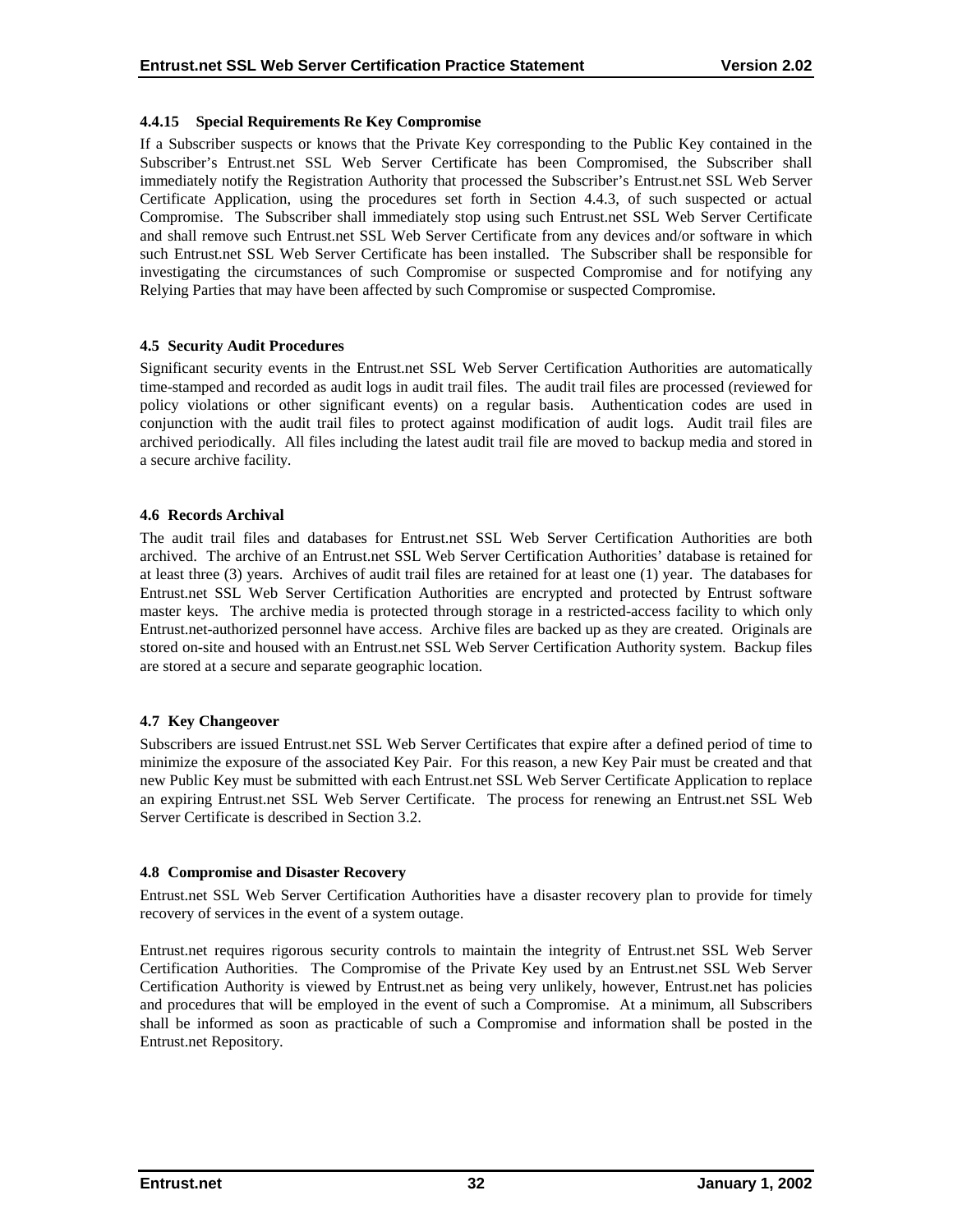# <span id="page-37-0"></span>**4.9 CA Termination**

In the event that an Entrust.net SSL Web Server Certification Authority ceases operation, all Entrust.net SSL Web Server Certificates issued by such Entrust.net SSL Web Server Certification Authority shall be revoked.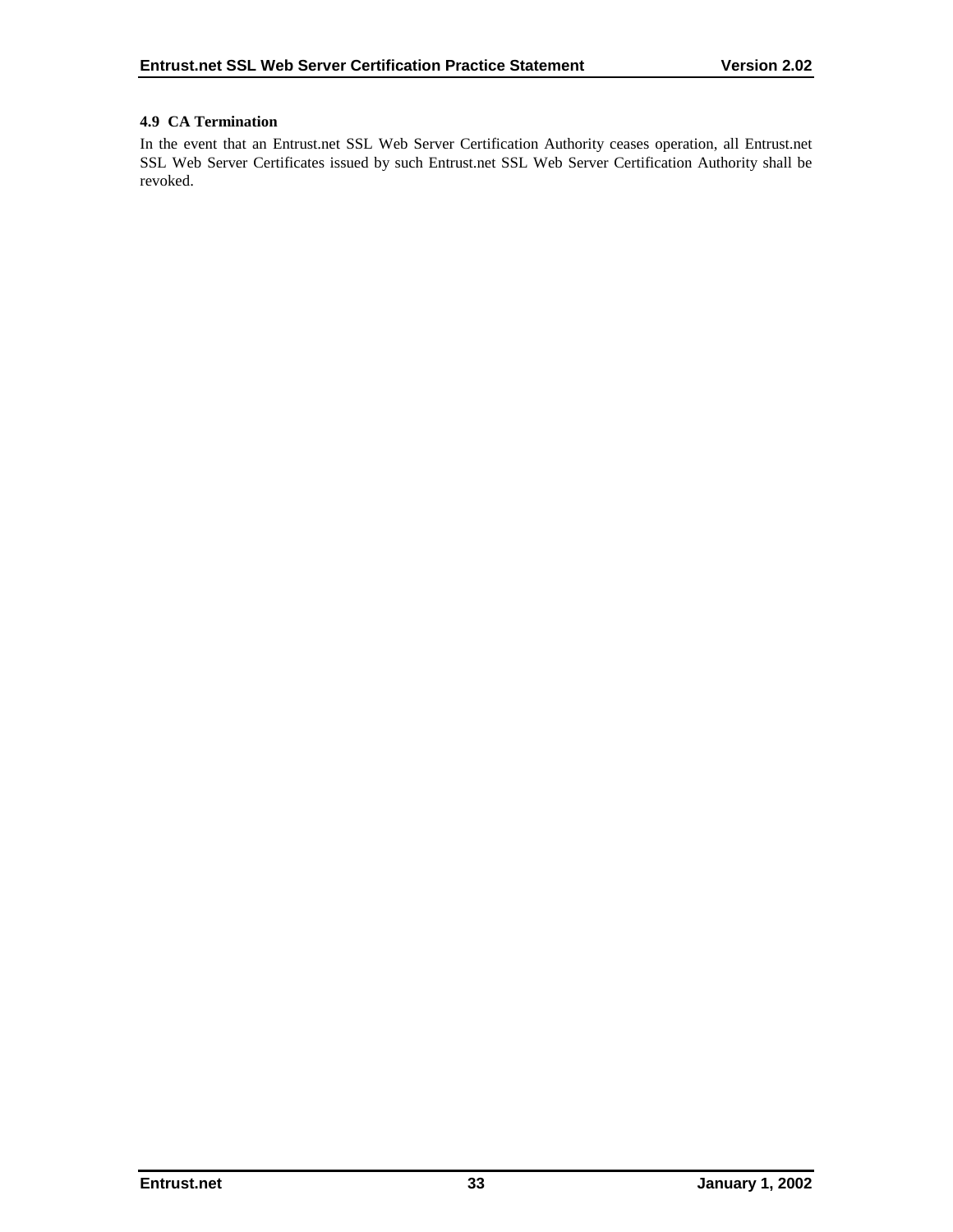### <span id="page-38-0"></span>**5 Physical, Procedural, and Personnel Security Controls**

#### **5.1 Physical Controls**

Entrust/Authority<sup>™</sup> software is used as the software component of the Entrust.net SSL Web Server Certification Authorities. The hardware and software for an Entrust.net SSL Web Server Certification Authority is located in a secure facility with physical security and access control procedures that meet or exceed industry standards. The room containing the Entrust/Authority software is designated a two (2) person zone, and controls are used to prevent a person from being in the room alone. Alarm systems are used to notify security personnel of any violation of the rules for access to an Entrust.net SSL Web Server Certification Authority.

#### **5.2 Procedural Controls**

An Entrust.net SSL Web Server Certification Authority has a number of trusted roles for sensitive operations of the Entrust.net SSL Web Server Certification Authority software. To gain access to the Entrust/Authority software used in an Entrust.net SSL Web Server Certification Authority, operational personnel must undergo background investigations. Entrust.net SSL Web Server Certification Authority operations related to adding administrative personnel or changing Certification Authority policy settings require more than one (1) person to perform the operation.

#### **5.3 Personnel Controls**

Operational personnel for an Entrust.net SSL Web Server Certification Authority will not be assigned other responsibilities that conflict with their operational responsibilities for the Entrust.net SSL Web Server Certification Authority. The privileges assigned to operational personnel for an Entrust.net SSL Web Server Certification Authority will be limited to the minimum required to carry out their assigned duties.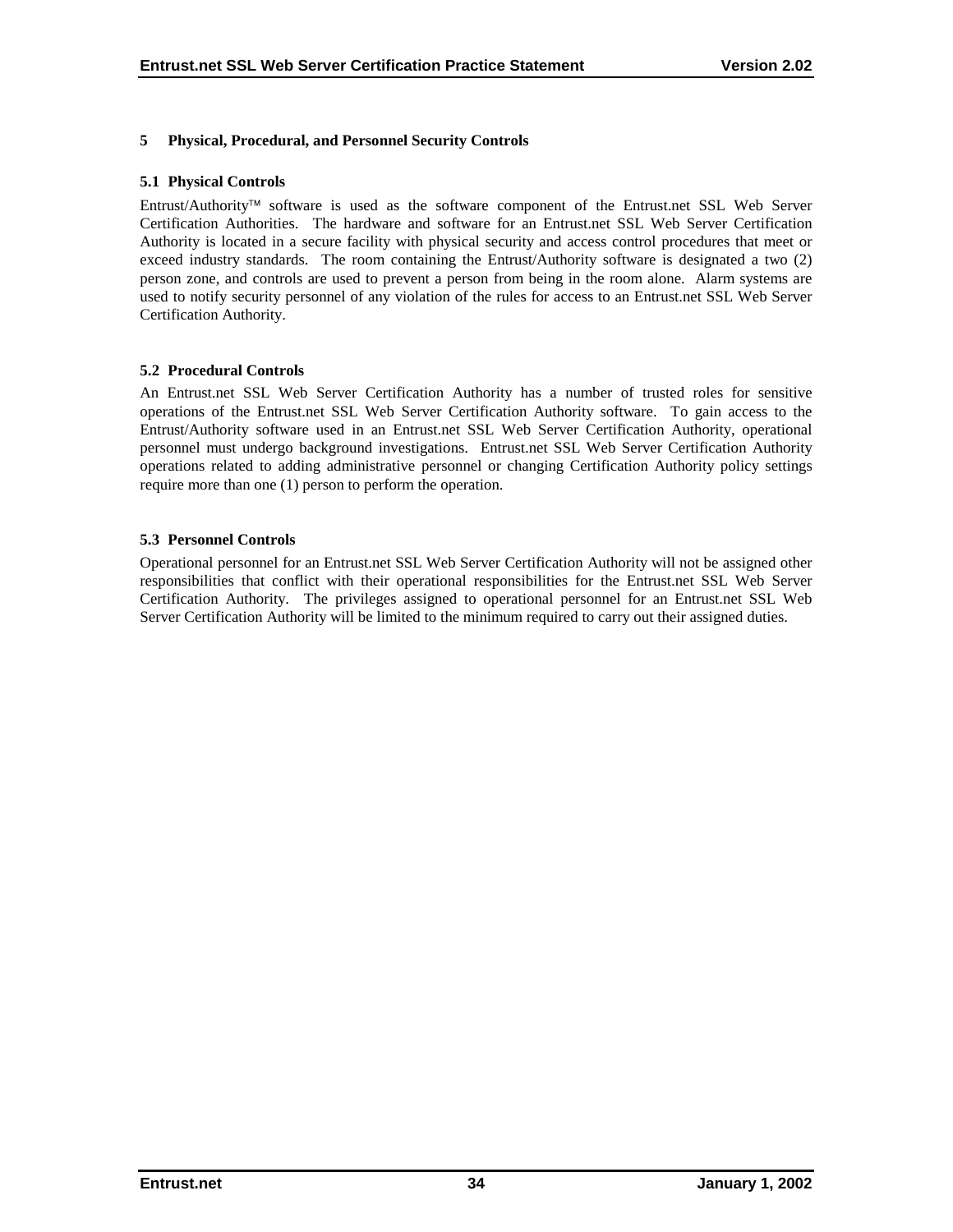# <span id="page-39-0"></span>**6 Technical Security Controls**

# **6.1 Key Pair Generation and Installation**

# **6.1.1 Key Pair Generation**

The signing Key Pair for an Entrust.net SSL Web Server Certification Authority is created during the initial start up of the Entrust/Master Control application and is protected by the master key for such Entrust.net SSL Web Server Certification Authority. Hardware key generation is used which is compliant to at least FIPS 140-1 level 3.

# **6.1.2 Private Key Delivery to Entity**

Not applicable.

# **6.1.3 Public Key Delivery to Certificate Issuer**

The Public Key to be included in an Entrust.net SSL Web Server Certificate is delivered to Entrust.net SSL Web Server Certification Authorities in a Certificate Signing Request (CSR) as part of the Entrust.net SSL Web Server Certificate Application process.

## **6.1.4 CA Public Key Delivery to Users**

The Public-Key Certificate for Entrust.net SSL Web Server Certification Authorities is cross certified by the GTE Corporation (GTE) Certification Authority. The self-signed Public-Key Certificate for the GTE Certification Authority is pre-installed in common World Wide Web browser and web server software by the applicable software manufacturers.

## **6.1.5 Key Sizes**

The SSL server key sizes are determined by the Subscriber's World Wide Web server software.

# **6.1.6 Public-Key Parameters Generation**

The Subscriber's World Wide Web server software controls which Public-Key parameters are used.

# **6.1.7 Parameter Quality Checking**

The quality of the Public-Key parameters is governed by the Subscriber's World Wide Web server software that generates the parameters. Neither Entrust.net nor any independent third-party Registration Authority operating under an Entrust.net SSL Web Server Certification Authority, nor any Resellers or Co-marketers, or any subcontractors, distributors, agents, suppliers, employees, or directors of any of the foregoing make any representations or provide any representations, warranties or conditions whatsoever about the quality of the Public Key contained in an Entrust.net SSL Web Server Certificate.

#### **6.1.8 Hardware/Software Key Generation**

The method for generating the Subscriber's Key Pair associated with an Entrust.net SSL Web Server Certificate is solely under the control of the Subscriber, and neither Entrust.net nor any independent thirdparty Registration Authority operating under an Entrust.net SSL Web Server Certification Authority, nor any Resellers or Co-marketers, or any subcontractors, distributors, agents, suppliers, employees, or directors of any of the foregoing shall have any responsibility or liability whatsoever for the generation of the Subscriber's Key Pair.

#### **6.1.9 Key Usage Purposes**

Entrust.net SSL Web Server Certificates issued by an Entrust.net SSL Web Server Certification Authority contain the keyUsage and the extendkeyUsage Certificate extensions restricting the purpose for which an Entrust.net SSL Web Server Certificate can be used. Subscribers and Relying Parties shall only use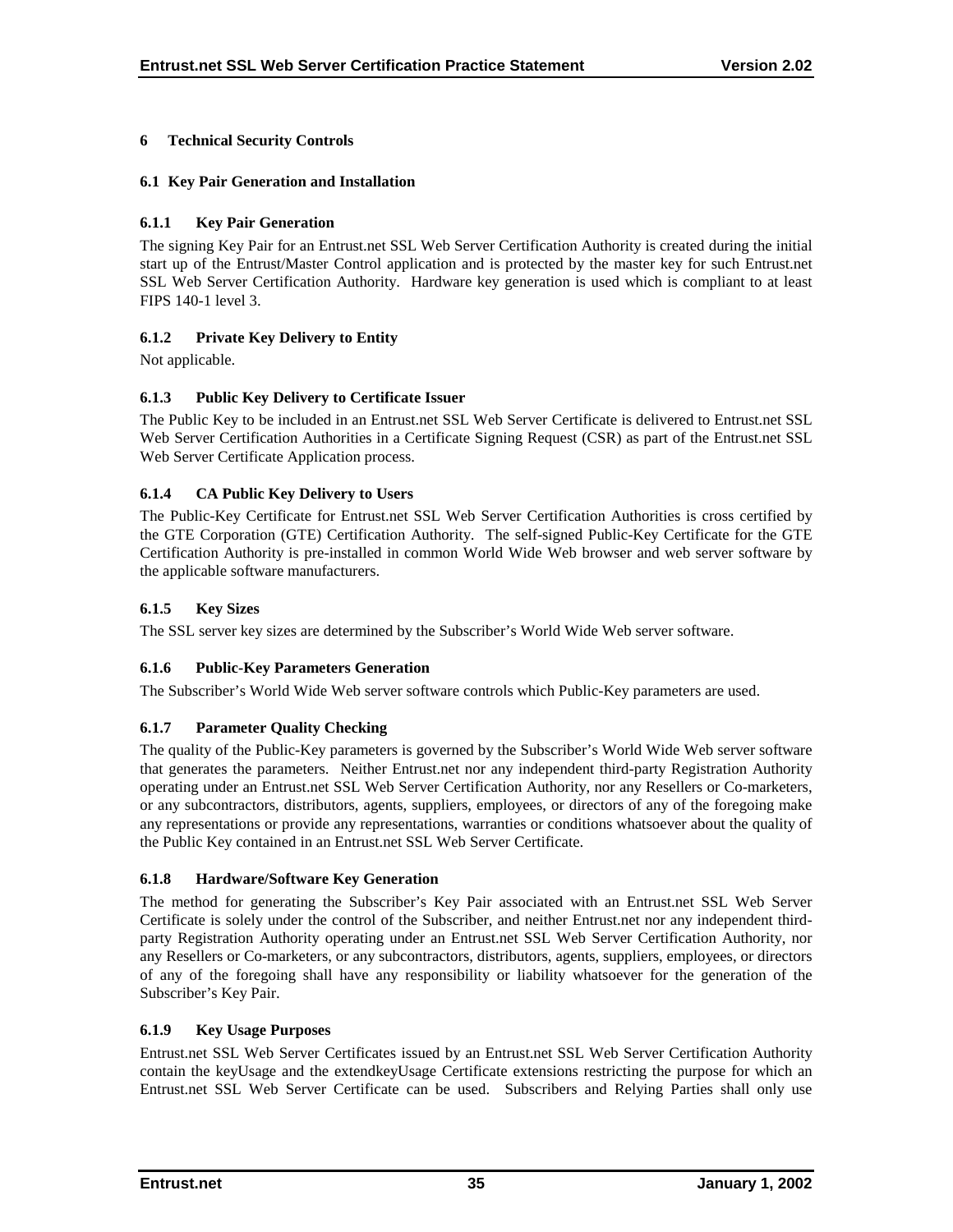<span id="page-40-0"></span>Entrust.net SSL Web Server Certificates in compliance with this Entrust.net SSL Web Server Certification Practice Statement and applicable laws.

#### **6.2 Private Key Protection**

The Entrust.net SSL Web Server Certification Authorities use Entrust/Authority software in conjunction with hardware certified to FIPS 140-1 level 3 to protect the Entrust.net SSL Web Server Certification Authorities' Private Keys. Subscribers are responsible for protecting the Private Key associated with the Public Key in the Subscriber's Entrust.net SSL Web Server Certificate. Entrust.net does not escrow the Entrust.net SSL Web Server Certification Authorities' Private Keys.

#### **6.3 Other Aspects of Key Pair Management**

No stipulation.

#### **6.4 Activation Data**

No stipulation.

#### **6.5 Computer Security Controls**

The workstations on which the Entrust.net SSL Web Server Certification Authorities operate are physically secured as described in Section 5.1 of this Entrust.net SSL Web Server Certification Practice Statement. The operating systems on the workstations on which the Entrust.net SSL Web Server Certification Authorities operate enforce identification and authentication of users. Access to Entrust/Authority software databases and audit trails is restricted as described in this Entrust.net SSL Web Server Certification Practice Statement. All operational personnel that are authorized to have access to the Entrust.net SSL Web Server Certification Authorities are required to use hardware tokens in conjunction with a PIN to gain access to the physical room that contains the Entrust/Authority software being used for such Entrust.net SSL Web Server Certification Authorities.

#### **6.6 Life Cycle Technical Controls**

The efficacy and appropriateness of the security settings described in this Entrust.net SSL Web Server Certification Practice Statement are reviewed on a yearly basis. A risk and threat assessment will be performed to determine if key lengths need to be increased or operational procedures modified from time to time to maintain system security.

#### **6.7 Network Security Controls**

Remote access to Entrust/Authority software via the Entrust/Admin software interface is secured using the security features of the Secure Exchange Protocol and Entrust/Session software.

#### **6.8 Cryptographic Module Engineering Controls**

The Entrust/Authority software cryptographic module is designed to conform to FIPS 140-1 level 1 requirements. Optional hardware tokens may be used to generate Key Pairs that may conform with higher levels of FIPS validation, but which must at least conform to level 1.

#### **7 Certificate and CRL Profiles**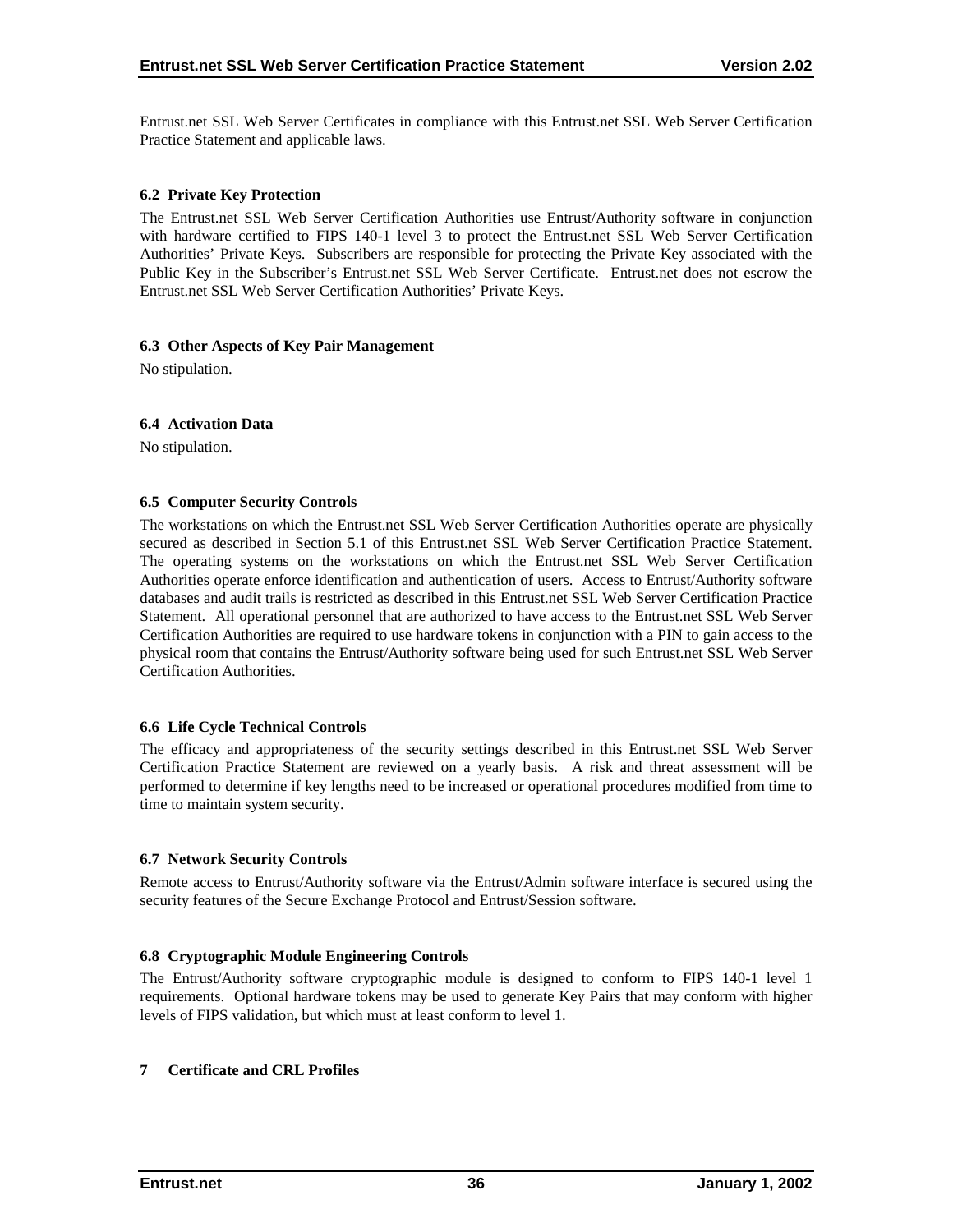## <span id="page-41-0"></span>**7.1 Certificate Profile**

The profile for the Entrust.net SSL Web Server Certificates issued by an Entrust.net SSL Web Server Certification Authority conform to the specifications for the Secure Sockets Layer protocol.

# **7.2 CRL Profile**

The following fields of the X.509 version 2 CRL format are used by the Entrust.net SSL Web Server Certification Authorities:

- version: set to v2
- signature: identifier of the algorithm used to sign the CRL
- issuer: the full Distinguished Name of the Certification Authority issuing the CRL
- this update: time of CRL issuance
- next update: time of next expected CRL update
- revoked certificates: list of revoked Certificate information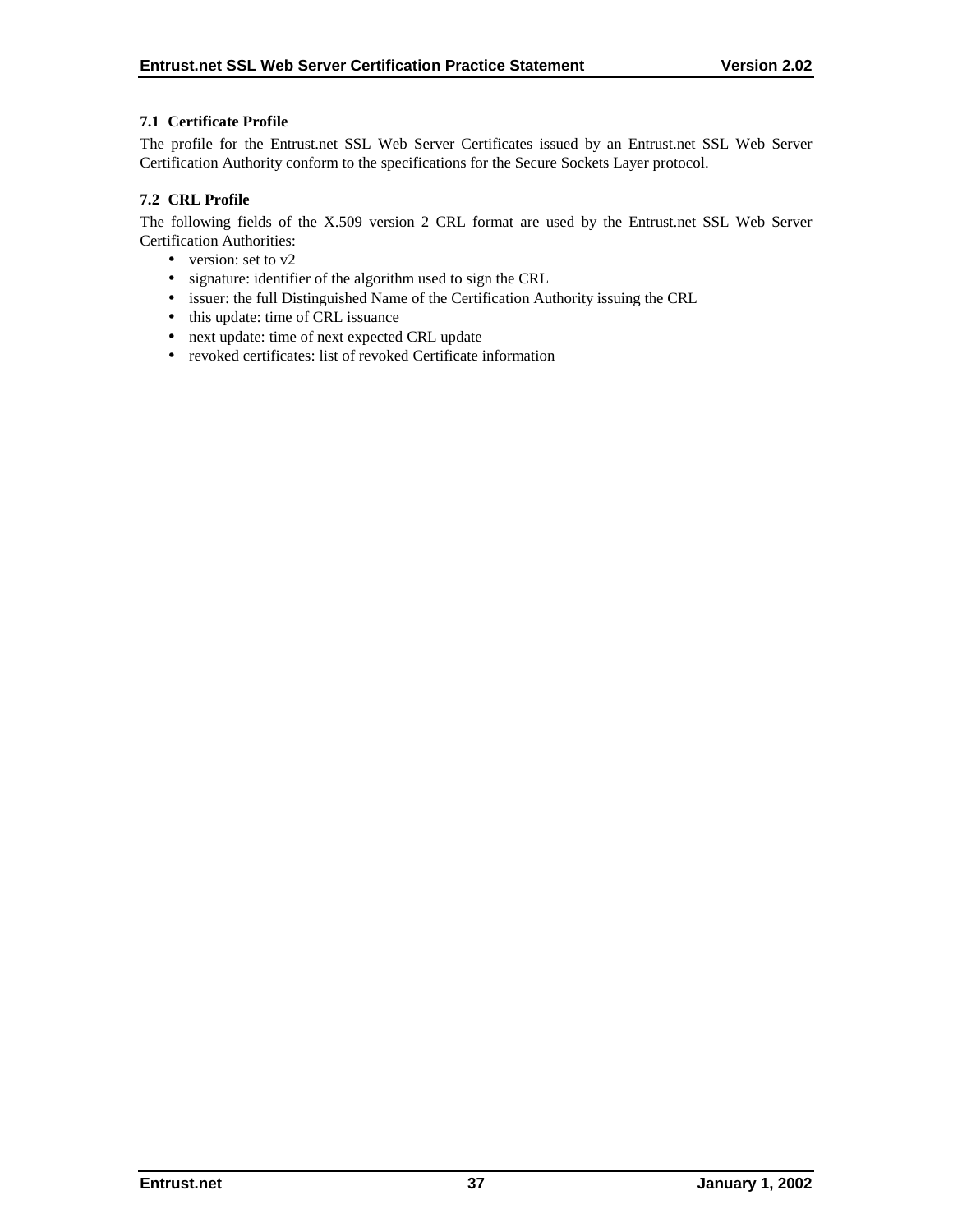#### <span id="page-42-0"></span>**8 Specification Administration**

#### **8.1 Contact Information**

Director Operations, Entrust.net Inc. Entrust.net Inc 1000 Innovation Drive Ottawa, Ontario Canada K2K 3E7

Tel: (613) 270-3157 Email: en[trust.OA@entrust.net](mailto:???@entrust.net)

#### **8.2 Specification Change Procedures**

Entrust.net may, in its discretion, modify the Entrust.net SSL Web Server Certification Practice Statement and the terms and conditions contained herein from time to time. Modifications to the Entrust.net SSL Web Server Certification Practice Statement that, in the judgment of Entrust.net, will have little or no impact on Applicants, Subscribers, and Relying Parties, may be made with no change to the Entrust.net SSL Web Server Certification Practice Statement version number and no notification to Applicants, Subscribers, and Relying Parties. Such changes shall become effective immediately upon publication in the Entrust.net Repository.

Modifications to the Entrust.net SSL Web Server Certification Practice Statement that, in the judgment of Entrust.net may have a significant impact on Applicants, Subscribers, and Relying Parties, shall be published in the Entrust.net Repository and shall become effective fifteen (15) days after publication in the Entrust.net Repository unless Entrust.net withdraws such modified Entrust.net SSL Web Server Certification Practice Statement prior to such effective date. In the event that Entrust.net makes a significant modification to Entrust.net SSL Web Server Certification Practice Statement, the version number of the Entrust.net SSL Web Server Certification Practice Statement shall be updated accordingly. Unless a Subscriber ceases to use, removes, and requests revocation of such Subscriber's Entrust.net SSL Web Server Certificate(s) prior to the date on which an updated version of the Entrust.net SSL Web Server Certification Practice Statement becomes effective, such Subscriber shall be deemed to have consented to the terms and conditions of such updated version of the Entrust.net SSL Web Server Certification Practice Statement and shall be bound by the terms and conditions of such updated version of the Entrust.net SSL Web Server Certification Practice Statement.

#### **8.3 Publication and Notification Policies**

Prior to major changes to this Entrust.net SSL Web Server Certification Practice Statement, notification of the upcoming changes will be posted in the Entrust.net Repository.

#### **8.4 CPS Approval Procedures**

This Entrust.net SSL Web Server Certification Practice Statement and any subsequent changes shall be approved by the Entrust.net Policy Authority.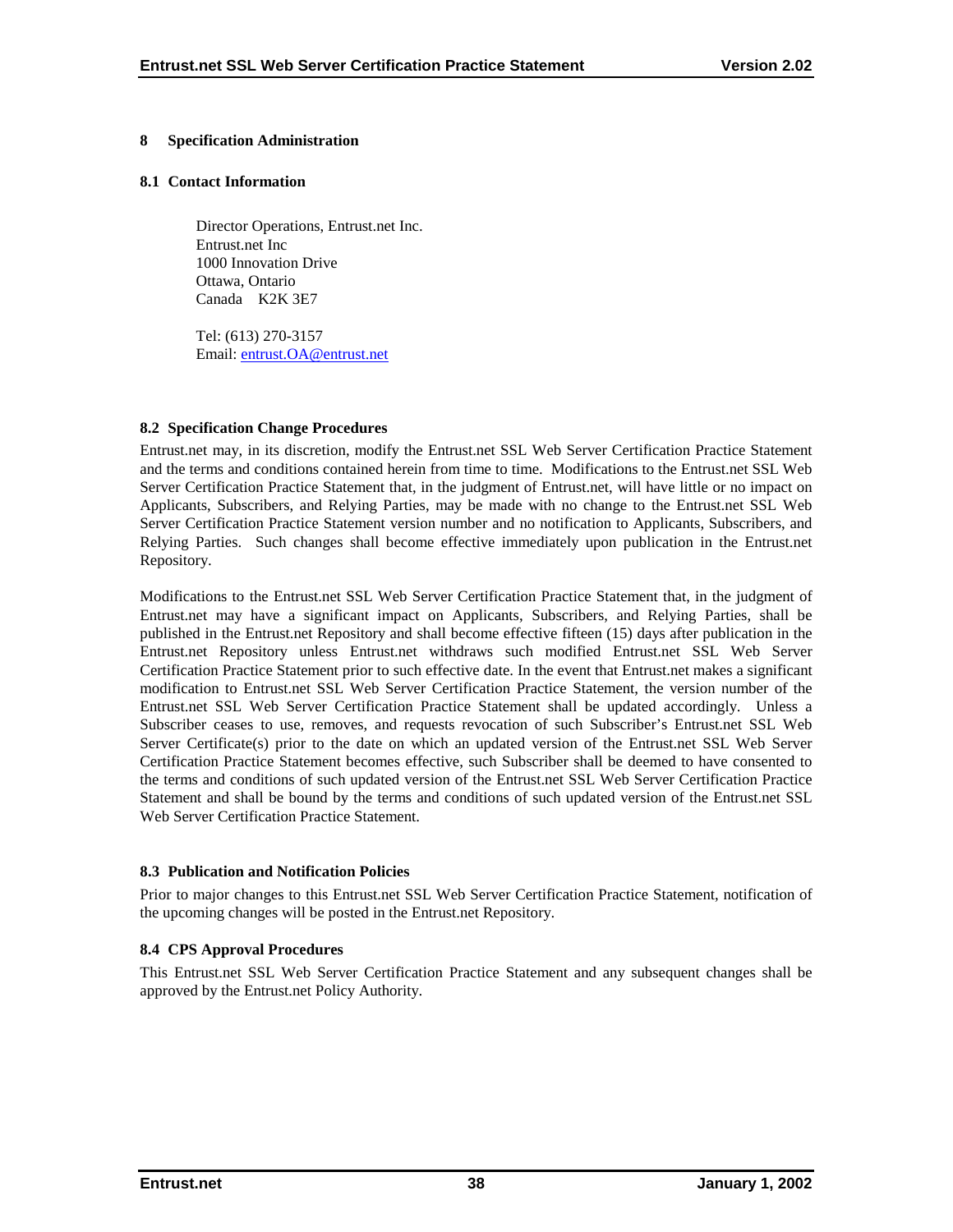## <span id="page-43-0"></span>**9 Acronyms**

| CA          | <b>Certification Authority</b>                                                   |
|-------------|----------------------------------------------------------------------------------|
| <b>CPS</b>  | <b>Certification Practice Statement</b>                                          |
| <b>CRL</b>  | <b>Certificate Revocation List</b>                                               |
| <b>CSR</b>  | Certificate Signing Request                                                      |
| DN          | Distinguished Name                                                               |
| <b>DNS</b>  | Domain Name Server                                                               |
| <b>DSA</b>  | Digital Signature Algorithm                                                      |
| <b>HTTP</b> | <b>Hypertext Transfer Protocol</b>                                               |
| <b>IETF</b> | <b>Internet Engineering Task Force</b>                                           |
| ITU-T       | International Telecommunication Union - Telecommunication Standardization Sector |
| MAC         | Message Authentication Code                                                      |
| OA.         | <b>Operational Authority</b>                                                     |
| <b>OID</b>  | Object Identifier                                                                |
| PA.         | Policy Authority                                                                 |
| <b>PIN</b>  | <b>Personal Identification Number</b>                                            |
| PKI         | Public-Key Infrastructure                                                        |
| <b>RA</b>   | <b>Registration Authority</b>                                                    |
| <b>RDN</b>  | <b>Relative Distinguished Name</b>                                               |
| <b>RFC</b>  | <b>Request for Comment</b>                                                       |
| <b>SEP</b>  | Secure Exchange Protocol                                                         |
| SSL         | Secure Sockets Layer                                                             |
| <b>URL</b>  | <b>Universal Resource Locator</b>                                                |
|             |                                                                                  |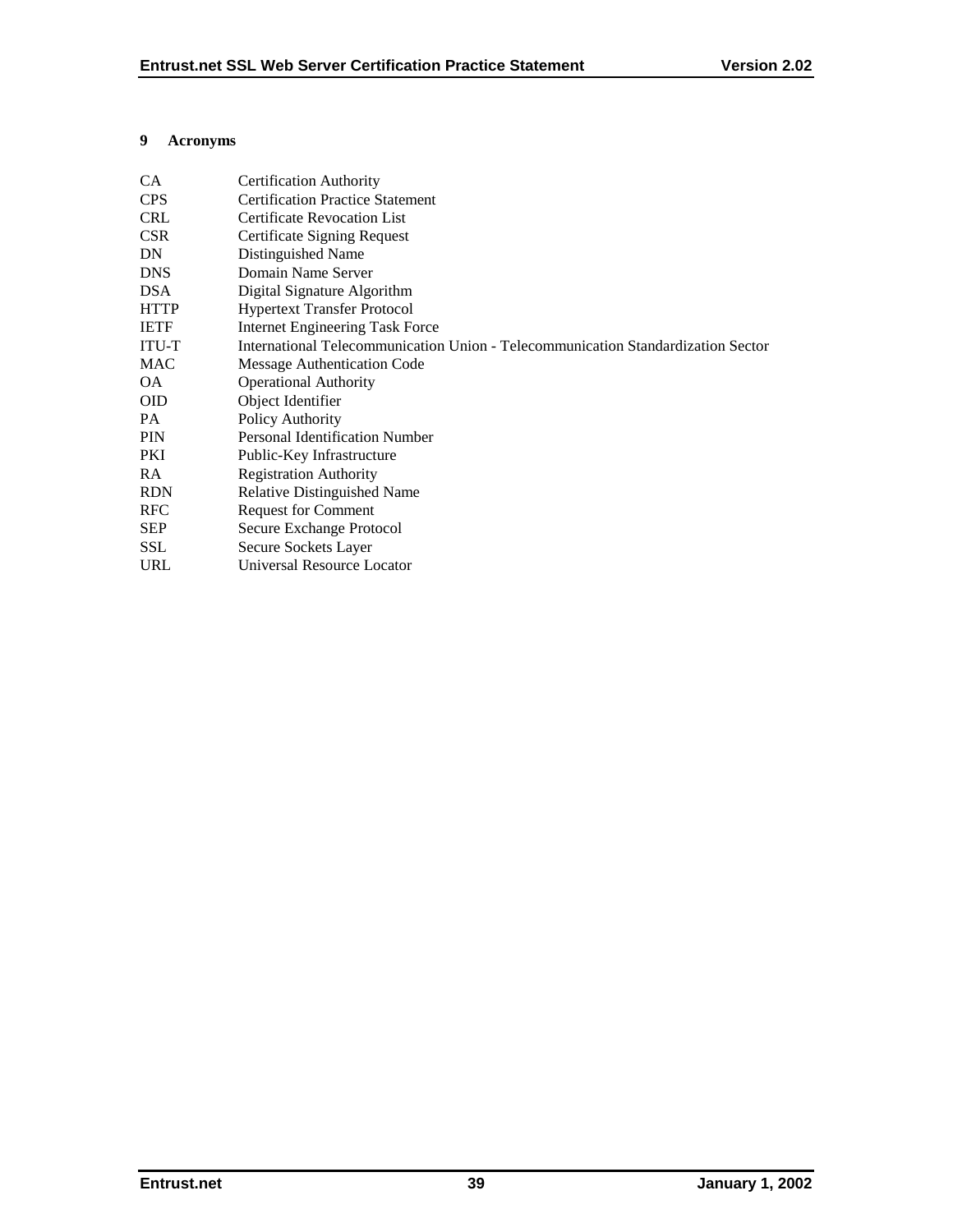#### <span id="page-44-0"></span>**10 Definitions**

**Affiliate:** means Entrust, and any corporation or other entity that Entrust directly or indirectly controls. In this context, a party "controls" a corporation or another entity if it directly or indirectly owns or controls fifty percent (50%) or more of the voting rights for the board of directors or other mechanism of control.

**Applicant:** means a person, entity, or organization applying for an Entrust.net SSL Web Server Certificate, but which has not yet been issued an Entrust.net SSL Web Server Certificate, or a person, entity, or organization that currently has an Entrust.net SSL Web Server Certificate or Entrust.net SSL Web Server Certificates and that is applying for renewal of such Entrust.net SSL Web Server Certificate or Entrust.net SSL Web Server Certificates or for an additional Entrust.net SSL Web Server Certificate or Entrust.net SSL Web Server Certificates.

**Business Day:** means any day, other than a Saturday, Sunday, statutory or civic holiday in the City of Ottawa, Ontario.

**Certificate:** means a digital document that at a minimum: (a) identifies the Certification Authority issuing it, (b) names or otherwise identifies a Subject, (c) contains a Public Key of a Key Pair, (d) identifies its operational period, and (e) contains a serial number and is digitally signed by a Certification Authority.

**Certificate Revocation List:** means a time-stamped list of the serial numbers of revoked Certificates that has been digitally signed by a Certification Authority.

**Certification Authority:** means an entity or organization that (i) creates and digitally signs Certificates that contain among other things a Subject's Public Key and other information that is intended to identify the Subject, (ii) makes Certificates available to facilitate communication with the Subject identified in the Certificate, and (iii) creates and digitally signs Certificate Revocation Lists containing information about Certificates that have been revoked and which should no longer be used or relied upon.

**Certification Practice Statement:** means a statement of the practices that a Certification Authority uses in issuing, managing, revoking, renewing, and providing access to Certificates, and the terms and conditions under which the Certification Authority makes such services available.

**Co-marketers:** means any person, entity, or organization that has been granted by Entrust.net or a Registration Authority operating under an Entrust.net SSL Web Server Certification Authority the right to promote Entrust.net SSL Web Server Certificates.

**Compromise:** means a suspected or actual loss, disclosure, or loss of control over sensitive information or data.

**CPS:** see Certification Practice Statement.

**CRL:** see Certificate Revocation List.

**Cross Certificate(s)**: shall mean a Certificate(s) that (i) includes the public key of a public-private key pair generated by or for the Entrust.net Certification Authority; (ii) includes the digital signature of a Certification Authority operated by GTE Corporation. ("GTE") or its successors; (iii) allows verification of a Subscriber's public key SSL Certificate through the use of a GTE public key Certificate; and (iv) has an expiry date on or before February 23, 2006.

**Entrust.net:** means Entrust.net Inc.

**Entrust.net Operational Authority:** means those personnel who work for or on behalf of Entrust.net and who are responsible for the operation of the Entrust.net SSL Web Server Certification Authorities.

**Entrust.net Policy Authority:** means those personnel who work for or on behalf of Entrust.net and who are responsible for determining the policies and procedures that govern the operation of the Entrust.net SSL Web Server Certification Authorities.

**Entrust.net Repository:** means a collection of databases and web sites that contain information about Entrust.net SSL Web Server Certificates and services provided by Entrust.net in respect to Entrust.net SSL Web Server Certificates, including among other things, the types of Entrust.net SSL Web Server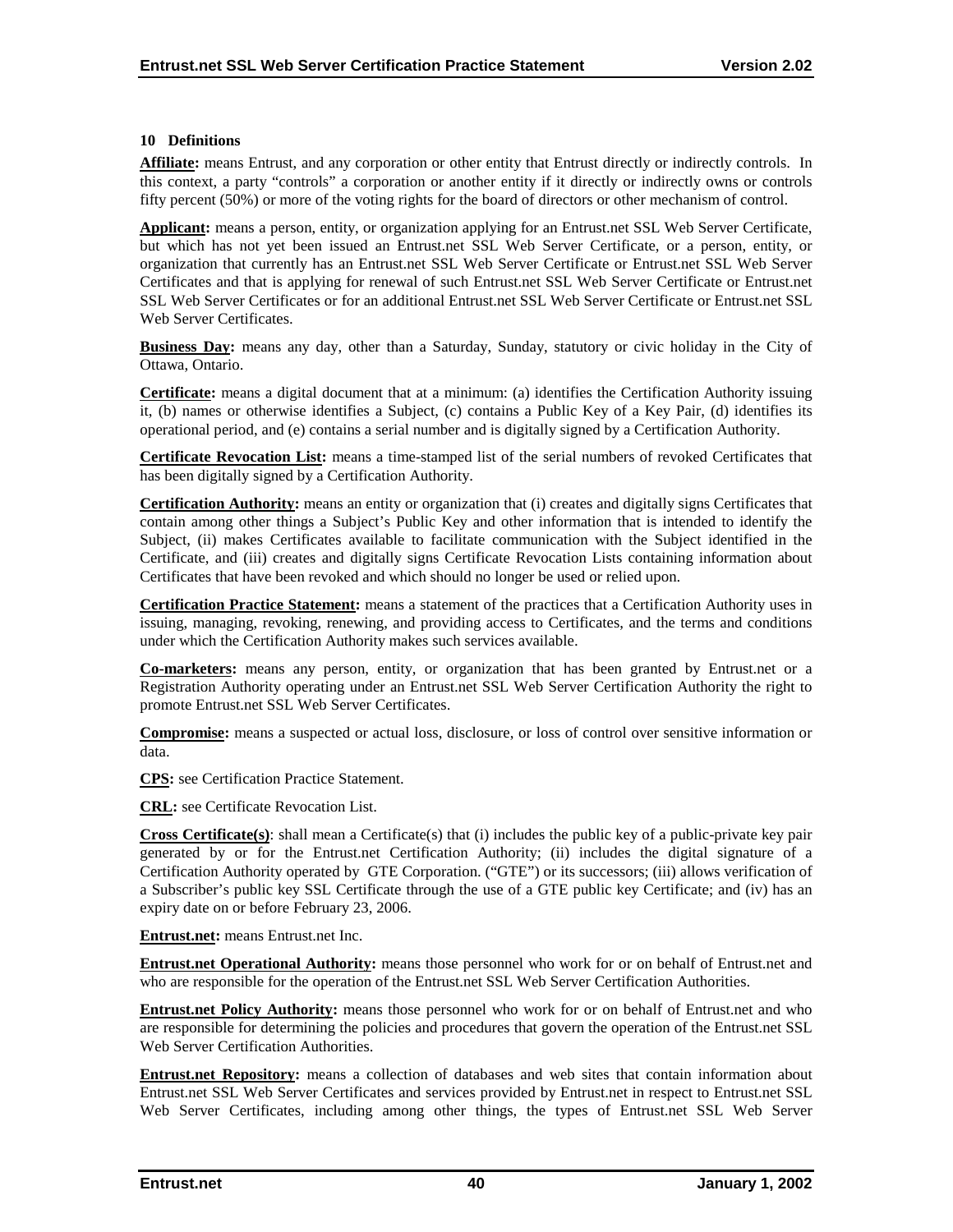Certificates issued by the Entrust.net SSL Web Server Certification Authorities, the services provided by Entrust.net in respect to Entrust.net SSL Web Server Certificates, the fees charged by Entrust.net for Entrust.net SSL Web Server Certificates and for the services provided by Entrust.net in respect to Entrust.net SSL Web Server Certificates, Certificate Revocation Lists, the Entrust.net SSL Web Server Certification Practice Statement, and other information and agreements that are intended to govern the use of Entrust.net SSL Web Server Certificates.

**Entrust.net SSL Web Server Certification Authority:** means a Certification Authority operated by or on behalf of Entrust.net for the purpose of issuing, managing, revoking, renewing, and providing access to Entrust.net SSL Web Server Certificates.

**Entrust.net SSL Web Server Certification Practice Statement:** means this document.

**Entrust.net SSL Web Server CPS:** See Entrust.net SSL Web Server Certification Practice Statement.

**Entrust.net SSL Web Server Certificate:** means an SSL Certificate issued by an Entrust.net SSL Web Server Certification Authority for use on World Wide Web servers.

**Entrust.net SSL Web Server Certificate Application:** means the form and application information requested by a Registration Authority operating under an Entrust.net SSL Web Server Certification Authority and submitted by an Applicant when applying for the issuance of an Entrust.net SSL Web Server Certificate.

**FIPS:** means the Federal Information Processing Standards. These are U.S. Federal standards that prescribe specific performance requirements, practices, formats, communication protocols, and other requirements for hardware, software, data, and telecommunications operation.

**IETF:** means the Internet Engineering Task Force. The Internet Engineering Task Force is an international community of network designers, operators, vendors, and researchers concerned with the evolution of the Internet architecture and the efficient operation of the Internet.

**Key Pair:** means two mathematically related cryptographic keys, having the properties that (i) one key can be used to encrypt a message that can only be decrypted using the other key, and (ii) even knowing one key, it is believed to be computationally infeasible to discover the other key.

**Object Identifier:** means a specially-formatted sequence of numbers that is registered in accordance with internationally-recognized procedures for object identifier registration.

**OID:** see Object Identifier.

**Operational Period:** means, with respect to a Certificate, the period of its validity. The Operational Period would typically begin on the date the Certificate is issued (or such later date as specified in the Certificate), and ends on the date and time it expires as noted in the Certificate or earlier if the Certificate is Revoked.

**PKIX:** means an IETF Working Group developing technical specifications for PKI components based on X.509 Version 3 Certificates.

**Private Key:** means the key of a Key Pair used to decrypt an encrypted message. This key must be kept secret.

**Public Key:** means the key of a Key Pair used to encrypt a message. The Public Key can be made freely available to anyone who may want to send encrypted messages to the holder of the Private Key of the Key Pair. The Public Key is usually made publicly available in a Certificate issued by a Certification Authority and is often obtained by accessing a repository or database. A Public Key is used to encrypt a message that can only be decrypted by the holder of the corresponding Private Key.

**RA:** see Registration Authority.

**Registration Authority:** means an entity that performs two functions: (1) the receipt of information from a Subject to be named in a Certificate, and (2) the performance of limited verification of information provided by the Subject against information available in certain third-party databases. In the event that the information provided by a Subject corresponds to the information in such third-party databases a